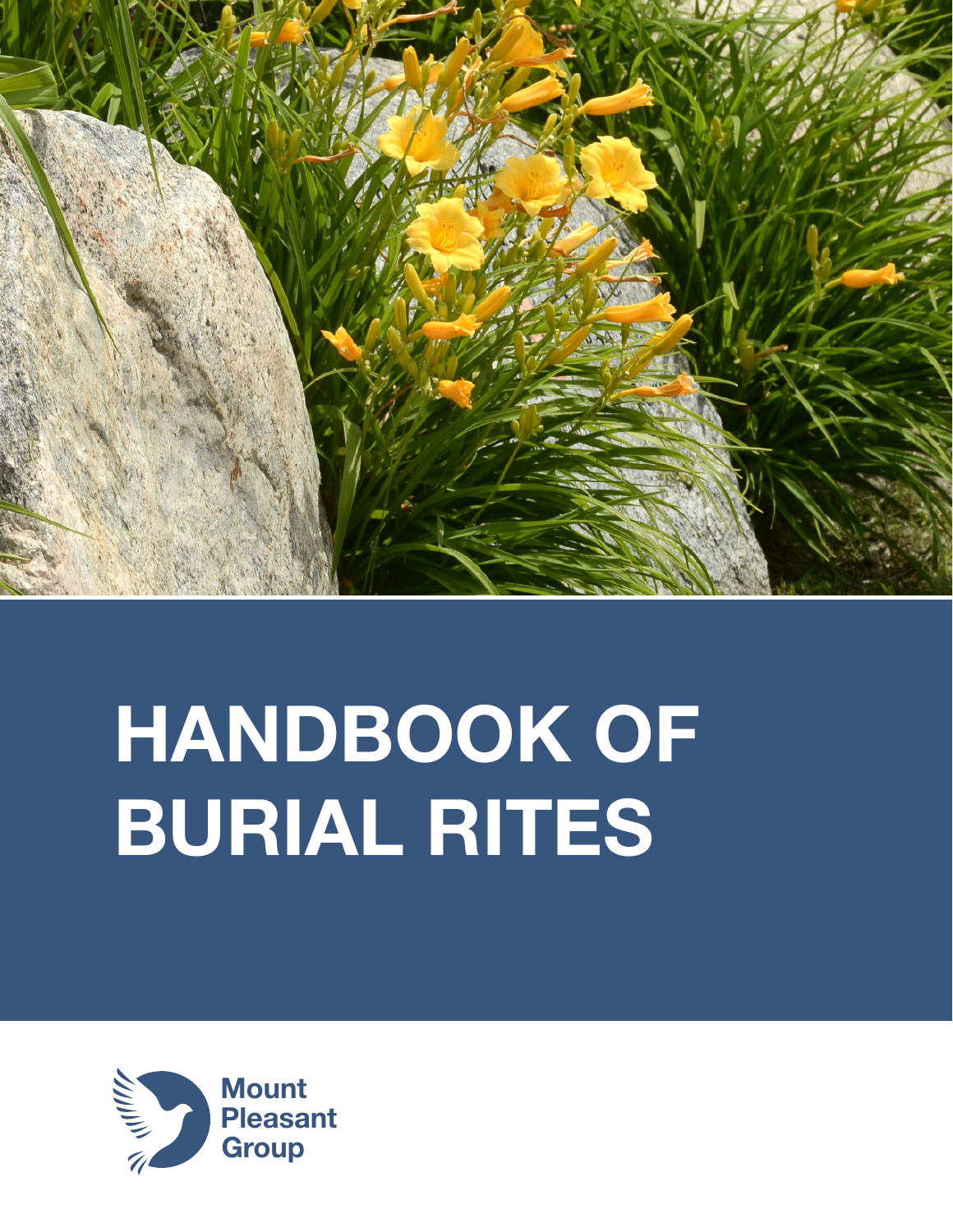# TABLE OF CONTENTS

| ACKNOWLEDGEMENTS                                                                                                                                                                                                                    | 49              |
|-------------------------------------------------------------------------------------------------------------------------------------------------------------------------------------------------------------------------------------|-----------------|
| ADVENTISTS                                                                                                                                                                                                                          | 4,37            |
| AMISH [Mennonites] <b>www.community.community.community.community.community.community.community.community.community.com</b>                                                                                                         | 26              |
| ANGLICANS                                                                                                                                                                                                                           | $\overline{4}$  |
| APOSTLES' CREED                                                                                                                                                                                                                     | 11              |
|                                                                                                                                                                                                                                     | 27              |
| ARMENIAN ORTHODOX                                                                                                                                                                                                                   | 5               |
|                                                                                                                                                                                                                                     | 6               |
| <b>BAHA'I</b><br>BAPTISTS                                                                                                                                                                                                           | $6\phantom{1}6$ |
| BRETHREN OF CHRIST [Christadelphians] <b>Manual Community Contract Community</b> Christadelphians]                                                                                                                                  | 10              |
| <b>BUDDHISTS</b>                                                                                                                                                                                                                    | $\overline{7}$  |
|                                                                                                                                                                                                                                     | 19              |
| <b>CALVINISTS</b>                                                                                                                                                                                                                   | $\overline{7}$  |
|                                                                                                                                                                                                                                     | 9               |
| CHRISTADELPHIANS [The Brethren of Christ] [2000] [2000] [2000] [2000] [2000] [2000] [2000] [2000] [2000] [2000                                                                                                                      | 10              |
| CHRISTIAN AND MISSIONARY ALLIANCE <b>And Access and Access and Access and Access</b> and Access and Access and Access and                                                                                                           | 12              |
| <b>CHRISTIAN CHURCH</b>                                                                                                                                                                                                             | 10              |
| CHRISTIAN CHURCH (DISCIPLES OF CHRIST) <b>CHRIST</b> CHRISTIAN CHURCH (DISCIPLES OF CHRIST)                                                                                                                                         | 11              |
| CHRISTIAN REFORMED CHURCH                                                                                                                                                                                                           | 12              |
| CHRISTIAN SCIENCE [Church of Christ, Scientist] <b>Manual Christ Christ</b> 2014 1994                                                                                                                                               | 14              |
| CHRISTIANITY EXECUTIVE CHRISTIANITY                                                                                                                                                                                                 | 12              |
|                                                                                                                                                                                                                                     | 14              |
| CHURCH OF CHRIST, SCIENTIST [Christian Science) <b>Manual Christian Science</b> 2014                                                                                                                                                | 14              |
| CHURCH OF EGYPT [Coptic Church] <b>Entitled Community CHURCH</b> OF EGYPT                                                                                                                                                           | 19              |
| CHURCH OF GOD                                                                                                                                                                                                                       | 15              |
| CHURCH OF JESUS CHRIST OF LATTER-DAY SAINTS [Mormons] Machines 2011 2014                                                                                                                                                            | 15              |
| CHURCH OF JESUS CHRIST OF LATTER-DAY SAINTS, REORGANIZED [Mormons]                                                                                                                                                                  | 36              |
| CHURCH OF SCIENTOLOGY OF CALIFORNIA, WORLD WIDE <b>CHURCH OF SCIENTOLOGY OF CALIFORNIA</b> , WORLD WIDE                                                                                                                             | 17              |
| CHURCH OF THE NAZARENE                                                                                                                                                                                                              | 16              |
|                                                                                                                                                                                                                                     | 16              |
|                                                                                                                                                                                                                                     | 39              |
| CONFUCIANISM EXECUTIVE CONFUCIANISM                                                                                                                                                                                                 | 18              |
| COPTIC CHURCH <b>Example 2016</b> The COPTIC CHURCH                                                                                                                                                                                 | 19              |
| <b>DEATH CUSTOMS</b>                                                                                                                                                                                                                | 3               |
|                                                                                                                                                                                                                                     | 13              |
|                                                                                                                                                                                                                                     | 11              |
| <b>DISCLAIMER</b>                                                                                                                                                                                                                   | $\overline{2}$  |
|                                                                                                                                                                                                                                     | 39              |
| EASTERN ORTHODOX CHURCHES [Armenian, Bulgarian, Macedonian,                                                                                                                                                                         |                 |
|                                                                                                                                                                                                                                     | 19              |
| EPISCOPALIANS                                                                                                                                                                                                                       | 19              |
| ESTONIANS [Lutherans]                                                                                                                                                                                                               | 25              |
|                                                                                                                                                                                                                                     | 35              |
|                                                                                                                                                                                                                                     | 44              |
|                                                                                                                                                                                                                                     | 20              |
| INTRODUCTION                                                                                                                                                                                                                        |                 |
| <b>IRVINGITES</b>                                                                                                                                                                                                                   | 21              |
| <b>ISLAM</b>                                                                                                                                                                                                                        | 21              |
| <b>JAINS</b>                                                                                                                                                                                                                        | 22              |
| JEHOVAH'S WITNESSES [Watchtower] <b>[2007]</b> [2008] [2008] [2008] [2008] [2008] [2008] [3008] [3008] [3008] [3008] [3008] [3008] [3008] [3008] [3008] [3008] [3008] [3008] [3008] [3008] [3008] [3008] [3008] [3008] [3008] [3008 | 23              |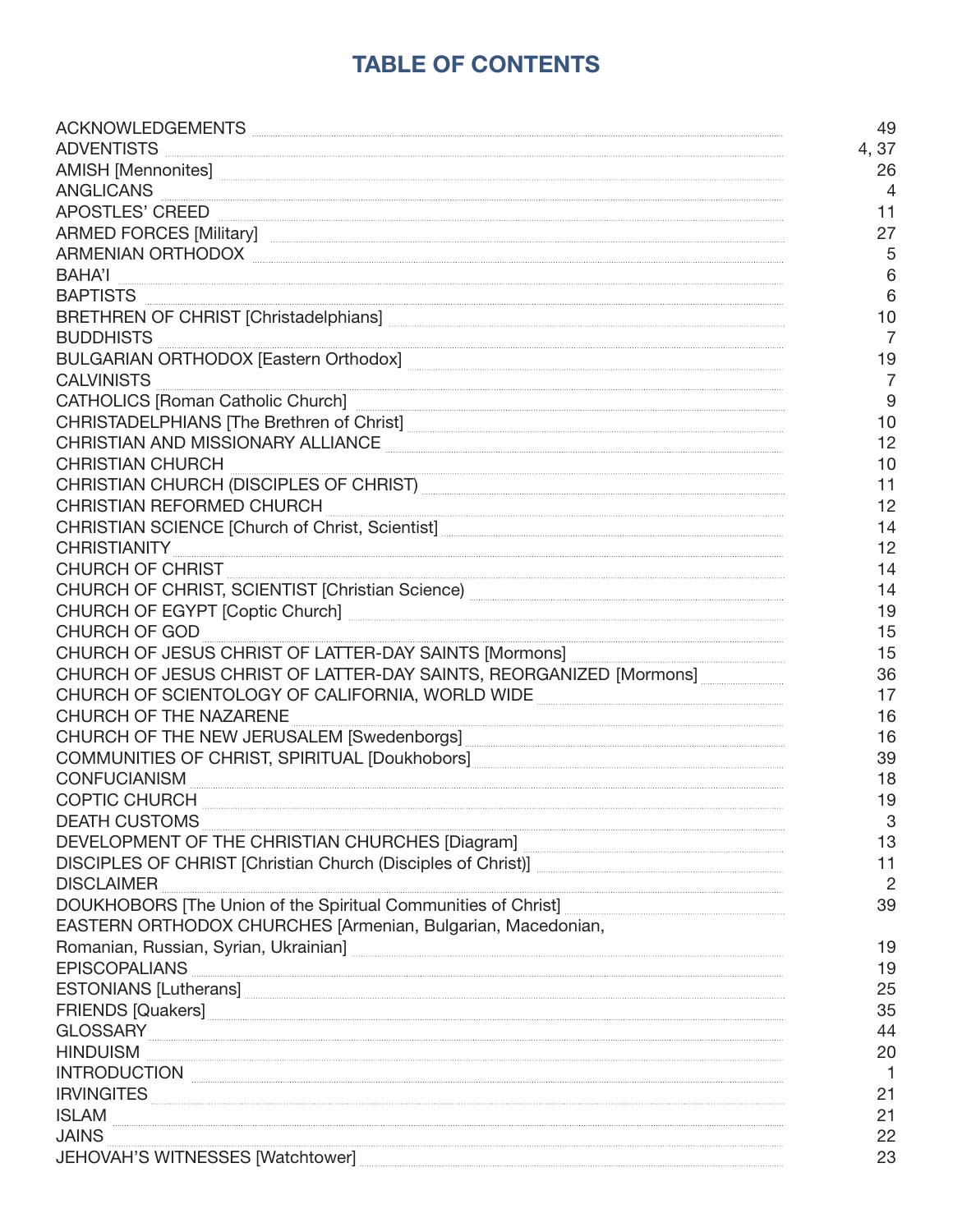|                                                                                                                                                                                                                                      | 23     |
|--------------------------------------------------------------------------------------------------------------------------------------------------------------------------------------------------------------------------------------|--------|
|                                                                                                                                                                                                                                      | 25     |
|                                                                                                                                                                                                                                      | 15, 36 |
| <b>LUTHERANS</b>                                                                                                                                                                                                                     | 25     |
| MACEDONIAN ORTHODOX [Eastern Orthodox] [[[2000] [[[2000] [[2000] [[2000] [[3000] [[3000] [[3000] [[3000] [[3000] [[3000] [[3000] [[3000] [[3000] [[3000] [[3000] [[3000] [[3000] [[3000] [[3000] [[30000] [[30000] [[300000] [       | 19     |
|                                                                                                                                                                                                                                      | 26     |
| METHODISTS [Wesleyans] [www.communications] [1999] [1999] [1999] [1999] [1999] [1999] [1999] [1999] [1999] [1999] [1999] [1999] [1999] [1999] [1999] [1999] [1999] [1999] [1999] [1999] [1999] [1999] [1999] [1999] [1999] [19       | 27     |
| MILITARY FUNERAL [Armed Forces] 2008 2009 2009 2010 2010 21:00:00 21:00:00 21:00:00 21:00:00 21:00:00 21:00:00                                                                                                                       | 27     |
|                                                                                                                                                                                                                                      | 22     |
|                                                                                                                                                                                                                                      | 15, 36 |
| MOSLEM [Islam] <b>with a construction of the construction</b> of the construction of the construction of the construction of the construction of the construction of the construction of the construction of the construction of th  | 21     |
| MPG LOCATIONS MAP [Diagram]                                                                                                                                                                                                          | 50     |
| MUSLIM [Islam] www.communication.com/www.communication.com/www.communication.com/www.communication.com/www.com                                                                                                                       | 21     |
| NAZARENE, CHURCH OF THE <b>Example 2008</b> Service and Service 2008 Service 2008 Service 2008 Service 2008 Service 2008                                                                                                             | 16     |
| NEW JERUSALEM, CHURCH OF THE <b>CONSIDERATION</b> CONTINUES.                                                                                                                                                                         | 16     |
| ORTHODOX, EASTERN CHURCHES <b>And Actual Contract Contract Contract Contract Contract Contract Contract Contract Contract Contract Contract Contract Contract Contract Contract Contract Contract Contract Contract Contract Con</b> | 19     |
| PENTECOSTAL CHURCHES <b>Express CHURCHES</b>                                                                                                                                                                                         | 29     |
| PRESBYTERIANS                                                                                                                                                                                                                        | 34     |
| PROTESTANTS <b>Example 2</b> in the contract of the contract of the contract of the contract of the contract of the contract of the contract of the contract of the contract of the contract of the contract of the contract of the  | 35     |
|                                                                                                                                                                                                                                      | 35     |
| REORGANIZED CHURCH OF JESUS CHRIST OF LATTER-DAY SAINTS [Mormons]                                                                                                                                                                    | 36     |
| ROMAN CATHOLIC CHURCH [Catholics] [2000] [2000] [2000] [2000] [2000] [2000] [2000] [2000] [2000] [2000] [2000                                                                                                                        | 9      |
|                                                                                                                                                                                                                                      | 19     |
| ROYAL ATTENDANCE AT FUNERALS <b>And Accountant and Accountant Accountant Accountant Accountant Accountant</b>                                                                                                                        | 36     |
| RUSSIAN ORTHODOX [Eastern Orthodox] [1999] [1999] [1999] [1999] [1999] [1999] [1999] [1999] [1999] [1999] [199                                                                                                                       | 19     |
| SALVATION ARMY                                                                                                                                                                                                                       | 36     |
| SCIENTIST, CHURCH OF CHRIST <b>Executive CHIPS AND THE CONTRACT CHURCH</b>                                                                                                                                                           | 14     |
| SCIENTOLOGY ENGINEERING ENGINEERING EESTI EEN STATISTEKS EEN ONDER TAAL EEN STATISTEKS EEN ONDER TAAL EEN ONDER                                                                                                                      | 17     |
| SEVENTH-DAY ADVENTISTS <b>Example 2018</b>                                                                                                                                                                                           | 37     |
| SHINTO                                                                                                                                                                                                                               | 38     |
|                                                                                                                                                                                                                                      | 38     |
| <b>SOURCES</b>                                                                                                                                                                                                                       | 49     |
| SPIRITUAL COMMUNITIES OF CHRIST [Doukhobors] ___________________________________                                                                                                                                                     | 39     |
| STATE FUNERAL [Royal Attendance at Funerals] <b>[2006]</b> [2006] [2006] [2006] [2006] [3006] [3006] [3006] [3006] [3006] [3006] [3006] [3006] [3006] [3006] [3006] [3006] [3006] [3006] [3006] [3006] [3006] [3006] [3006] [3006]   | 36     |
|                                                                                                                                                                                                                                      | 16     |
|                                                                                                                                                                                                                                      | 19     |
|                                                                                                                                                                                                                                      | 39     |
| THE CHURCH OF SCIENTOLOGY OF CALIFORNIA, WORLD WIDE CONTENTIONS AND THE CHURCH OF SCIENTOLOGY OF CALIFORNIA, WORLD WIDE                                                                                                              | 18     |
| THE DEVELOPMENT OF THE CHRISTIAN CHURCHES [Diagram] _____________________________                                                                                                                                                    | 13     |
| THE UNION OF SPIRITUAL COMMUNITIES OF CHRIST [Doukhobors] _______________________                                                                                                                                                    | 39     |
| UKRAINIAN ORTHODOX [Eastern Orthodox] [[2000] [[2000] [[2000] [[2000] [[2000] [[3000] [[3000] [[3000] [[3000] [                                                                                                                      | 19     |
| UNION OF SPIRITUAL COMMUNITIES OF CHRIST                                                                                                                                                                                             | 39     |
| UNITARIAN UNIVERSALIST ASSOCIATION <b>And the Community of the Community of Section</b> 1.                                                                                                                                           | 40     |
| <b>UNITARIANS</b>                                                                                                                                                                                                                    | 41     |
| UNITED CHURCH OF CANADA                                                                                                                                                                                                              | 41     |
| UNITED CHURCH OF CHRIST <b>And All Accounts and Accounts</b> and Accounts and Accounts and Accounts and Accounts and A                                                                                                               | 41     |
| <b>UNIVERSALISTS</b>                                                                                                                                                                                                                 | 42     |
| WATCH TOWER [Jehovah's Witnesses] Manual Communication and the contract of the contract of the contract of the                                                                                                                       | 23     |
|                                                                                                                                                                                                                                      | 27     |
| WORLD MAP [Diagram]                                                                                                                                                                                                                  | 8      |
| ZEN BUDDHISM <b>www.community.community.community.com</b>                                                                                                                                                                            | 43     |
|                                                                                                                                                                                                                                      | 43     |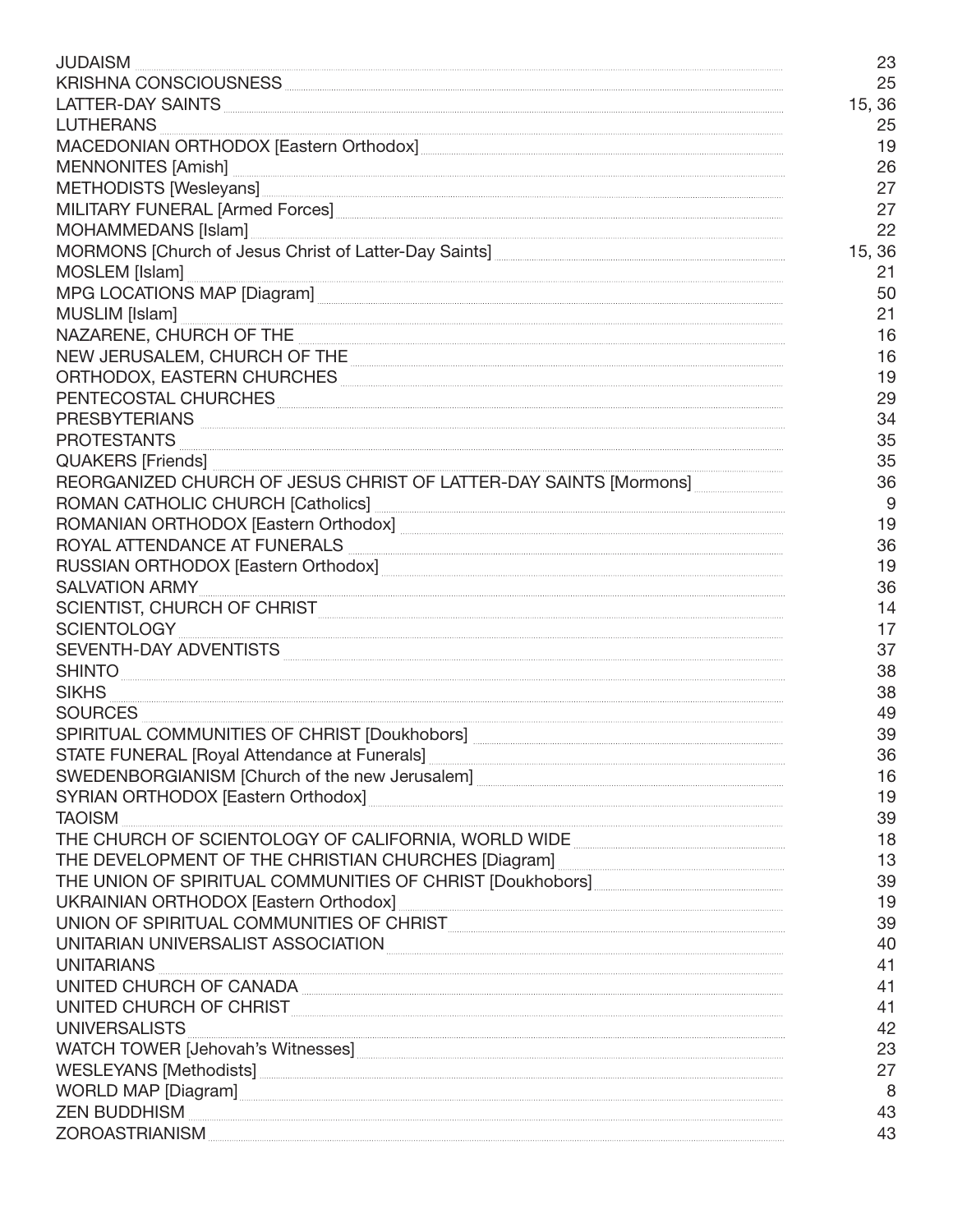# AN INTRODUCTION AND AN EXPLANATION

This handbook is intended for use as background information only, for Mount Pleasant Group of Cemeteries staff. It is not the last word on the subject of burial rites, nor is it all-inclusive. No Mount Pleasant Group of Cemeteries staff person is qualified to advise any member of the public on the traditions of their religion. If you are asked to do so, refer the family to an officer of their church.

 There are close to 300 different Protestant denominations and just as many, if not more, Middle-Eastern, Asian, Far-Eastern, African and American (north and south) religions, denominations, sects, cults, etc., both Christian and non-Christian. In this handbook we have tried, insofar as is possible, to deal with the major religions of this world — the ones with which you are most likely to have contact.

 Wikipedia gives the 2020 religious population of the world as 7.79 billion, who belong for the most part to eleven major religions, which in turn are divided into a great number of sects and denominations. The religions vary in number of adherents, from Christianity with 2.4 billion followers, to Rastafari whose followers account for 600,000.

 Each religion has its own set of beliefs, its own practices and traditions. However similar they may appear in nature to one another, each religion is as unique as its individual followers, and should be treated as such.

 While some religions pose few restrictions on their followers, others have very strict rules to which the faithful are expected to adhere without question. This is true of funeral and burial rites, as well as other aspects of worship.

 Whatever route an individual may choose to follow, it is not our place to judge. As a non-sectarian public service organization, it is our mission merely to provide whatever service is requested of us insofar as

it complies with the law of the land and the cemetery by-laws, and is within our power to provide.

 In all instances, where there is the slightest uncertainty, the best course of action is to consult with the family and/or their chosen clergyman for either personal or religious preference.

On a final note, in a column by syndicated columnist Ann Landers, the question was raised of the legality of a family personally preparing a relative for the grave. According to the Board of Funeral Services of Ontario, provincial law states that a person can bury his or her own immediate next-of-kin, without the aid of a funeral director, providing the proper legal documents have been attended to. A funeral director is usually required to sign a death certificate and apply for a permit for final disposition, be it burial, cremation or

entombment. There is no necessity to use the funeral home in any other capacity.

When someone dies at home, one is required to notify either the police or fire department, which in turn will call the medical examiner or coroner. The wake can be held at home. The family may furnish whatever burial container they wish.

NOTE: There is a glossary at the back of this book.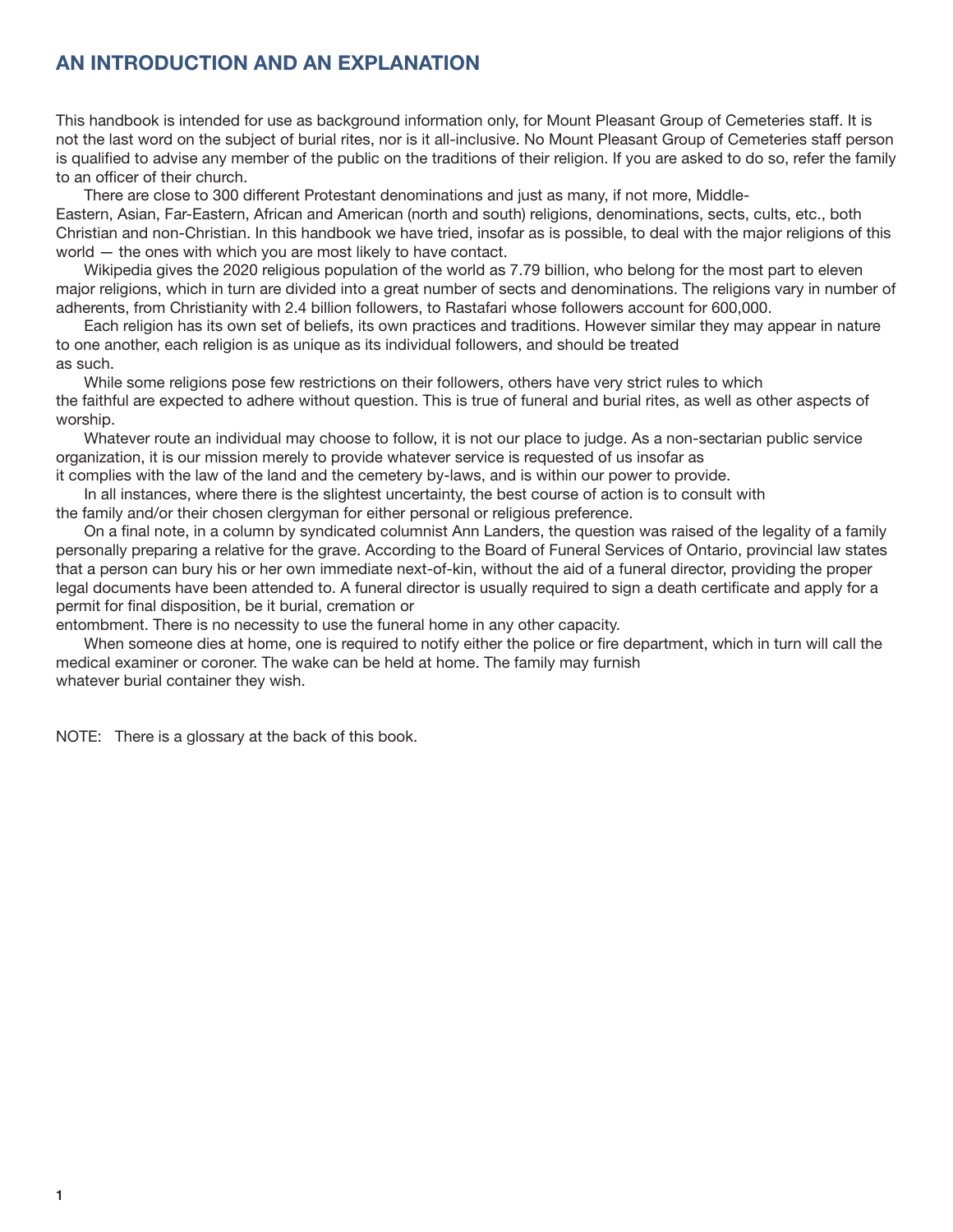## DISCI AIMER

Apart from the information most graciously supplied by members of the religious organizations mentioned in the Acknowledgements, the bulk of the information contained herein was culled from numerous reference books and other publications, some of which are listed under Sources.

 We have attempted to provide a brief synopsis of each religion covered in this handbook. However, in so doing, we make no claim as to the accuracy of the material since it is derived, for the most part, from the writings of others. It is, in effect, a compilation of the opinions of others, many of whom are laypersons such as ourselves, albeit somewhat better informed on the subject of religions.

Summarizing the many faiths included in this work was extremely difficult, especially in view of the fact that opinions tend to vary widely from one publication to the next. We apologize for any errors or misrepresentations there may be, and trust no-one will be offended by them, but rather will be gracious enough to point out any such mistakes, and provide the correct information.

 We would be more than pleased to receive information on these religions and their practices from anyone who feels he or she may be in a position to offer a more accurate description. If we missed any religion you feel should be included in this handbook, we'd be happy to hear about it, too.

 Marketing Department Mount Pleasant Group of Cemeteries Suite 500 65 Overlea Boulevard Toronto, ON. M4H 1P1 Telephone: 416-696-7866 E-mail: info@mountpleasantgroup.com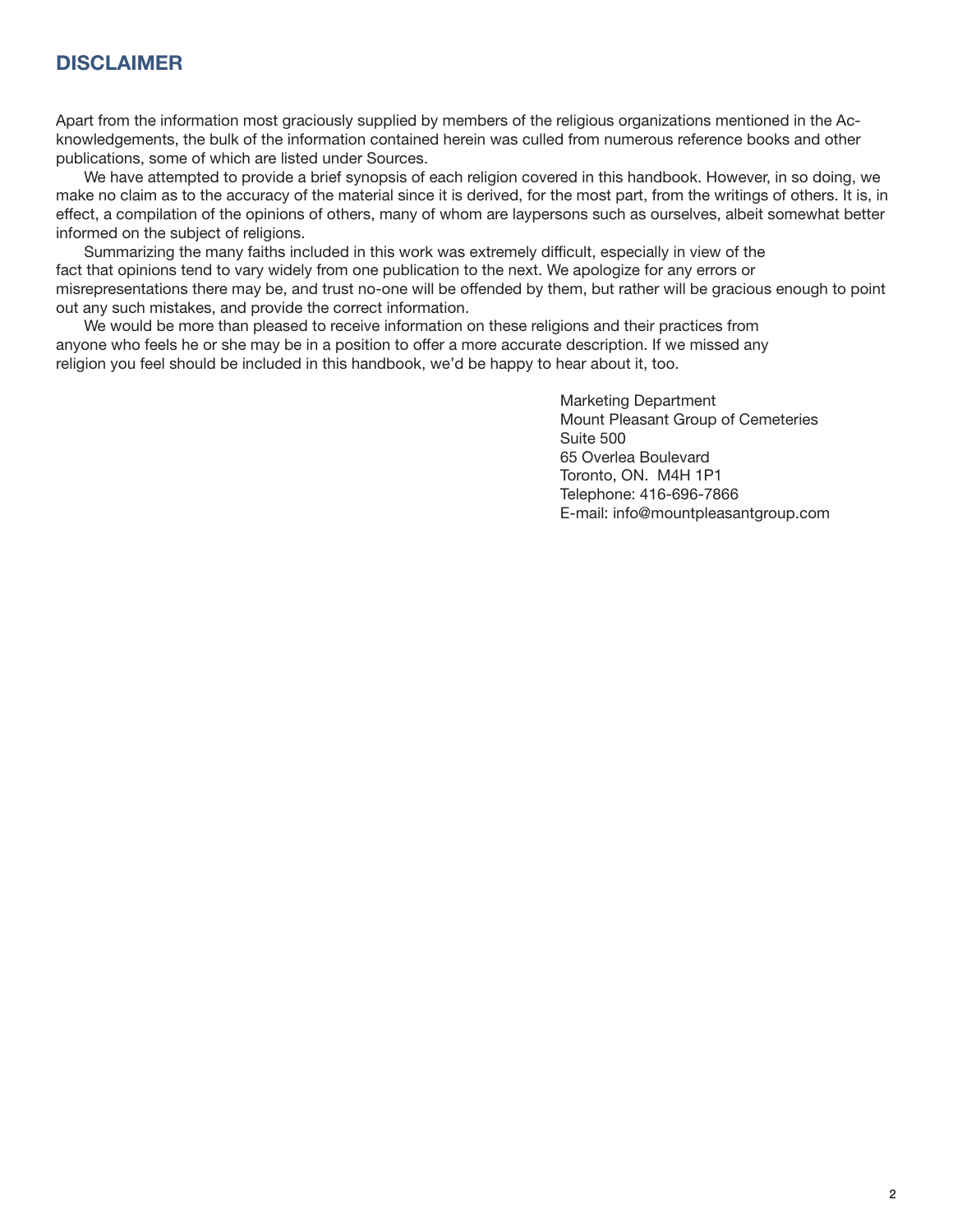## DEATH CUSTOMS

Almost all cultures believe in the existence of spiritual beings (animism), and an after-life of some form or another. Disposal of the dead tends to be closely tied in with these beliefs.

 An ethnological survey will reveal six methods of disposal: interment (inhumation), cremation, embalming (conservation), exposure, water burial and animal consumption. Two or more methods are often combined (ancient Babylonians used to wrap their corpses in combustible material, encase them in clay, and burn them on a brick platform. The cremated remains were then placed in a jar and accompanied by objects thought to be useful to the deceased in the next life – indicative of animistic beliefs.) The manner of disposal varies from one culture to the next and most often appears to be closely associated with the social status, type of death, age and sex of the deceased.

 Today, interment, and cremation are the most common forms of disposition. Interment has been practised traditionally in the West in modern times, owing largely to the influence of Judaism, Islam and Christianity. By contrast, adherents of Hinduism and Buddhism in India, Indochina, Korea and Japan are most likely to practice cremation. The Parsees, adherents of Zoroastrianism whose Persian ancestors fled to India in the 8<sup>th</sup> century A.D. to escape Muslim persecution, practice a combination of exposure and animal consumption. Their corpses are placed atop 'Towers of Silence' where their bones are picked clean by the vultures. One form of disposition in Tibet, known as 'Sky Burial,' involves cutting the flesh from the bones and feeding it to dogs and birds, while the bodies of grand lamas are embalmed and displayed for worship.

 Entombment, technically above-ground interment, is also fairly common among certain groups, today. Modern engineering has made it a relatively simple feat to erect community mausoleums of varying sizes which will accommodate numerous entombments. Historically, the word mausoleum comes from the large temple-like structure which was erected by Queen Artemisia in the ancient city of Halicarnassus as the final resting place for her late husband King Mausolus. Mausolus, from which the word mausoleum is derived, ruled over Caria in Asia Minor and died in 353 B.C.

 Archaeological evidence indicates that cremation has been practiced since the Stone Age, although it was not until the beginning of the 20th century that many European countries, Canada, the United States and Australia legalized the practice. Cremated remains may be interred in the ground (with or without an urn), scattered over water or land, placed in a columbarium or ossuary, or kept in an urn in the family's home.

 In today's varied societies, cremation is practised in part for hygienic reasons and because of lack of space, especially in the cities. Because the Christian Church, especially in its Roman Catholic and Greek Orthodox forms, is opposed on principle to cremation, the practice was not legalized in Europe and North America until the latter part of the 19th century and the early part of the  $20<sup>th</sup>$  century. The Cremation Act of 1902 first made statutory provision for cremation in Great Britain, although it was lawful to practice it as early as 1884. The Crematorium at the Toronto Necropolis, built in 1933, was the first such facility in Ontario.

 Cremation is now permitted among about three quarters of the inhabitants of the world. Modern India (Hindu), Japan, Korea and Indochina (Buddhist) tend to practice cremation. The practice grows steadily in the Protestant countries of Western Europe, and Canada, the United States and Australia. Cremation in the Western World is usually associated with urn burial of the cremated remains, or the placement of the urn in a niche within a columbarium. In parts of the Eastern World, as in India, the cremated remains are cast ceremoniously into a river.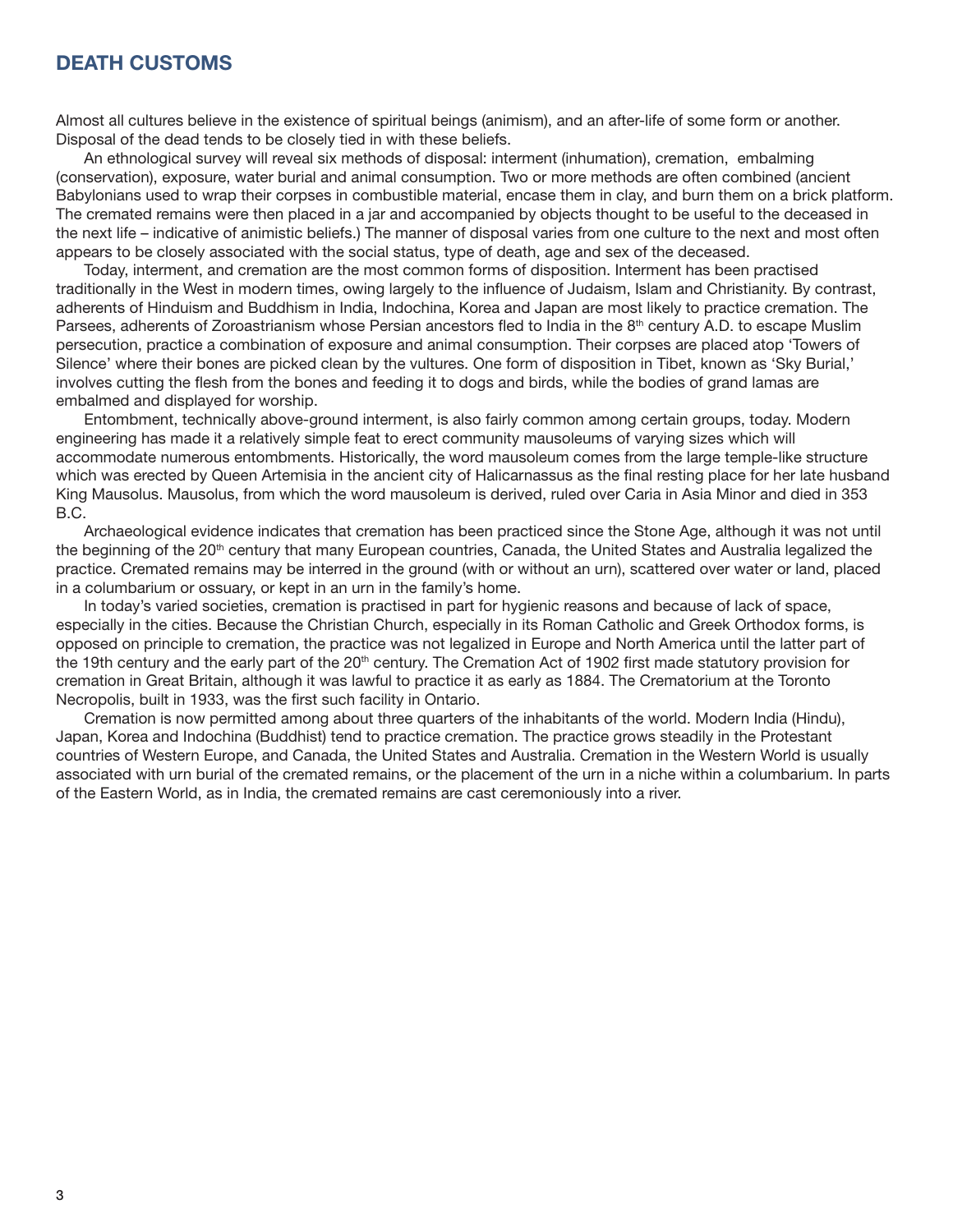## ADVENTISTS

A group of American religious sects whose members look for the second advent or coming of Christ, believing it to be near at hand. This second advent will mark the beginning of the millennium or 1,000 years of reign of Christ on earth.

 The disciples of the Adventists founder, William Miller (1782 – 1849), expected the end of the present order in October, 1843.

 Modern SEVENTH-DAY ADVENTISTS, who keep Saturday as the Sabbath and do not assign any exact time for the return of Christ, are not a part of this following. [See SEVENTH-DAY ADVENTISTS.]

#### FUNERAL/BURIAL RITES/PRACTICES

 See PROTESTANTS. Allow for variations according to family preferences. Adventists may choose cremation, if they so wish.

## ANGLICANS

The Anglican Church of Canada is a member of the world wide Anglican Communion. Derived from the historic Church of England, the Church in Canada shares with the Mother Church and the See of Canterbury traditions of faith and structure as set forth in the Book of Common prayer.

The traditions of the Anglican Church embrace attitudes that include:

- Protestant and Catholic
- Ancient and Reformed
- Liberal and Conservative

Anglicans find a full expression of Christianity in the Holy Scriptures, the Ancient Creeds of the pre-Reformation Church, the Sacraments of the Gospel and the historic threefold ministry of Bishops, Priests and Deacons. For Anglicans there are three basic sources of Church beliefs:

- The Holy Scriptures (the primary source of doctrine)
- Reason (gifts of the Holy Spirit)
- Tradition (Wisdom from past generations)

There are about 110 million members of the Anglican Communion throughout the world.

## FUNERAL/BURIAL RITES/PRACTICES

The Clergyman who will be conducting the funeral should be consulted as early as possible and certainly before final arrangements are made. No publications of time or place of the service should be made prior to this consultation.

 It is preferred that the 'Burial Service' be read in a church building. Church buildings will be available for funerals when desired. The final decision as to where the service is to be held will be made by the family in consultation with the Clergyman.

It should be understood that the officiating Clergyman is in complete charge of the service whether it be in a church or elsewhere.

Most families find it easier to have the deceased remain in the funeral home until the time of the service. Others, however, will prefer to have the deceased at home, or in the parish church. Sometimes, if the service is to be in the church, the casket is brought to the church a few hours before the service begins.

 The casket should be closed before the service begins, whether in the church or chapel. It may be covered by a funeral pall if such is available.

 There should be no deviation from the above rule when the service is to take place in the church. When the service is to be conducted in a chapel, if the family does not understand the proper procedure and is under great emotional strain, nothing should be allowed to take place which could be a matter of contention, or resentment. Little difficulty is experienced in this matter if the proper procedure is explained to families beforehand. In whatever place a funeral service takes place, it should proceed with all possible dignity and decorum.

 At a church service, the body of a lay person is placed in the nave of the church with the foot of the casket towards the altar. In the case of a Bishop or Priest, the body is normally placed in the Chancel with the foot of the casket towards the congregation. A clergyman is usually buried in his normal ecclesiastical vestments.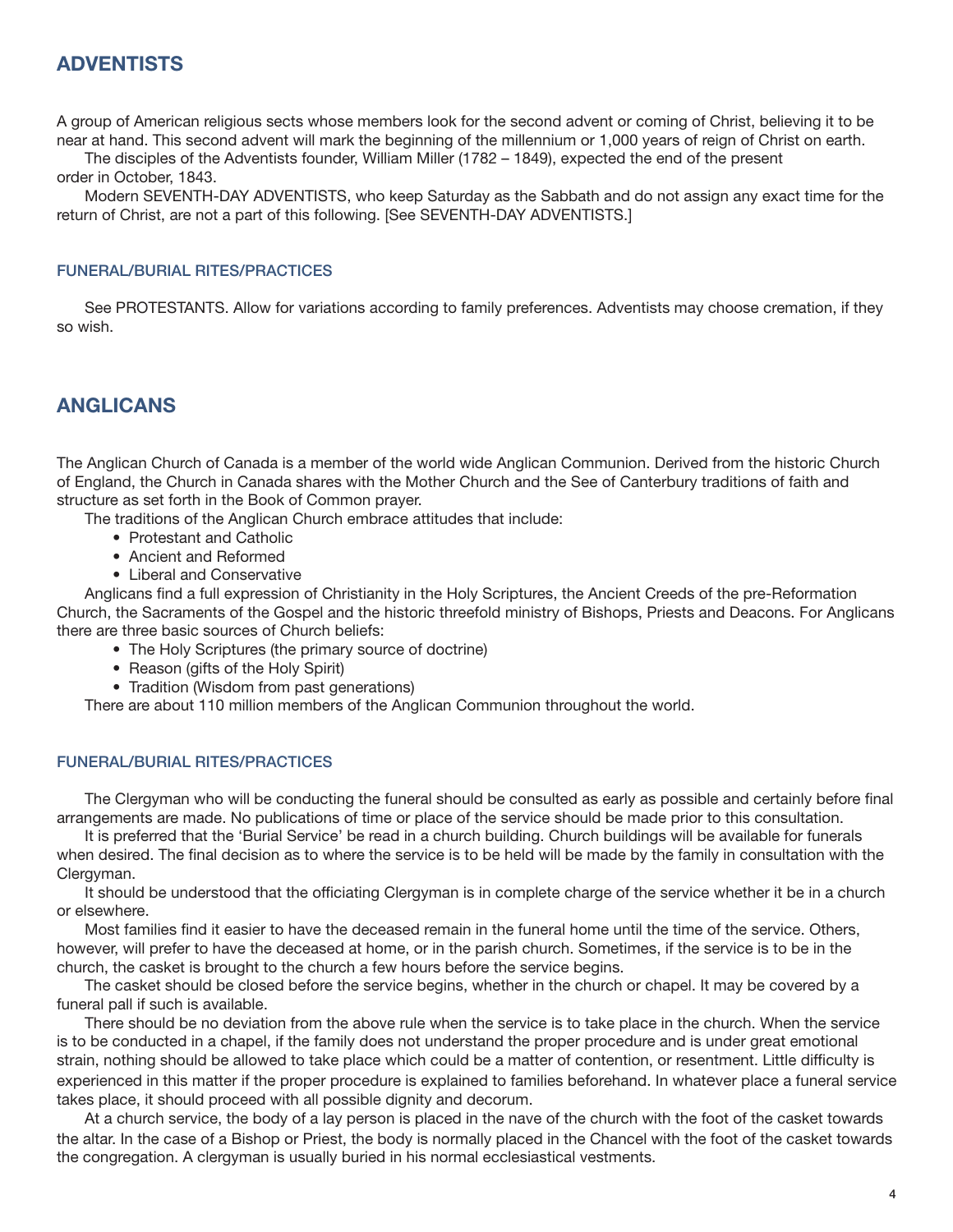#### ANGLICANS [Continued]

At a service in a church, a few flowers are permissible but both the number of pieces and their location will be at the discretion of the clergyman. In some churches, they will be restricted to those used at the altar.

 It is helpful to have copies of the Prayer Book Service for the use of people attending funerals in our chapels.

 Music should be in keeping with the religious nature of the service and should witness to the Christian belief in life everlasting. There are many suitable hymn tunes and appropriate organ music which can be used.

 It is proper for members of a fraternal organization, who so desire, to attend the funeral service of one of their former members in a group. If the family desires the rites of any such fraternal society, they should take place apart from the burial office of the church, and prior to it, preferably at some such time as the evening before.

The Committal must be taken at the graveside as it is a committal to a final resting place. When weather conditions necessitate the temporary use of a cemetery chapel or vault, and the body must be held for future interment, the Clergyman will expect to have the opportunity of conducting the committal when it takes place. He must satisfy himself that the act of interment is properly completed.

 The Church sanctions cremation and provision for it is made in the Prayer Book (see Rubric No. 2, page 602). In most circumstances the officiating priest will accompany the body to the crematorium for the committal. The burial of the cremated remains should be conducted reverently. If the committal has not taken place at the Crematorium, it is appropriate that it be conducted by the officiating minister at the interment of the cremated remains.

Earth or sand and not flowers should be used at the committal and should be used by the Clergyman if he desires or by the funeral director if the Clergyman requests him to do so.

At the committal, it is Anglican preference for the casket to be partially lowered, if possible.

 In the matter of the death of infants, three different states are recognized by law: (See Vital Statistics Act of Ontario of Dec. 15/61.)

a) An infant who dies any time after birth, even within seconds, in such a case a death certificate is issued and the usual funeral arrangements are made;

 b) Still births of 20 weeks pregnancy or more must, by law, be registered and a burial permit is issued. A Clergyman normally officiates at the burial and the committal will be in the cemetery or crematorium as usual;

 c) In the case of still births of less than 20 weeks pregnancy, no registration is required by law, and it is not customary for a Clergyman to hold a burial service. It is fitting for the hospital authorities to dispose of the embryo, but it is requested, in such instances, that it be disposed of separately by burial or cremation.

 Church families are encouraged to take part in a celebration of Holy Communion in the parish church at the time of bereavement, either apart from or as part of the Burial Service.

 The 'Burial Service' is the congregational form of prayer appropriate to the death of a member of the Christian community. The whole congregation, including the relatives of the deceased and the pallbearers, should stand for the Sentences, joining in the Psalm and the hymns, sit for the Lesson, and kneel for the prayers — as at any form of Anglican worship.

 The Memorial Societies comprising the National Memorial Society Association of Canada exist to promote simple, dignified funerals at reasonable cost and to enable individuals to plan in advance of death Athe type of funeral preferred. Members of this Association are pledged to co-operate in every way with the Anglican tradition and custom and, as such, are endorsed by the Bishop of the Diocese. Any deviation from Anglican use and custom regarding Christian burial should be referred to the Area Bishop.

## ARMENIAN ORTHODOX

The Armenian Orthodox Church uses classical Armenian as its liturgical language. Their head, the Catholicos of All Armenians, has his seat at Etchmiadzin in Soviet Armenia; there are also patriarchs at Constantinople and Jerusalem. [See EASTERN ORTHODOX]

 A considerable number of Armenian Christians belong to the Roman obedience and are known as Armenian Catholics. [See CATHOLICS]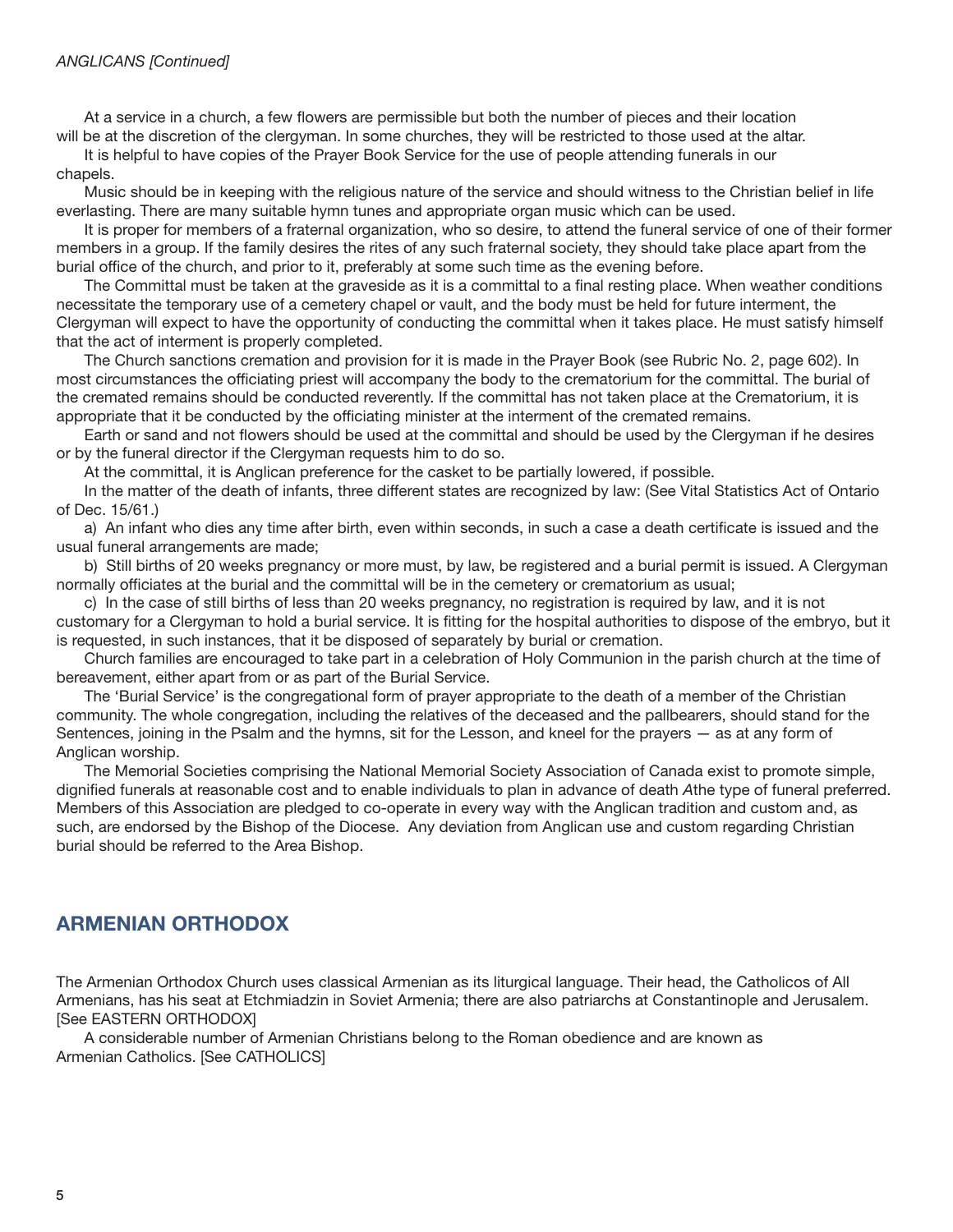## BAHA'I

A comparatively new religious system founded in Persia in the mid-19<sup>th</sup> century by a prophet who called himself the Bab (Gate) and who foretold a new and imminent revelation from God. He was shortly followed by Baha'u'llah who, having received this divine revelation, proceeded to instruct his followers accordingly.

 The Baha'i religion is based on the idea that all religious sects are related to a single truth, that they arise from time to time to meet the needs of evolution, and that divine revelation never ceases and will lead to world unification, one world tongue, and one world monetary system.

There are between five and seven million Baha'is in th world.

#### FUNERAL/BURIAL RITES/PRACTICES

 Baha'i law stipulates that a body may not be transported more than one hour's journey from the place of death to the place of interment and it is to be buried, not cremated (with possible exceptions made in the case of contagious diseases).

 There are no prohibitions against embalming, but since embalming interferes with the natural process of decay, it is not generally requested by Baha'is.

 Baha'is may wish to be buried facing the Qiblih ('Akka or Acre, Palestine) as is now done in the east. Acre is located approximately 10 miles (16.1 kilometers) north of Haifa, Israel.

The funeral is usually handled by the local Spiritual Assembly, but need not be.

## **BAPTISTS**

One of the largest of the PROTESTANT communions, distinguished by the belief that baptism should be administered only to believers, and that it should be administered by immersion. Originally they were known as ANABAPTISTS, "those who baptize over again": that is, on the grounds that infant baptism is ineffectual.

 The origins of the Baptist movement are based in radical Reformation objections to infant baptism and demands for church-state separation (since they feel that no authority can stand between the believer and God, the Baptists are strong supporters of church-state separation), and was brought about in part under the leadership of English separatist John Smyth in 1609 and Roger Williams of Providence, Rhode Island in 1638.

 Early Baptists split into groups: the General Baptists, who believed that Christ died for all people; and the Particular Baptists, who held the CALVINIST doctrine that Christ died only for the elect.

 Their organization is congregational, that is, each local church is autonomous. Their manner of worship varies from staid to evangelistic, with extensive missionary activity. Baptists are usually opposed to alcohol and tobacco; and sometimes tend towards a perfectionist ethical standard. They have no creed, believing that the true church is of believers only, who are all equal.

 There are estimated to be between 75 and 105 milliion Baptists in the world. [See PROTESTANTS]

#### FUNERAL/BURIAL RITES/PRACTICES

Baptists have no specific or special funeral rites and normally, each pastor will conduct the service according to the handbook of the denomination which does not specify any special times or special ceremonies for a funeral.

There is no ban on cremation for members of the Baptist faith.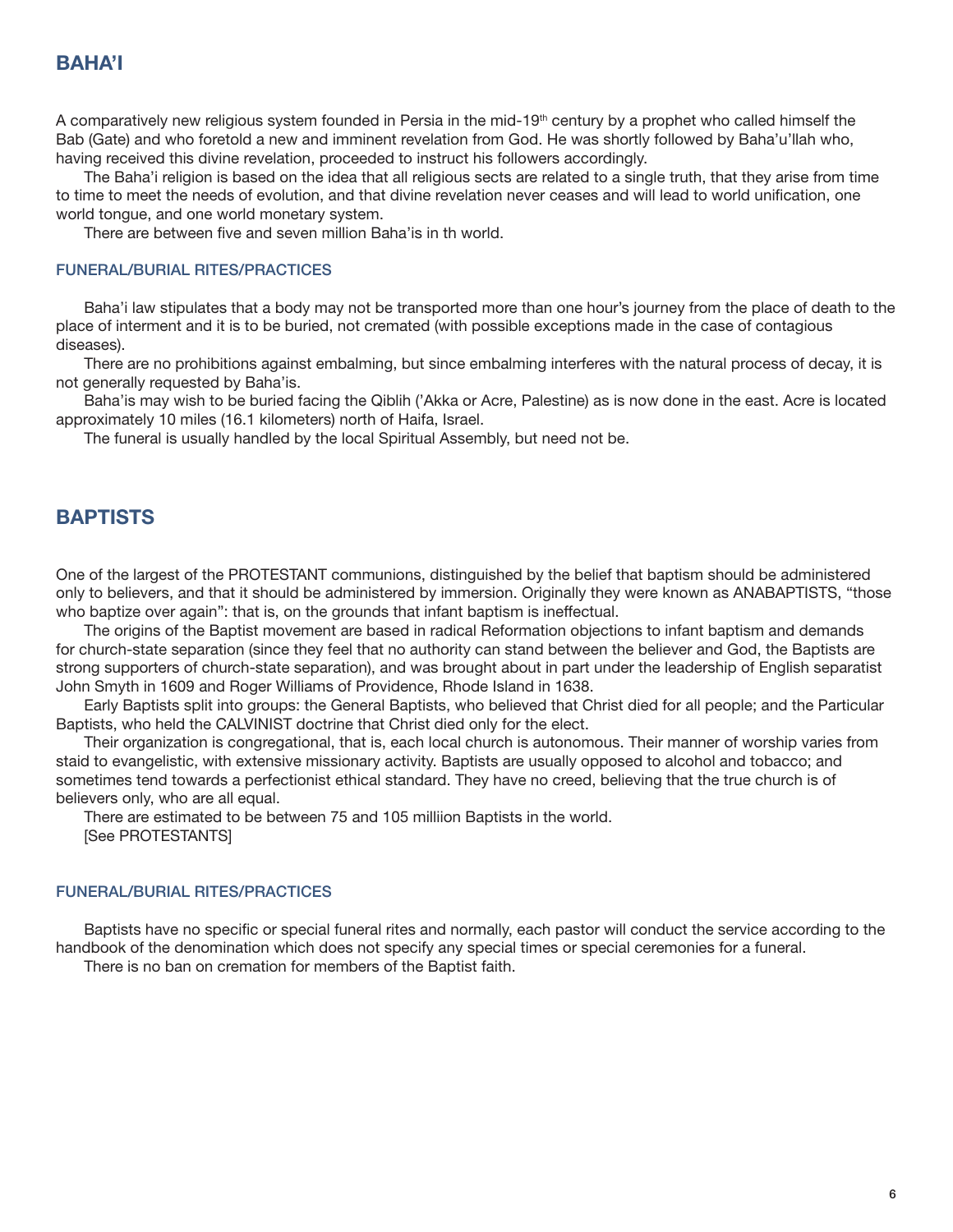## **BUDDHISTS**

A religious system founded in the 6<sup>th</sup> century B.C. by Siddattha (or Siddhartha), better known as Sakyamuni (a Sanskrit expression meaning Sage of the Sakya clan, that is, the Buddha's clan), Gautama, or the Buddha — the Enlightened One.

 There are a wide variety of sects grouped into three primary branches: THEREVADA (sole survivor of the ancient HINAYANA schools) which emphasizes the importance of pure thought and deed; MAHAYANA, which includes ZEN and SOKA-GAKKI, ranges from philosophical schools to belief in the saving grace of higher beings or ritual practices, and to practical meditative disciplines; and TANTRISM, an unusual combination of belief in ritual magic and sophisticated philosophy.

 Buddhism today falls into two divergent types: HINAYANA (Lesser Vehicle) or Southern Buddhism, and MAHAYANA (Greater Vehicle) or Northern Buddhism. The former is profoundly pessimistic, conscious above all of the weight of human suffering; it therefore stands closer to classical Buddhism. It teaches that the individual must find his own salvation and not look to others to accomplish it for him. MAHAYANA is more optimistic; it sounds the more positive note, that it is needful to try to save others. It established itself firmly in China and spread to Korea and Japan, producing a diversity of sects including NICHIREN (a native Japanese phenomenon founded by Nichiren [1222 – 1282] in an age when Japan was ruled by feudal lords; it adapted Buddhism to the Bushido warrior cult by teaching that the state and religion should be a unity), LAMAISM (the religion of Tibet and neighbouring regions, blending Mahayanaist teaching with native worship and the erotic practices of TANTRISM), and ZEN (which was brought to China from southern India in the 6<sup>th</sup> century).

 Buddhists believe that life is misery and decay, and there is no ultimate reality in it or behind it. The cycle of endless birth and re-birth continues because of desire and attachment to the unreal "self." Right meditation and deed will end the cycle and achieve Nirvana, the Void, nothingness, considered the highest order of being.

 Buddhism, in its purest form is less a religion and more a philosophy of life and a system of ethics. There are estimated to be over 250 million Buddhists worldwide.

#### FUNERAL/BURIAL RITES/PRACTICES

 For Buddhists, cremation is traditional, but burial is also an accepted practice. Cremation is generally followed by interment in cremorial units, urn spaces or columbaria. However, some families may choose to keep the cremated remains in their homes, or place them in monasteries. Some may elect to have cremated remains strewn in a Garden of Remembrance, or scattering area.

At the interment service, members of the family place a flower on top of the urn or casket. Generally, it is preferred that the casket NOT be lowered until after the family has left.

## **CALVINISTS**

The theological tenets of the French reformer, John Calvin (1509 – 1564), accepted by most of the non-LUTHERAN reformed churches. It teaches that Scripture is the sole rule of faith, that human nature is radically corrupt as a result of the Fall, and that Justification is by faith alone.

 It is distinguished from Lutheranism by its doctrines of the absolute sovereignty of the divine will, Predestination, and the impossibility of grace, once given, being lost.

#### FUNERAL/BURIAL RITES/PRACTICES

Calvinists have no specific funeral¤burial rites. As in all Protestant denominations, it is customary for the family, in consultation with their clergyman, to decide what procedure will be followed.

Members are permitted to choose cremation if they so wish.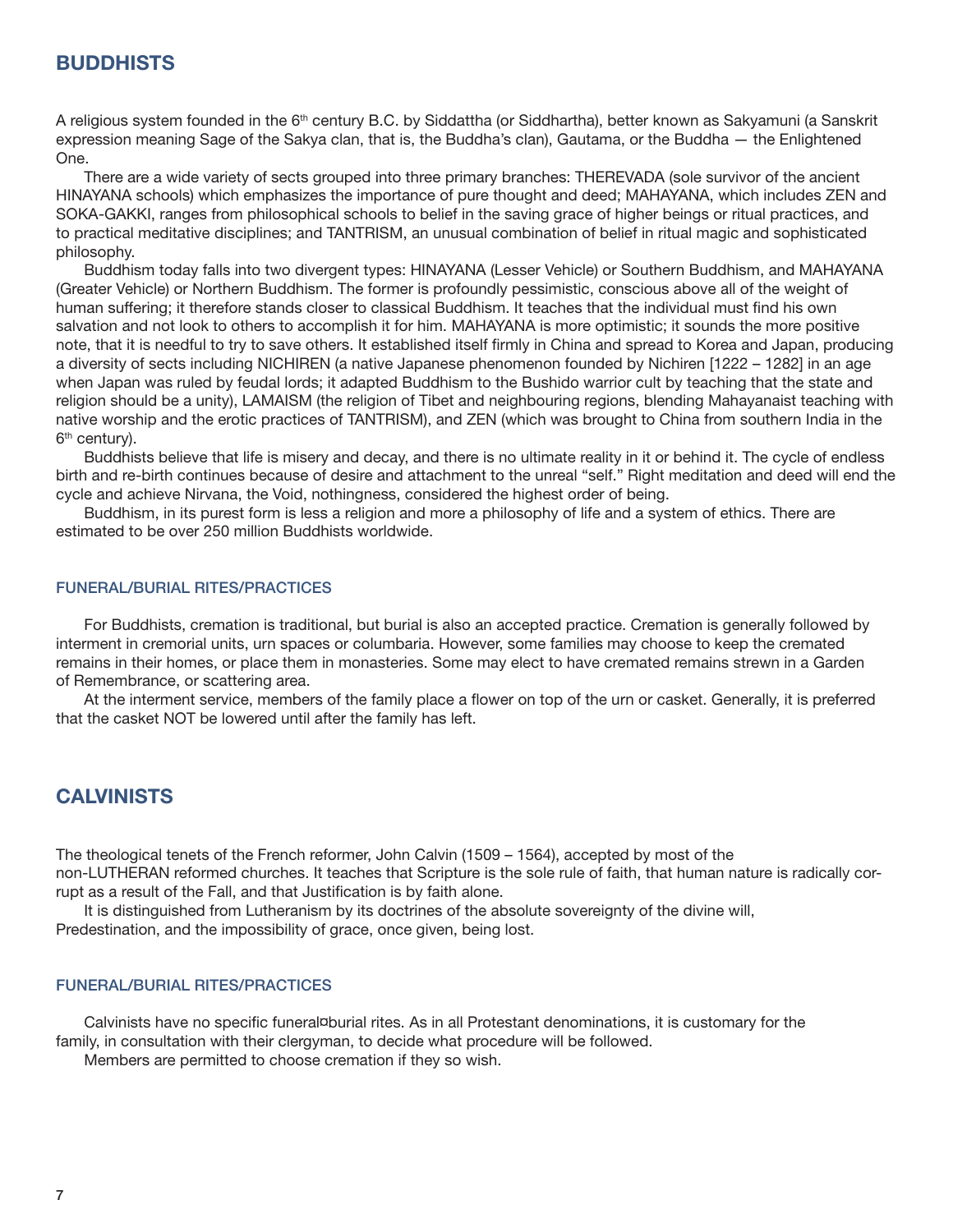## WORLD MAP SHOWING LOCATIONS, IN RELATION TO THE CITY OF TORONTO, OF:

'Akka (Acre, Ako) located approximately 10 miles north of Haifa, Israel; Zion, Jerusalem, Israel; Mecca, central west Saudi Arabia

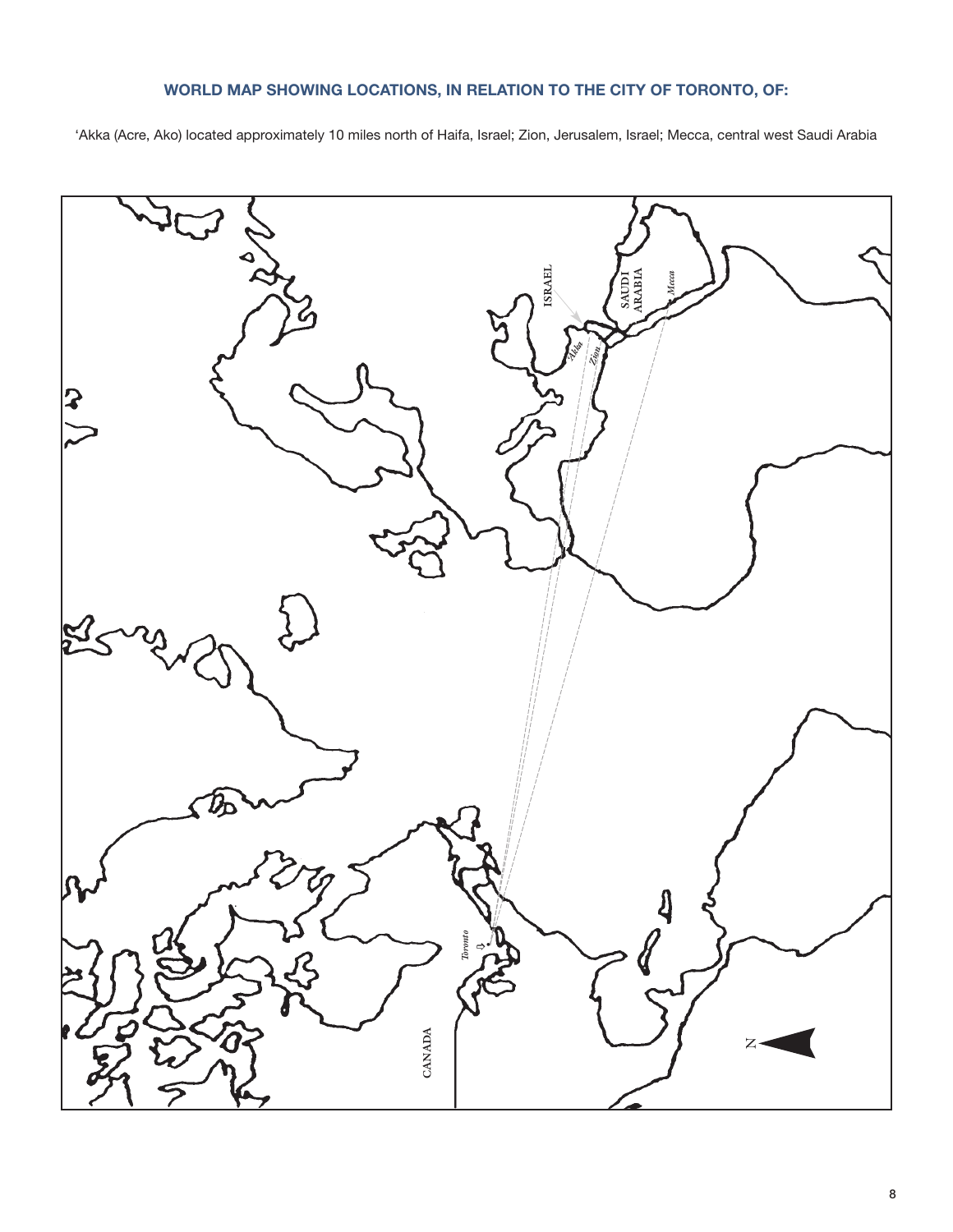## CATHOLICS (ROMAN CATHOLIC CHURCH)

Literally, the faith and practice of the whole Church, the expression "catholic church" being first found in a letter of St. Ignatius of Antioch (c.110). In time the term came to be used in the further meaning of true or authentic, in contrast with schismatic or heretical. The ROMAN CATHOLIC CHURCH claims for itself the exclusive right to this epithet and stresses the authority and continuity of the historic church, the importance of organized ministry (the fount of authority being the Papacy) and the absolute indispensability of the sacraments.

 Roman Catholics believe in the Trinity, holding that there is only one God in three persons, the Father, the Son and the Holy Ghost, who are distinct from and equal to each other. A faithful Catholic is one who accepts the teachings of Christ as revealed in the Bible, the laws of the Church, and the encyclicals of the Pope. According to the doctrine of papal infallibility of 1870, the Pope is never in error in matters of faith and morals when he speaks as the head of the Church.

 Catholics hold that the soul is immortal. At death, each man and woman will be sent to heaven or hell, depending on which they have earned by their deeds during life and their obedience to the laws of God. Christ is to come to earth a second time whereupon all humans will be resurrected bodily and Christ will sit in judgement upon them.

 In ethic, theoretically the Catholic Church is very strict, however, in practice, they are fairly tolerant on most issues. Divorce and re-marriage are not accepted. Clergy are celibate except in Eastern rite. Special rites include seven sacraments: baptism, contrition and penance, confirmation, Eucharist, marriage, ordination, and anointing of the sick (unction).

 Their organization is a hierarchy with supreme power invested in the Pope who is elected by the cardinals. Councils of Bishops advise on matters of doctrine and policy.

Traditionally, the church originated during the lifetime of Jesus Christ, who named Saint Peter as the first Vicar. Historically, the church came into being in early Christian proselytizing and the conversion of Imperial Rome in the 4<sup>th</sup> century.

 The Catholicism is estimated to have over 1.329 billion members. [See CHRISTIAN CHURCH, CHRISTIANITY, EASTERN ORTHODOX]

#### FUNERAL/BURIAL RITES/PRACTICES

 "Ecclesiastical burial consists in the transfer of the body to the Church, the celebration of funeral services over it at the Church and its interment in a place legitimately designated for the burial of the faithful departed."(Canon 1204) "The bodies of the faithful must be buried in a cemetery…WHICH HAS BEEN BLESSED AND CONSECRATED…"(Canon 1205,1). Thus, you may wish to advise Catholics that Mount Pleasant Group of Cemeteries', being non-sectarian, are not consecrated and they should, therefore, arrange with their priest for sanctification at the time of burial.

 The revised Code of Canon law which went into force in the Catholic Church on November 27, 1983 states: "The Church earnestly recommends the pious custom of burying the bodies of the dead be retained; it does not, however, forbid cremation unless it has been chosen for reasons which are contrary to Christian teaching." In addition, directions or provisions in the approved liturgical books must also be observed. Also, certain aspects are left by the Code for determination by the Conferences of Catholic Bishops for each nation, and the local bishop for his own territory.

Despite the Church not finding cremation perfectly acceptable, it has not found anything intrinsically wrong with it or necessarily offensive to the Christian religion. However, the Rite of Funerals reminds Catholics that the funeral rites should be "celebrated in a way that does not hide the Church's preference for the custom of burying the dead in a grave or tomb, as the Lord Himself willed to be buried."

The selection of cremation is to be the specific choice of the individual at some time during his/her life, however indicated. Where cremation is chosen, burial of the remains is not mandatory, but is strongly encouraged since it is felt that human remains should have a reverent disposal.

Whether a Catholic is to be buried or cremated, the body should first be brought to the church for the celebration of the Mass of Christian Burial. The Catholic Church insists Catholic funerals take place in a church setting because the parish church is the home where the Christian family of believers assembles, and where a Catholic receives the other sacraments: baptism, confirmation, reconciliation, and marriage.

 Here also he/she received the "spiritual nourishment of the eucharist which elevates the Christian to communion with Christ, placing the body at the service of the soul." Thus, the whole person becomes more spiritual while awaiting the resurrection. It is here the Catholic is called one last time in order that the church may offer for him the Eucharist which is the exemplary prayer of forgiveness, or salvation, and of thanksgiving.

The casket is always closed at the church and usually draped with the religious pall.

 The funeral for a Catholic may include, in addition, a prayer service or "wake" the evening before, at the church or funeral home, and a service at the cemetery or crematorium after the mass is celebrated in the church. Another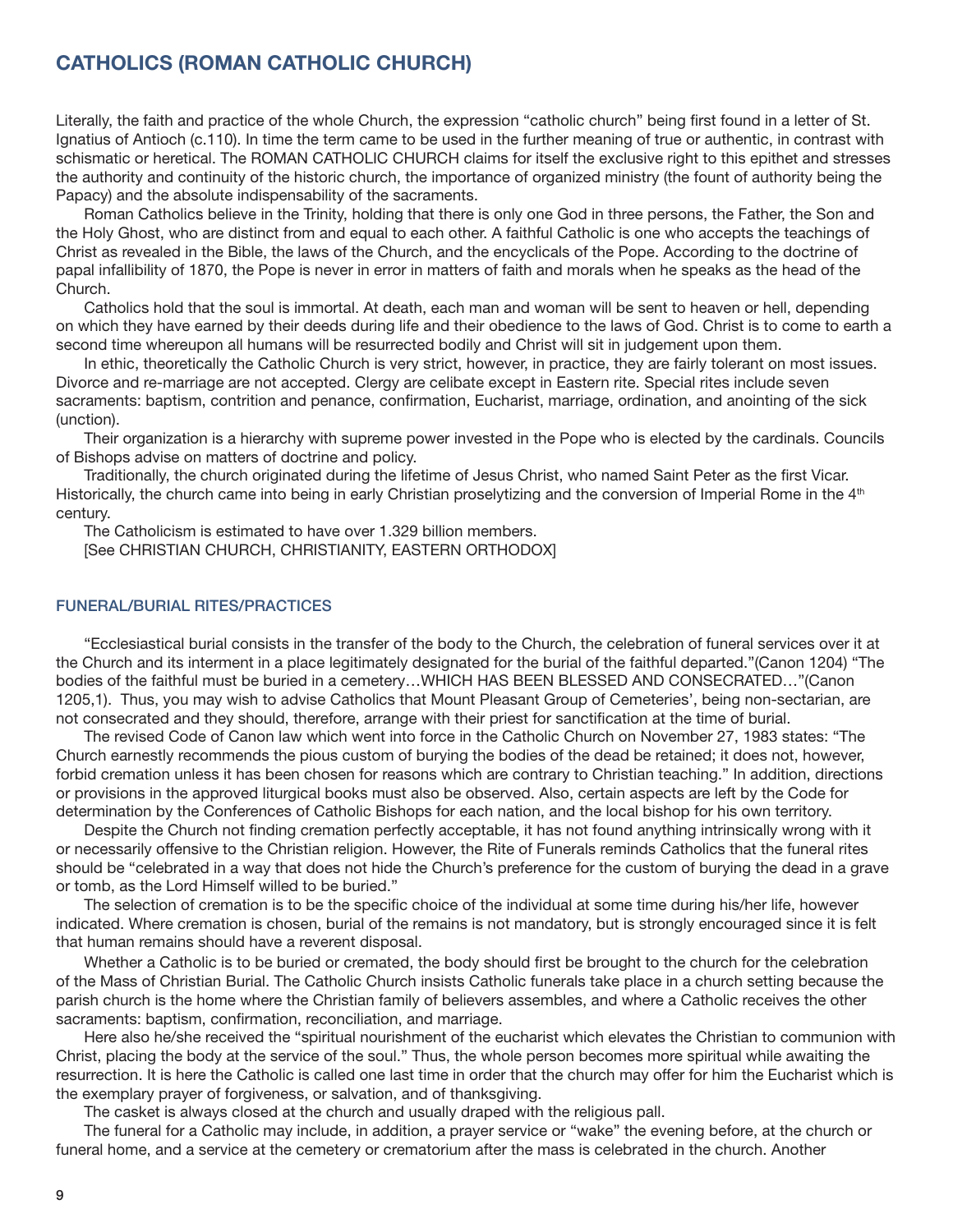consideration is stated in the Rite of Funerals, "Between the time of death and the time of burial, there should be sufficient opportunity for the people to pray for the dead and profess their own faith in eternal life."

 Where for some reason cremation has taken place before the funeral mass, a funeral service in its entirety is permitted in the presence of the funeral urn alone. (This authorization to act contrary to a general law of the universal church — which states that cremated remain may NOT be brought into the church for the mass since it is intended to honour the body of the deceased — was made at the demand of the Canadian bishops in November, 1985.)

In some areas the bishop may require that permission be requested before cremation arrangements are made.

## CHRISTADELPHIANS (THE BRETHREN OF CHRIST)

A religious organization, established in 1833, claiming to represent the true faith and practice of the apostolic age as revived by John Thomas of Brooklyn.

They reject the Holy Trinity, believing that the Holy Spirit is not a person, but an effluence of divine power. They baptize by immersion, and are conscientious objectors to war. There is no ordained ministry.

They hold firmly to the verbal inspiration of the Bible, and believe that Christ will one day return, assume the throne of David, and rule over the restored tribes of Israel, in whom the saved are incorporated, the damned having to die the second death. The first death is a state of unconsciousness, but man's resurrection is physical.

#### FUNERAL/BURIAL RITES/PRACTICES

See PROTESTANTS. Allow for variations according to family preference.

## THE CHRISTIAN CHURCH

A term used in a broad and comprehensive sense to include all religious bodies which worship Christ as divine or revere him as a great religious teacher and example, and wish to be called by his name. Some of these denominations assert an exclusive claim to be considered the one and only Christian Church.

 The three main divisions are: (1) the Roman Catholic Church or Church of Rome; (2) the Eastern Orthodox Churches; (3) the Protestant Churches.

 The divisions of the Roman Empire into Eastern and Western empires led to a similar division of the church which, however, did not become final until the 11<sup>th</sup> century.

Schisms in Western Christendom, commencing in the  $12<sup>th</sup>$  century, culminated in the early 16<sup>th</sup> century in the Protestant reformation, which gave birth to the Protestant churches. Of these there are numerous denominations including the LUTHERAN, REFORMED, PRESBYTERIAN, ANGLICAN (including PROTESTANT EPISCOPAL), METHODIST (of ANGLICAN origin), BAPTIST, CONGREGATIONALIST, FRIENDS (QUAKERS), UNIVERSALIST, and ADVENTIST. [See CHRISTIANITY]

 The World Council of Churches, organized in Amsterdam in 1948, created a world fellowship of over 260 Orthodox and Protestant denominations with over 400 million members, who act together in matters of

common interest. Although not a member, the Roman Catholic Church co-operates in some activities.

The Christian population of the world is estimated at over one billion.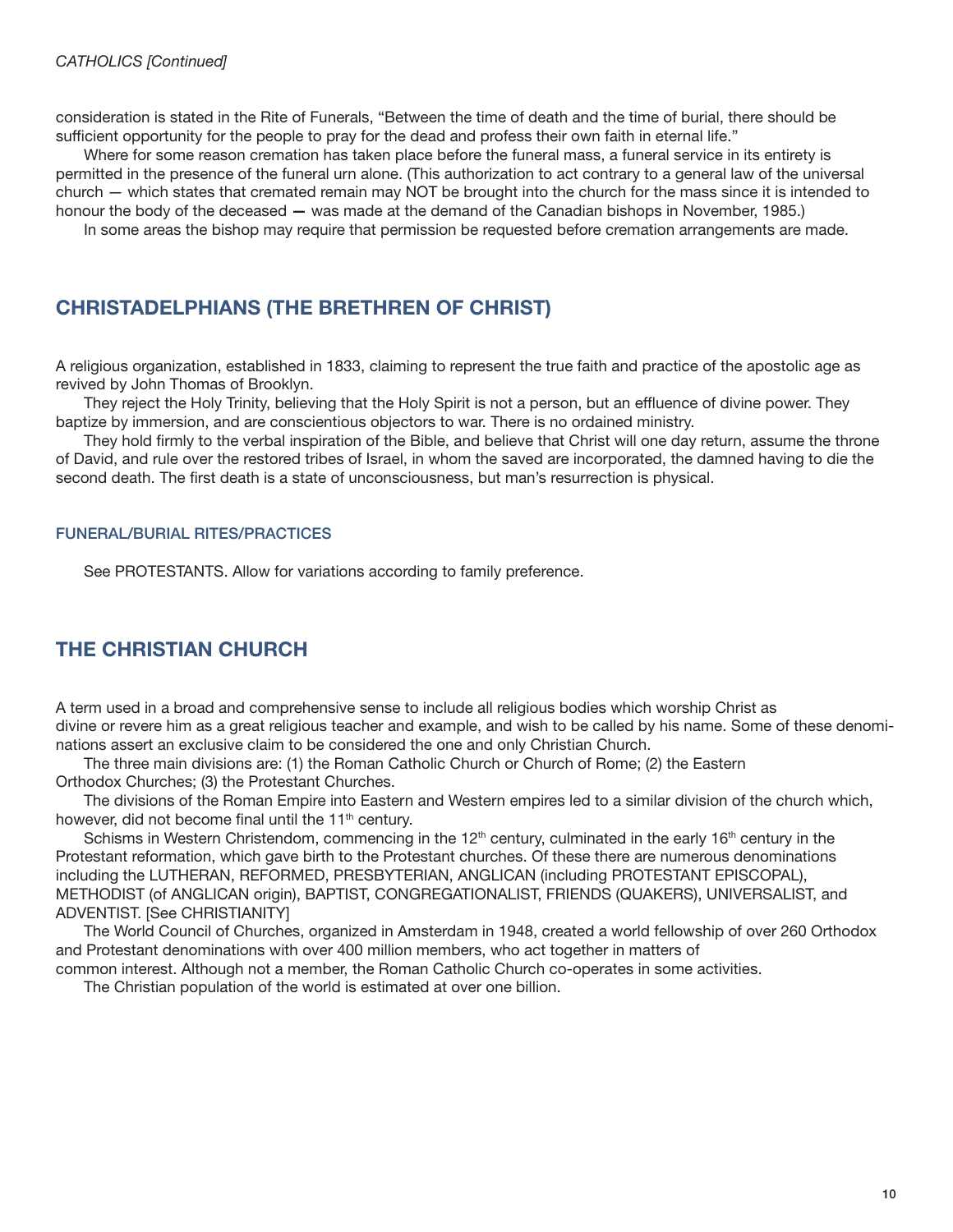# CHRISTIAN CHURCH (DISCIPLES OF CHRIST)

In 1804, Barton W. Stone, a Presbyterian minister and several followers broke their denominational ties to enter into unity with "the body of Christ at large". They called themselves, simply, "Christians."

 In 1811, a group led by Presbyterian minister Thomas Campbell and his son, Alexander, began meeting independently, saying the church of Jesus Christ was one, open to all.

 Alexander Campbell began public debates in 1820 which, along with his writing, propelled him into leadership of the "Disciples of Christ."

 In 1832 the "Christians" and the "Disciples of Christ," agreeing on basic beliefs and aims, joined together with a formal handshake.

 Today, the Christian Church (Disciples of Christ) is one of the largest churches founded in America, with more than 1.2 million members in 4,400 congregations across Canada and the United States.

 Their doctrine derives from simple New Testament faith. They are highly tolerant in doctrinal and religious matters, believing that each person is free to explore and interpret the Scriptures according to his/her own experience, and are strongly supportive of scholarly education. The two ordinances of the church, instituted by Christ Himself, are adult baptism and the Lord's Supper.

## FUNERAL/BURIAL RITES/PRACTICES

There are no specific funeral or burial rites for members of the Christian Church (Disciples of Christ). Should you encounter members of this Church and require further information, the best procedure to follow would be to contact the minister of their congregation for his or her preferences and practices with regard to funerals and burials.

# THE APOSTLES' CREED

The basic doctrines of Christianity summed up in what is known as the Apostles' Creed, of which there are a number of variations. The earliest form, known as the Old Roman Creed, of the second or third century, was followed by the Nicene Creed, which was adopted about three centuries later. Since then there have been other creeds varying slightly from the original Roman Creed but underscoring the supremacy of one church over another.

- 1. I believe in God, Father Almighty,
- 2. and in Christ Jesus, His only-begotten Son, Our Lord,
- 3. who was born of the Holy Ghost and of Mary, the Virgin,
- 4. who was crucified under Pontius Pilate and buried;
- 5. on the third day He rose from the dead,
- 6. ascended into heaven,
- 7. and sitteth at the right hand of the Father,
- 8. from whence He shall come to judge the quick and the dead;
- 9. and in the Holy Ghost;
- 10. the Holy Church;
- 11. the remission of sins;
- 12. and the resurrection of the dead.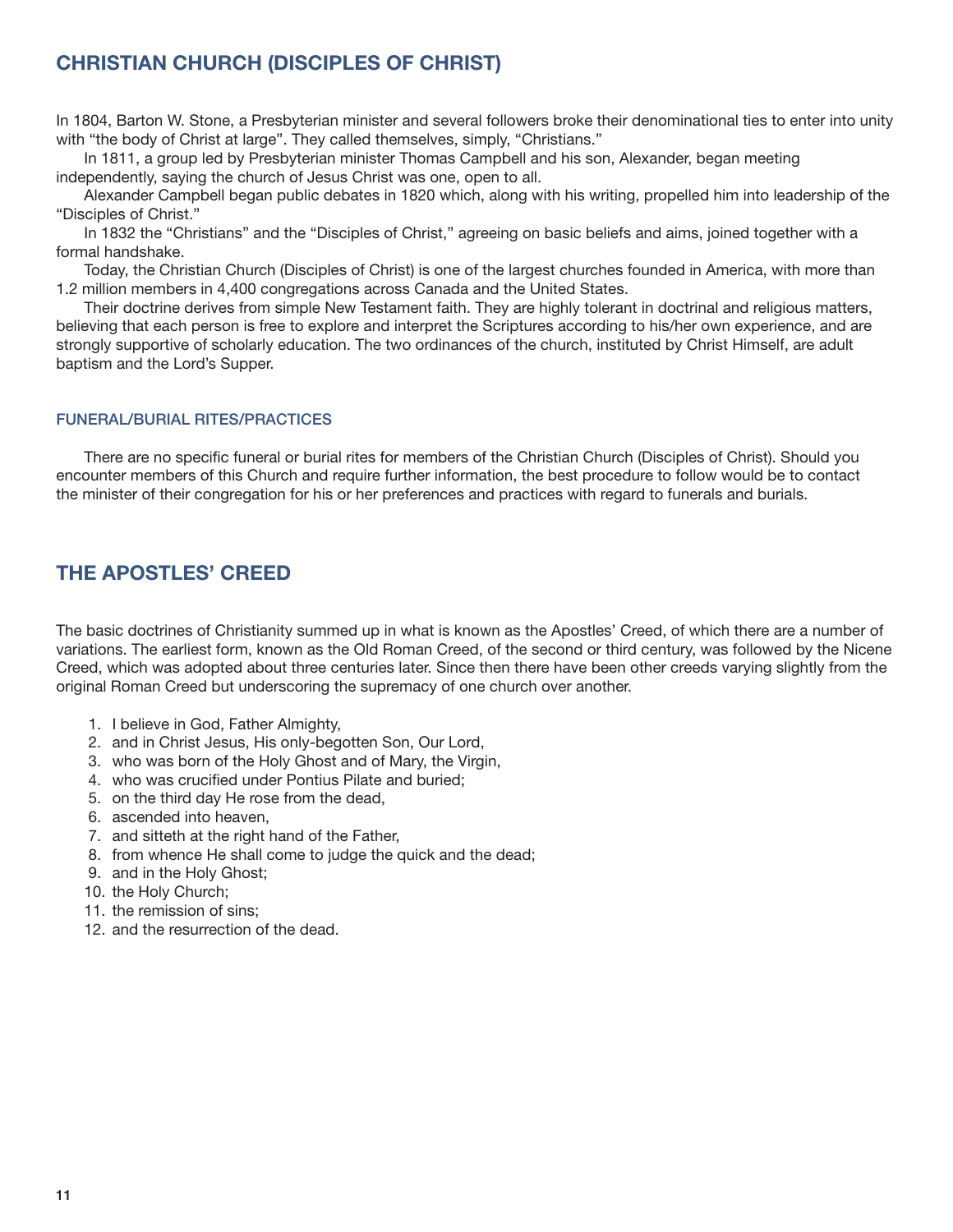## CHRISTIAN AND MISSIONARY ALLIANCE

The Christian and Missionary Alliance is the title adopted when the Christian Alliance (founded in new York City in 1887 by Canadian-born minister, Albert Benjamin) combined with the International Missionary Alliance in 1897.

 It is an evangelistical missionary movement, stressing "the deeper Christian life and consecration to the Lord's service."

#### FUNERAL/BURIAL RITES/PRACTICES

See PROTESTANTS. Allow for variations according to family preference.

## CHRISTIAN REFORMED CHURCH

Officially established in the United States in 1857. The union of 19<sup>th</sup> century Dutch pioneers with the Reformed Church in America in 1849, lasted until April 8, 1857 when four congregations (about 750 families) and one pastor resigned as a result of disagreements on doctrinal purity, catechetical training, church discipline and the indiscriminate administering of the sacrament of communion.

A further schism within the reformed Church of America, coupled with a heavy influx of Dutch Calvinists swelled the ranks of the Christian Reformed Church to 40,000 people in the years between 1880 and 1900.

 In its doctrinal commitments, the Christian Reformed Church subscribes to the Apostles' Creed, the Nicene Creed and the Athanasian Creed. In addition to these, the church embraces three Calvinistic confessional standards: the Belgic Confession of Faith (the Thirty-seven Articles of Faith); the Heidelburg Catechism; and the Canons of Dort.

#### FUNERAL/BURIAL RITES/PRACTICES

See PROTESTANTS. Allow for variations according to family preference.

## **CHRISTIANITY**

The religion of those who believe in Christ as a unique revelation of God. Christianity arose over 2000 years ago, as a sect within Palestinian JUDAISM. It accepted Jewish Scriptures as its own, but was distinguished by its belief that the expected MESSIAH or Christ had already appeared on earth in the person of Jesus of Nazareth.

 The faith in a Messiah dying and rising again was the heart of the earliest Christian preaching. Jesus, therefore, although a prophet was also much more than a prophet. He had begun his Galilean mission by proclaiming the coming Kingdom of God and was looked on as its inaugurator and primal embodiment.

Further, he had promised his disciples and followers the special gift of God's Spirit, which was bestowed upon them at PENTECOST.

This demonstration of his spiritual authority entitled him to the designation Lord. Hence from the first he was, though unquestionably a man, a figure to be venerated as divine. As he had begun his mission by proclaiming the need of repentance, so, when his mission was completed, forgiveness of sins was available to all men seeking it in his name, i.e. as mediated from God, through his power and authority. Whoever would personally accept this message as true and submit to the rite of BAPTISM, also in Jesus' name, would receive the promised HOLY SPIRIT for a new life under divine rule and inspiration. Those who died before Christ's expected second coming would themselves rise from the dead even as he had done.

 In addition to the initiatory rite of baptism, the Christian community observed a ceremonial meal as a further mark and bond of their corporate fellowship. This at first was known as the Breaking of Bread, and later as the EUCHARIST. Other rites which came in time to be regarded as sacramental in character, if not as sacraments in the strict sense, were CONFIRMATION, ORDINATION, PENANCE, HOLY MATRIMONY, and extreme UNCTION.

The outstanding figure in the apostolic period was that of St. Paul. Paul's letters have been of the profoundest significance in the history of Christian faith and thought, but his principal work, apart from the actual evangelism, was to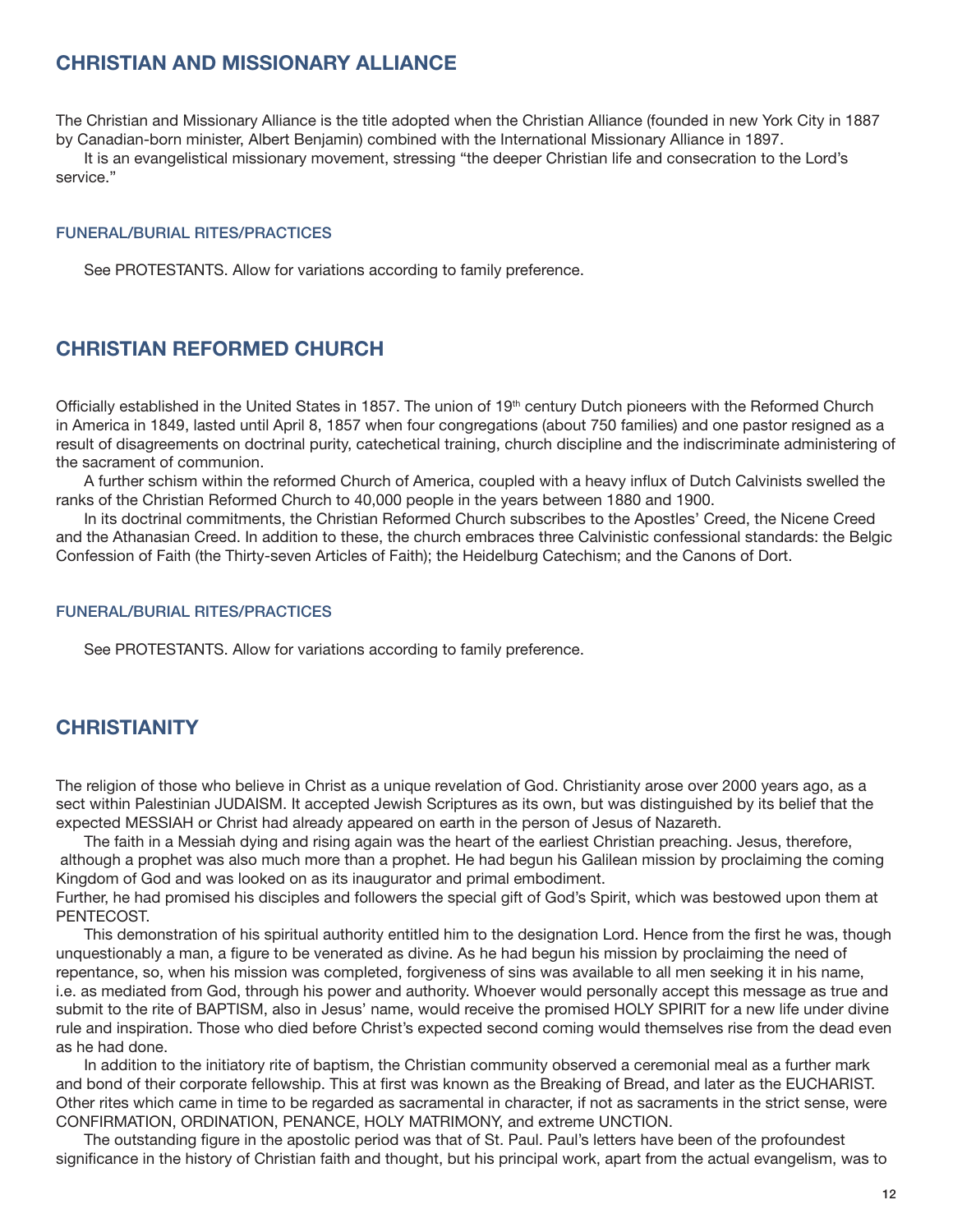#### THE DEVELOPMENT OF THE CHRISTIAN CHURCHES



<sup>[</sup>Adapted from the Reader's Digest Great Encyclopaedic Dictionary, Volume Three.]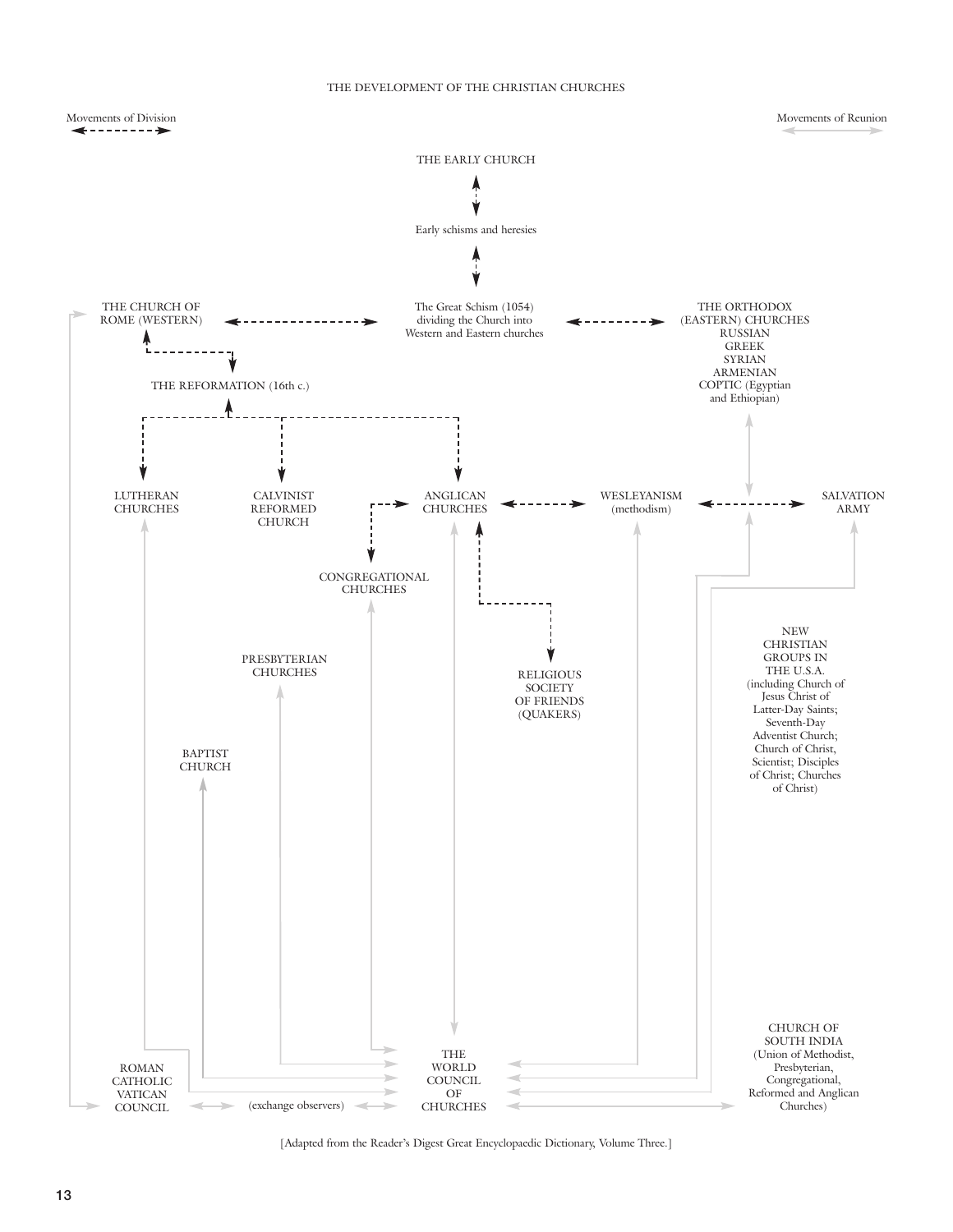insist on the impossibility of containing the gospel within the limits of its parent Judaism; a break with Judaism was thus inevitable. Redemption was open to any man who 'put on' Christ by faith and baptism, whether Jew or Gentile. Circumcision, therefore, was no longer necessary in the New Covenant. Salvation was by faith in Christ alone, not by obedience to moral or legal precepts. Paul's letters, like the Gospel of St. John, developed further the belief in the divine status and mission of Christ as not simply the Messiah of prophecy but the pre-existent Son of God, through whom all things were created, stressing also the significance of his death as a sacrifice for man's sin and the divine calling of the Church as his Mystical body.

 The early centuries mark the great formative period of Christian dogma and theology, in which the apostolic scriptures were canonized as the New Testament, and the Apostles' and Nicene creeds were established. In the whole process of doctrinal development much use was made of Greek philosophical ideas and terminology. Formal definition of the faith was largely the achievement of the General (or Ecumenical) Councils of Nicaea (325), Constantinople (381), Ephesus (431), and Chalcedon (451).

 It was not until the reign of Theodosius I, Emperor from 379 to 395, that Christianity was established as the Imperial religion, which thereafter gained adherents in ever-growing numbers.

 In the ensuing centuries differences, both doctrinal and political, emerged between the eastern and western halves of Christendom which in the 11<sup>th</sup> century led to an open breach, still perpetuated in the schism that divides the Orthodox Churches of the East from the Catholic Church of the West. The unity of the latter was itself broken in the 16<sup>th</sup> century by the Protestant Reformation.

 The basic theme of Christian doctrine is that of man's defect — his SIN — which is so deep-seated that he cannot eradicate it by his own effort: he is fit for conscious communion with God, sin alone hindering him. Nevertheless, a way of reconciliation has been provided. God is Love, and His will to redeem is as native to His being as His will to create.

 Those who become members of Christ's Church continue in it under the guidance and help of God's Holy Spirit, whom God mediates.

 Ethically Christianity partly accepts the world and partly denies it. The teaching of Jesus was clearly an exhortation to repentance of sins and renunciation of the things of this world in view of the imminence of the Kingdom of God, of judgement and the close of the present world-order.

Christianity today has over one billion adherents.

# CHURCH OF CHRIST

Membership in the Churches of Christ depends only on (1) faith in and confession of Jesus Christ as the Son of God; (2) repentance from sin; (3) baptism by immersion. Their worship consists of the five acts specifically authorized by the New Testament: (1) reading and preaching the Bible; (2) observing the Lord's Supper as a memorial; (3) contributing money to the Lord's work; (4) praying; (5) singing (A Cappella) psalms, hymns, and spiritual songs.

## FUNERAL/BURIAL RITES/PRACTICES

See PROTESTANTS for basic Protestant funeral practices. Allow for variations according to family preference.

# CHURCH OF CHRIST, SCIENTIST (CHRISTIAN SCIENCE)

A denomination which looks to the words and works of Jesus Christ for authority and emphasizes the practice of spiritual healing. Mary Baker Eddy (1821 – 1910), founded Christian Science following an experience of healing through prayer in 1866. She founded the Church of Christ, Scientist in Boston, Massachusetts in 1879.

 Healing, not only of sickness and sin, but of all forms of discord is regarded by those who practice this Science as a normal part of Christian life. Christian Scientists hold that such healing is not really an inexplicable miracle but rather the consistent result of divine law.

 In accord with the Gospel of John, the teaching of Christian Science emphasizes the love of God for His creation. It interprets this love to be the supreme source of healing in human experience. It also teaches that the true nature of man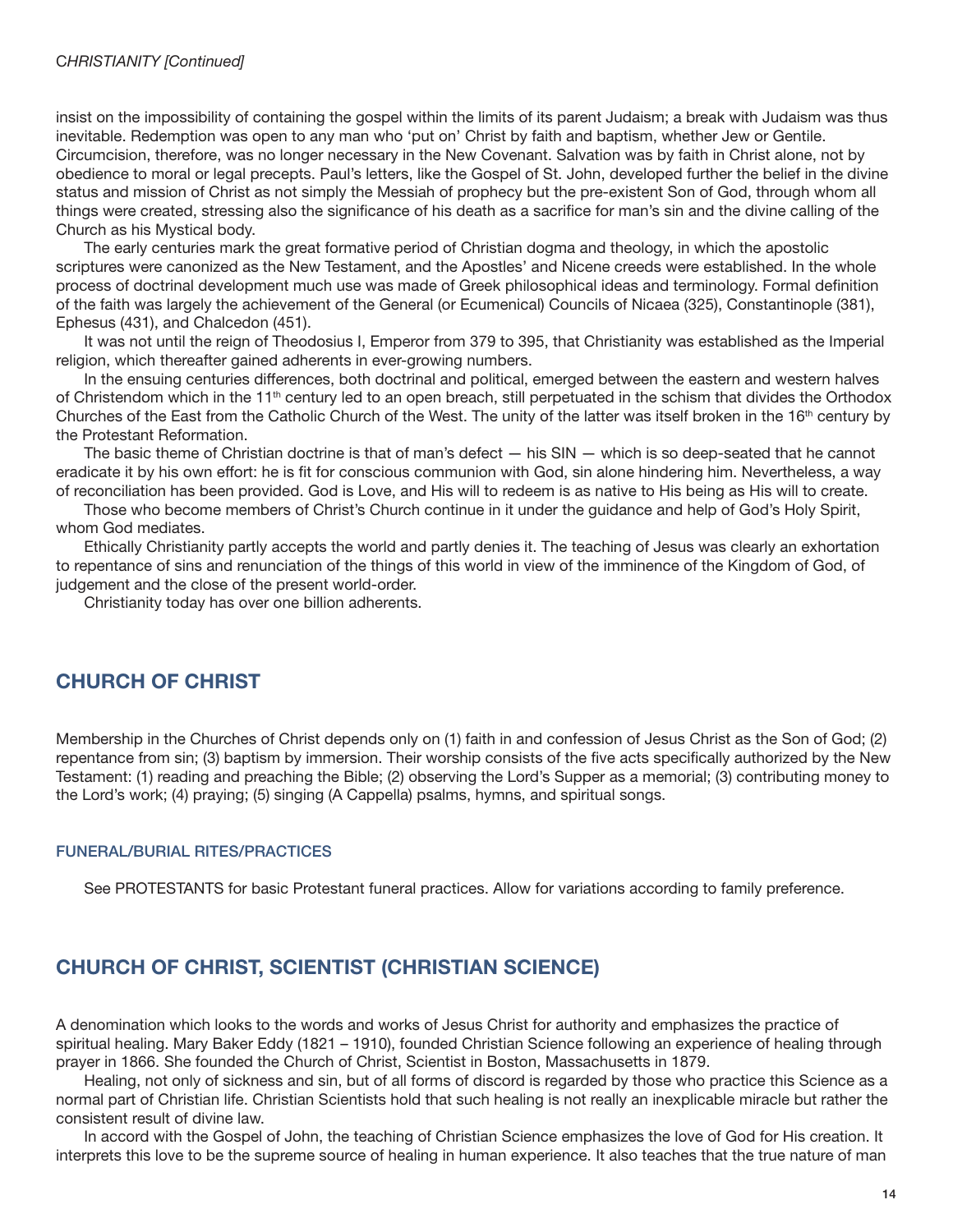#### CHRISTIAN SCIENCE [Continued]

is spiritual and not material. The route to salvation is not, therefore, through death but through the increasing understanding of the indestructible life of man made in the "image" of God.

#### FUNERAL/BURIAL RITES/PRACTICES

 No special arrangements are designated by the Church of Christ, Scientist for its members and adherents. Whether a service is to consist of cremation or burial, is up to the family or next-of-kin.

 The service itself would consist of readings from the Bible and the Christian Science textbook, Science and Health with Key to the Scriptures by Mary Baker Eddy. It is possible to contact someone to conduct the service by phoning the nearest Christian Science Reading Room. Most would have a list of former Readers or other members willing to assist.

 Should music be desired, the Christian Science Hymn Book contains a variety of hymns suitable for such an occasion.

# CHURCH OF GOD

A designation used by several hundred separate religious denominations to stress the fact that these churches are gathered by the power of God and claim no historic continuity with the Reformation Churches.

 Because of the basic view of the Church as the visible form of the invisible community of the elect, these churches have all relied on the experience of religious conversion, repentance, acceptance of Jesus Christ, and subsequent baptism as the only means of adding new members to their congregations.

Nearly all denominations that use the designation "Church of God" are part of the Pentecostal movement.

#### FUNERAL/BURIAL RITES/PRACTICES

See PROTESTANTS. Allow for variation according to family preference.

## CHURCH OF JESUS CHRIST OF LATTER-DAY SAINTS (MORMONS)

A religious sect founded by Joseph Smith of Vermont who, in visions of the Angel Moroni in which he received a new revelation of golden tablets (The Book of Mormon), claimed to have received a divine call to prophecy in the name of the Most High, inasmuch as none of the existing churches any longer proclaimed the true gospel.

 Smith's followers later settled in Utah in the Great Salt Lake Valley, with Brigham Young as governor who, like Smith, taught that polygamy was legitimate. They renounced polygamy in 1890.

 The theology of the Mormon Church is a form of Protestant orthodoxy, but declares the "Book of Mormon" to be the Word of God, teaching also that Israel, including the ten lost tribes, will be restored and Zion finally established under the personal reign of Christ.

 Their organization is theocratic; all male adults are in the priesthood which culminates in the Council of Twelve Apostles and First Presidency (First President, two counsellors). Their authority is the Bible, the Book of Mormon and other revelations to Smith, and certain pronouncements of the First Presidency. Special rites include adult baptism, laying on of hands (which grants gifts of the Spirit), and the Lord's Supper. Temple rites include baptism for the dead, marriage for eternity, and others.

 They believe that God is a material being; he created the universe out of pre-existing matter; all persons can be saved and many will become divine – they hold that God was once a man, and men, too, may become gods. Mormons believe in a purposeful universe in which humans have been placed to make themselves more like God by faith and works. Most other beliefs are traditionally Christian.

 The Mormon Church has a membership of close to 4 million, about 80% of whom live in the United States. Young's opponents broke away to form the RE-ORGANIZED CHURCH OF JESUS CHRIST OF LATTER-DAY SAINTS

(q.v.) at Beloit, Wisconsin in 1852.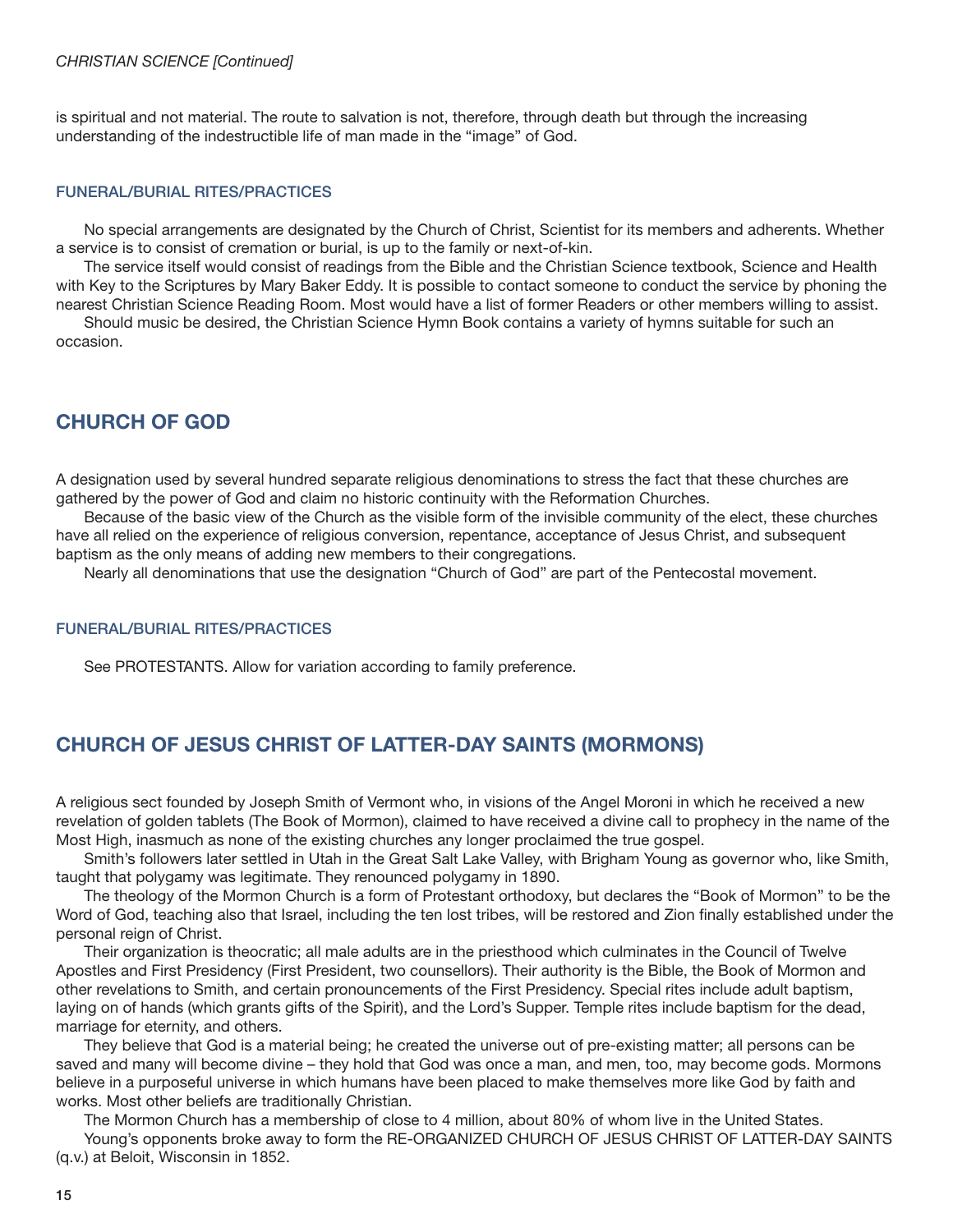#### FUNERAL/BURIAL RITES/PRACTICES

The Church of Jesus Christ of Latter-Day Saints has no specific funeral or burial rites. Each family, in consultation with its selected minister and funeral director, determines its own preferences.

Mormons are free to choose cremation if they so wish.

## CHURCH OF THE NAZARENE

The result of the union of several small religious bodies, the Church of the Nazarene was organized in its present form on October 13, 1908, at Pilot Point, Texas. The three main groups comprising this union were the Church of the Nazarene founded in Los Angeles in 1895; the Association of Pentecostal Churches of America, organized in Brooklyn in 1896; and the Holiness Church of Christ organized at Pilot Point in 1905.

 The government of the church is representative, a compromise between episcopacy and congregationalism. The Articles of Faith, 15 in all, are similar to those held in common by evangelical religious groups. Special emphasis is placed upon the doctrine of entire sanctification.

## FUNERAL/BURIAL RITES/PRACTICES

The Church of the Nazarene does not advocate any specific funeral or burial rites. They are a Protestant faith with a doctrine not unlike that of the Methodist Church and the Salvation Army.

 Funeral services are meant to comfort the living and help them to think of any needs they might have in relation to their own soul's need. Often hymns are sung, and a minister will give a sermon. Total time would not exceed one hour, and half an hour would likely be the average.

## CHURCH OF THE NEW JERUSALEM (SWEDENBORGIANISM)

A body of Christians founded on the writings of Emanuel Swedenborg, a Swedish philosopher (d.1772). In this Church, Jesus is directly worshiped as God, in whom is the Father, the Son and the Holy Ghost. Christ is creator and redeemer, the word and the revelation. The Father is the divine inmost, the divine love; the Holy Ghost is the divine proceeding in and for man. Thus the "New Church" reverses the usual trinitarian view of approach to God through Christ. As to Christ's second coming, Swedenborg held that it occurred when the interior meaning of the Scriptures was revealed to him in 1757, and that universal judgement accompanied this advent in which religious beliefs of mankind were overturned and recast. In other words, the New Church means a new disposition following the apostolic as the apostolic followed the jewish, and embraces all who acknowledge these three essentials: (1) the divinity of our Lord; (2) the holiness of the Word; (3) the life of love; and who unite with the New Church.

 The ritual is similar to that of the Anglican Church, except that it is all addressed to Christ as God, and not through Christ to another of the Trinity. Two sacraments are observed — baptism, through which angelic association is formed, and the Lord's Supper, in which the Lord is not present materially, but really in the divine good and truth, which are his body and blood.

#### FUNERAL/BURIAL RITES/PRACTICES

 The New Church offers a suggested pattern of practice to follow when arranging a funeral. These suggestions, however, are not binding since many factors such as time, country and personal preference may justify modification.

 The writings of the New Church teach that the spirit is not separated from the body until a day or so after the heart has stopped beating. It is believed that any violent treatment of the body, such as embalming or cremation, within these first few days may hasten the separation of the spirit. Since it is felt that there is a possibility that such disturbance may affect the full awakening in the world of spirits, which is usually on or about the third day, there should be as little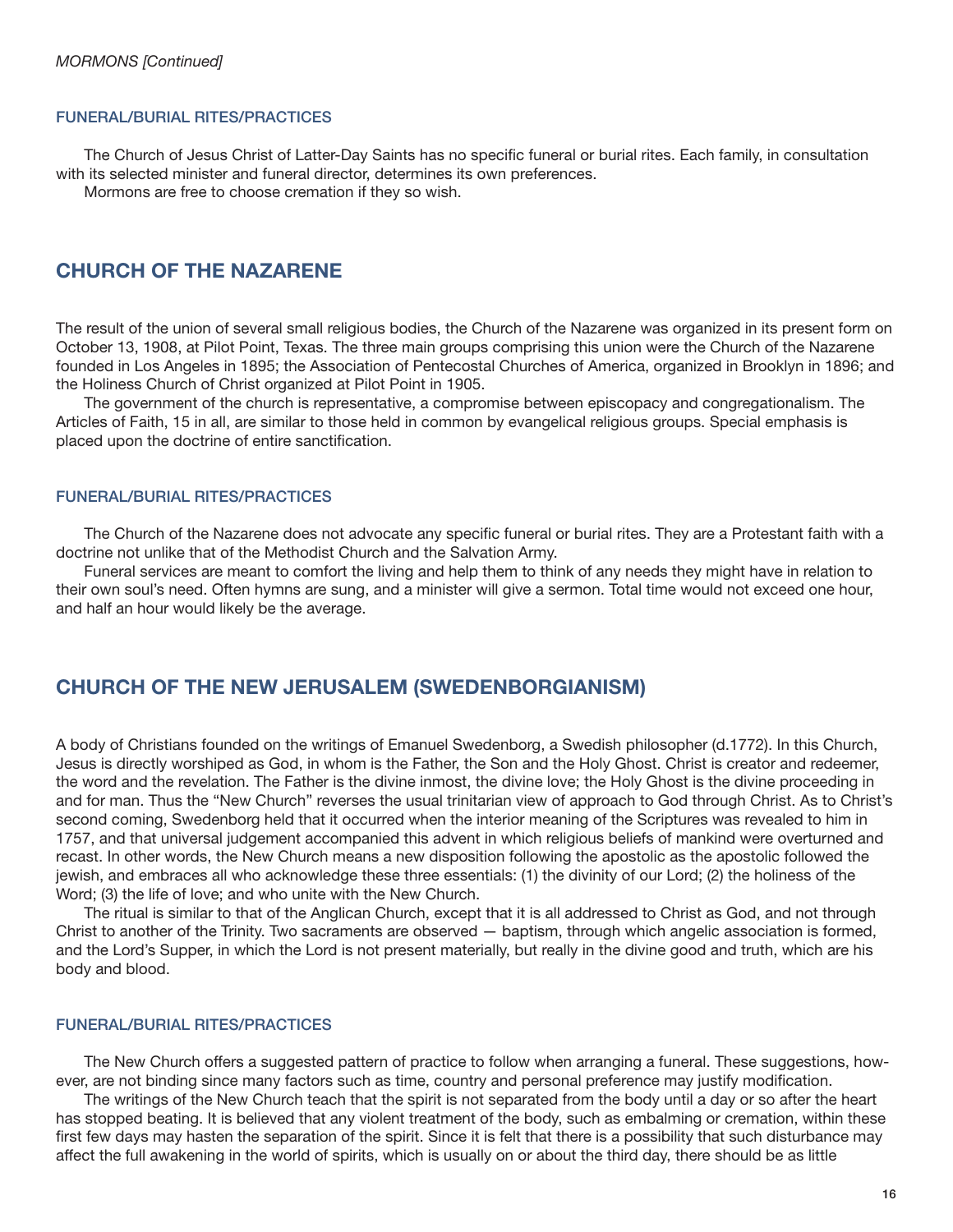interference as possible with the normal process of death and separation from the body. For this reason it is undesirable to permit an autopsy, to embalm, or to cremate before the third day; although climatic conditions, the nature of the disease which may have caused death, or the law of the land may dictate some modification of this general practice.

 While disposition should be carried out in an orderly manner, it must be remembered that the lifeless body is NOT the person, and nothing should be done to suggest that it is. To attempt to preserve by artificial means, something which has completed its function, is neither necessary, nor appropriate. Embalming should, therefore, be avoided if possible.

 It is understandable that the immediate family may wish to have a last view of the body, yet to have it prepared for public exhibition seems distasteful and places undue emphasis on the importance of that body; it holds the mind in thoughts of death rather than resurrection. Furthermore, to expect the family to receive callers who wish to view the body, and to spend wearisome hours at a funeral home with the constant reminder of death, does not seem either kind or helpful.

It would seem most suitable, soon after death, to have the body prepared and placed in the coffin which could be closed and sealed when the family feels ready for this. The coffin may then remain in the home until the time of committal or, if more convenient, be removed to a funeral home.

Although New Church writings indicate that "to bury" signifies "to rise again" and that a "grave" signifies "resurrection and regeneration," cremation has gained favour in recent years. Provided it is not done before the third day, there seems no objection to "committing the body to the fire."

 Whether burial or cremation is chosen, the best plan under normal circumstances is for a brief committal service followed by a memorial or resurrection service at the church.

 The memorial (or resurrection) service should follow the committal and not precede it, and should preferably be held in the church, but not necessarily so.

 Services at funeral homes are to be avoided wherever possible, for it is felt that the sphere is of death rather than life, and is not the sphere of the New Church.

 When a memorial service at a church is not possible, or does not seem appropriate, the committal service at a crematorium may be expanded to include an address.

 Wherever a service is held, it is preferable that the body NOT be present. The open Word should, as always, be the centre of worship; for this a table should be provided and the priest will bring a copy of the Word when he enters to dedicate the room for its temporary use as a place for New Church worship.

 Music to be used in memorial services should be of a religious, and not a secular character. The choice of music should be made with the help of the officiating priest.

 Flowers may well be associated with such an occasion but preferably not in an extravagant profusion around the body, on the grave or at the funeral home. (Flowers in moderate amount, as beautiful tokens of affectionate support, are most suitable in the home of the family.)

 A large attendance at the graveside or crematorium does not seem necessary. A few to witness the proper laying away of the body seems to be all that is needed.

Since New Church adherents have not found any good significance in the custom of throwing earth into the grave as the words of committal are read, this practice is not used.

 In the case of cremation it is better that the cremated remains be scattered and not preserved, for there is no reason to needlessly preserve the remnant of physical clothing which has now completed its use.

 It is not customary in the New Church to provide expensive or elaborate memorials on graves. Whilst some feel a simple marker with the name on it is appropriate, many feel no need to provide a lasting sign of what is now discarded.

# THE CHURCH OF SCIENTOLOGY OF CALIFORNIA, WORLD WIDE

The Church of Scientology is a new religion, whose historical roots are based in HINDUISM and BUDDHISM (q.v.). Scientology is non-denominational, and people from any faith may come to study its religious philosophy.

 Scientology is a religious philosophy in search of truth and self-knowledge. It is also a religious practice in that the Church of Scientology conducts basic services such as sermons at church meetings, christenings, weddings and funerals.

 According to Scientology principles, knowledge alone, without application, is not really of much use. In other words, it is not enough to just know something; you must be able to put that data to use to help yourself and to help others.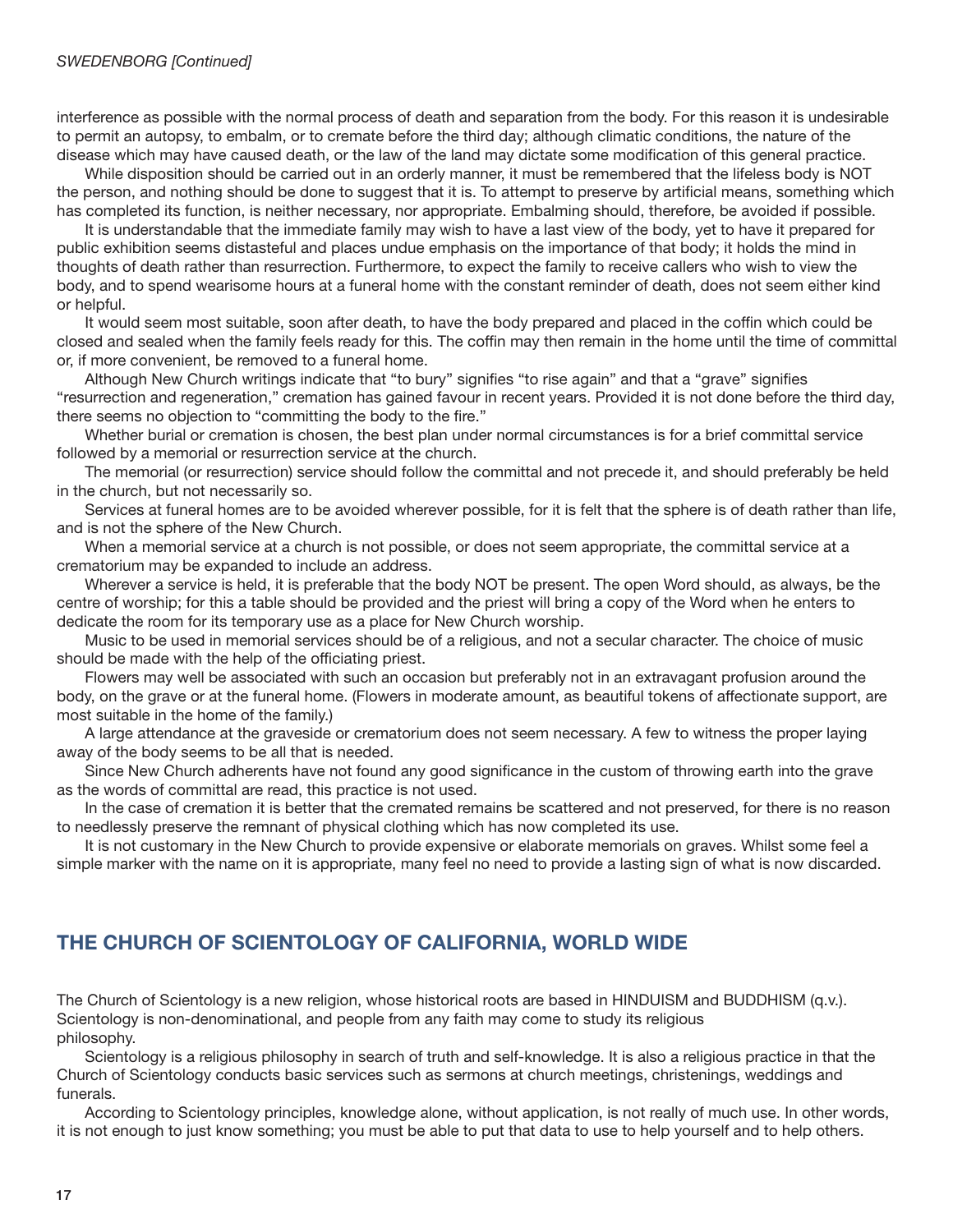#### FUNERAL/BURIAL RITE/PRACTICES

 For a service conducted in the church, the minister sees that the ushers and pall bearers are selected from among the family and friends of the deceased.

 No-one is seated before the processional begins. The minister may lead the processional or be at the pulpit as the procession enters the room.

 The order of the procession is: pall bearers (preceded or not by the minister), followed by the immediate family and then other family and friends in order of degree of relationship and closeness of friendship. The ushers are in the procession and seat the people as the casket reaches the stand in front of the altar. The centre or right aisle is used by the procession on entering.

 After all are seated, the ceremony begins. At the completion of the ceremony, the pall bearers approach the casket. The procession is formed, led by the minister, in the same order as the entering procession, and leaves the church.

 The minister may end his part of the ceremonies at this point or go to the cemetery, depending on local custom and whether or not the deceased is a member of an order which will handle services there.

When conducting a funeral in the home, the casket may be in place in the room, or may be brought in processional as in a church funeral. The minister may be already positioned at the head of the casket or where the head of the casket will be, or may enter in the procession.

 The same degree of formality is necessary as for the church funeral, and the same conventions of entering and leaving apply, with the exception that the casket may already be in place. However, the entire service may be much shorter. Here also, the minister may or may not go to the cemetery on the same basis as a church funeral.

## **CONFUCIANISM**

Religion or practical ethic based on the treatises of Confucius, or K'ung Fu tze (551 – 479 B.C.), it does not embody any authoritative dogmatic scheme.

 Confucius may be said to have brought a fresh moral impulse to the Chinese outlook on life without in any way presenting himself as a moral reformer. On the contrary, he was essentially a conservative who equated novelty with impiety. One of his treatises, the Analects (a collection of dialogues and aphorisms), offers the most reliable account of Confucius' opinions. The book contains the musings of a moralist who approves of religion as a necessary feature of a sound way of life. The great virtue is filial piety, whence it follows that the veneration of ancestors must be scrupulously maintained. His interests were of this world, but its duties, not its pleasures: obedience to parents, justice to social inferiors, deference to superiors. The Confucian Ideal Man (CHUN-TZU), a pattern of good faith, sincerity and rightmindedness, and not unconscious of his moral achievement, is very reminiscent of Aristotle's Great-Souled Man.

 What Confucius hoped for, was the appearance of a true King (WANG) who would rule his empire, not by constraint, but by the force of his own moral example.

 There are estimated to be over 150 million Confucianists worldwide. [See BUDDHISM]

#### FUNERAL/BURIAL RITES/PRACTICES

 Cremation is traditional, but burial is also an accepted practice. Cremation is generally followed by interment in cremorial units, urn spaces or columbaria. However, some families may choose to keep the cremated remains in their homes, or place them in monasteries. Some may elect to have the cremated remains strewn in a Garden of Remembrance, or scattering garden.

At the interment service, members of the family may place a flower on top of the urn or casket. Generally, it is preferred that the casket NOT be lowered until after the family has left.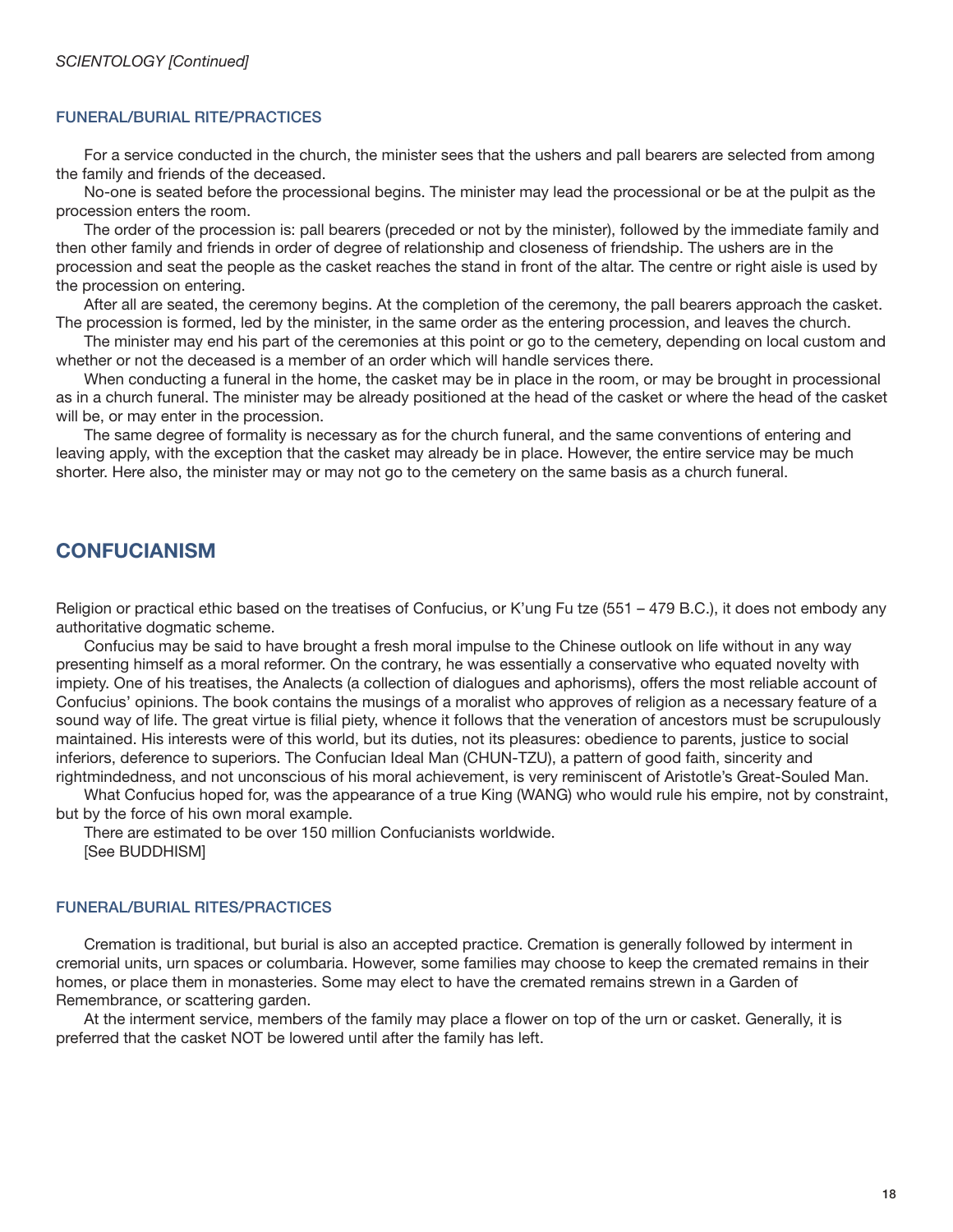## COPTIC CHURCH

A theological controversy in the  $5<sup>th</sup>$  century lead to the creation of the Coptic Church, the native Christian Church of Egypt. The Catholic Church held that Christ had two natures, human and divine. The Copts profess the Monophysite doctrine that Christ had only a single divine nature, His human nature having been absorbed by His divinity.

 Their head is a patriarch living at Alexandria whose jurisdiction includes the CHURCH OF ETHIOPIA. Coptic membership is estimated at about one million. [See EASTERN ORTHODOX]

EASTERN ORTHODOX CHURCHES

In the 11<sup>th</sup> century the Church split into THE CHURCH OF ROME [WESTERN] and THE ORTHODOX [EASTERN] CHURCHES. (Orthodoxy is the right or accepted religious doctrine, as opposed to heterodoxy.) The EASTERN CHRISTIAN CHURCHES are known as Orthodox. They recognize the Patriarch of Constantinople as their head.

 Eastern Orthodox churches are bound together by a belief in the Trinity, the human and divine nature of Christ, and other dogmas established by the first seven councils of the Church, held between 325 A.D. and 787 A.D. However, the eastern communion does not accept more recent Catholic dogmas such as the infallibility of the Pope and the Immaculate Conception, although it reveres Mary as the mother of Christ. In contrast to Roman Catholics who hold that the Holy Ghost proceeds from God and Christ, the Orthodox believe that it proceeds from God alone. Other Orthodox doctrines not subscribed to by the Catholics are that Christ is the sole head of the Church, and that its authority resides within its members, "the totality of the people of God." Salvation is regarded as possible only through the Church, good works, and belief in Christ. Heaven and Hell are considered real places.

 The Eastern communion includes, besides the patriarchates of CONSTANTINOPLE, JERUSALEM, ANTIOCH and ALEXANDRIA, the national churches of GREECE, RUSSIA, ROMANIA, CYPRUS, YUGOSLAVIA, ALBANIA, BULGARIA, GEORGIA and CZECHOSLOVAKIA. World membership in Eastern Orthodox Churches is estimated at somewhere between 50 and 100 million.

 Special rites include seven sacraments: infant baptism and anointing, Eucharist (both bread and wine), ordination, penance, anointing of the sick, and marriage. Their practice consists of an elaborate liturgy, usually in the vernacular, though extremely traditional. The liturgy is the essence of Orthodoxy.

 They venerate icons. In ethic, the Orthodox are tolerant; divorce and remarriage are permitted in some cases. Priests need not be celibate, but bishops are. Emphasis is placed on Christ's resurrection, rather than the crucifixion.

 The Orthodox Church in America originally fell under the Patriarch of Moscow, but was granted autonomy in 1970. The Greek Orthodox do not recognize this autonomy.

#### FUNERAL/BURIAL RITES/PRACTICES

 The Eastern Orthodox Churches forbid cremation. Some Eastern Orthodox, particularly in the Mediterranean, still largely bury their dead for a few years, then disinter the bones, which are then placed in ossuaries.

It is fairly common practice to bury the dead in shrouds, instead of coffins, and to inter the deceased in very deep graves.

Practices include ritual bathing and clothing the deceased in their finest apparel. The deceased may then be laid out on a bier with wax tapers at the head and feet.

While certain rites are common throughout the Church, for the most part practice varies from country to country.

## EPISCOPALIANS

American adherents of Anglicanism call their church the Episcopal or Protestant Episcopal Church. The term "Anglicanism" comes from the Latin word for "English;" "Episcopal" comes from the Greek word "episkopos" meaning "bishops."

 The origins of the Episcopalians stem from the 1534 Reformation. The Protestant Episcopal Church of the United States was formed in 1789. Their authority is taken from the Scriptures as interpreted by tradition, especially the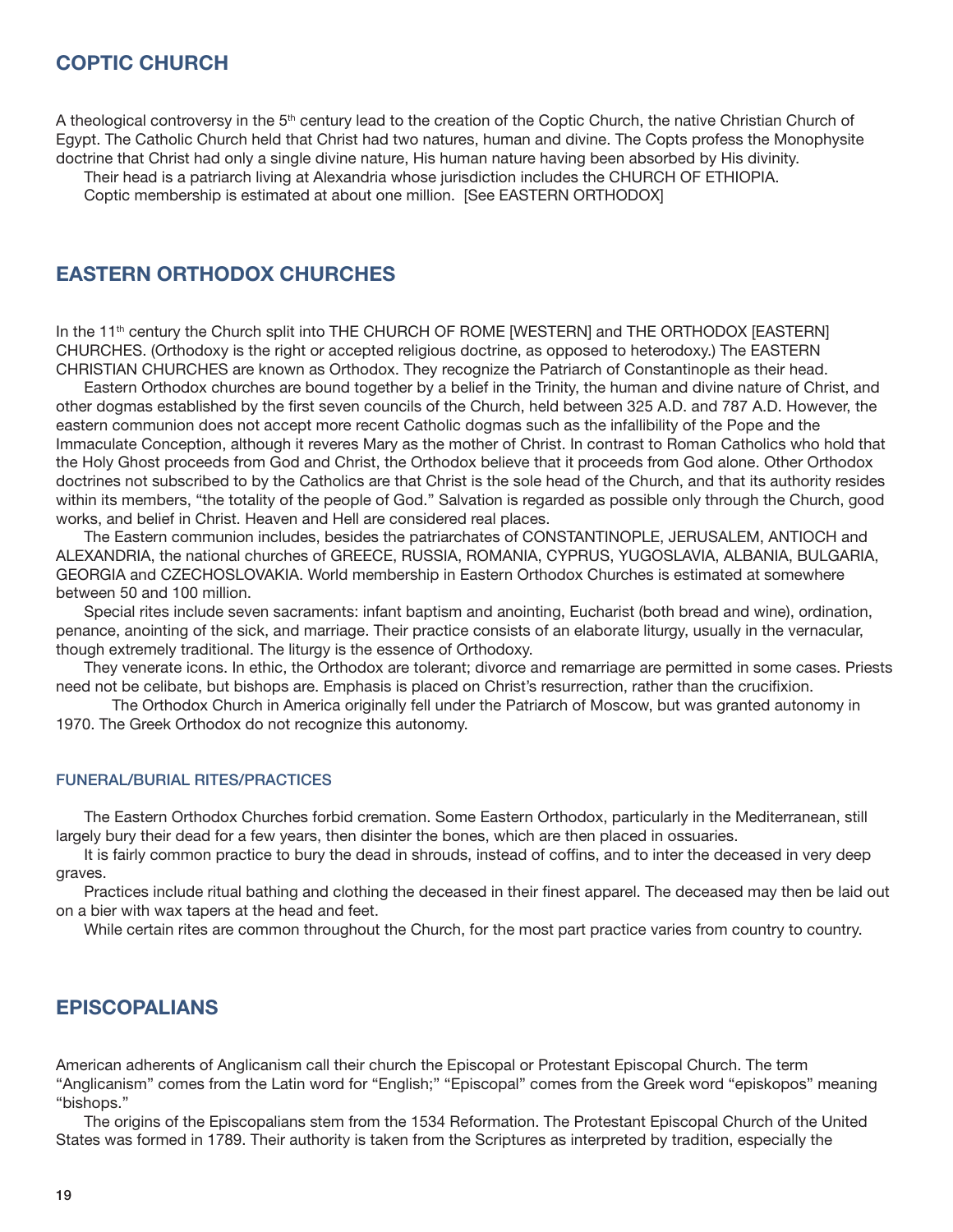Thirty-nine Articles of 1563; they are not dogmatic. Special rites include infant baptism and Holy Communion. The Sacrament is symbolic but has real spiritual effect. Practice is formal, based on the Book of Common Prayer (1549); services range from austerely simple to highly elaborate.

 Episcopalians are tolerant and sometimes permissive. In their doctrine the Apostles' Creed is basic; otherwise there is considerable variation ranging from rationalist and liberal to acceptance of most Roman Catholic dogma.

 In general, Episcopalians do not believe in a physical heaven or hell, and hold that God, after the Last Judgement, will re-create man with a "spiritual body"; however, members differ in their beliefs to some degree.

There are estimated to be over three million Episcopalians in the United States. [See ANGLICANS]

#### FUNERAL/BURIAL RITES/PRACTICES

 See ANGLICANS. Practice would be basically similar to that of the local Anglican Communion, however, allow for some variations according to personal preference.

## **HINDUISM**

The traditional religious faith and practice of the greater part of the Indian sub-continent, Hinduism is an ancient (c. 1500 B.C.) religious and social system with belief in reincarnation, worship of several gods, and caste as basis of society.

 There is no concept of orthodoxy in Hinduism, which encompasses a wide variety of sects, most of them devoted to the worship of one of the many gods. There are sects who worship VISHNU as the god of space and time; there are sects who worship SHIVA (Lord Siva) as a god of song and healing; there are sects who worship DURGA, the Divine Mother (goddess of motherhood). The three major living traditions are those devoted to the gods VISHNU and SHIVA and to the goddess SHAKTI; each of them divided into further sub-sects. Numerous folk beliefs and practices, often in amalgamation with the above groups, exist side-by with sophisticated philosophical schools and exotic cults.

Whoever they choose to worship, all Hindus believe in: •BRAHMAN, the eternal Trimutri, or Three-in-One god; •BRAHMA, the Creator; •VISHNU, the Preserver; •SHIVA, the Destroyer; •submission to Fate, since man is not outside, but part of Brahman; •the caste system, determined by the Laws of Manu; •the Law of Karma, that from good must come good, and from evil must come evil; •reincarnation, as a chain of rebirths in which each soul, through virtuous living can rise to a higher state; •NIRVANA, the final stage reached upon the emancipation of the soul from the chain of rebirths; •YOGAS, the disciplines which enable the individual to control the body and the emotions; and •DHARMA, the Law of Moral Order, which each individual must find and follow to reach Nirvana.

 Hindus believe that there is only one divine principle; the many gods are only aspects of that unity. Life in all its forms is an aspect of the divine, but it appears as a separation from the divine, a meaningless cycle of birth and rebirth (SAMSARA) determined by the purity or impurity of past deeds (KARMA). To improve one's karma or escape samsara by pure acts, thoughts, and/or devotion is the aim of every Hindu.

 One of the most distinguishing elements of Hinduism is the caste system. Historically, India has four major castes or divisions of society, each created from a different part of Brahma, an Infinite Being who pervades all reality. On top are the BRAHMANS, who originated from Brahma's face and are the caste of priests and intellectuals. The second caste, the KSHATRIYAS, were created out of Brahma's arms. They are the rulers and men of war and have the same privileges as the Brahmans. The third group, the VAISYAS, sprang from Brahma's thighs. They are the farmers, artisans and merchants. The SUDRAS were made from his feet and it is their duty to serve the three castes above them.

 Far beneath the four castes are the pariahs or "untouchables." Mahatma Ghandi renamed the pariahs HARIJANS, or "Children of God."

The Hindu faithful are believed to number in excess of 460 million.

#### FUNERAL/BURIAL RITES/PRACTICES

 For married men and women, cremation is the normal procedure for disposing of the body. There is no specific time element involved, but in most cases the rite takes place within a day of death.

Those who are unmarried may be buried.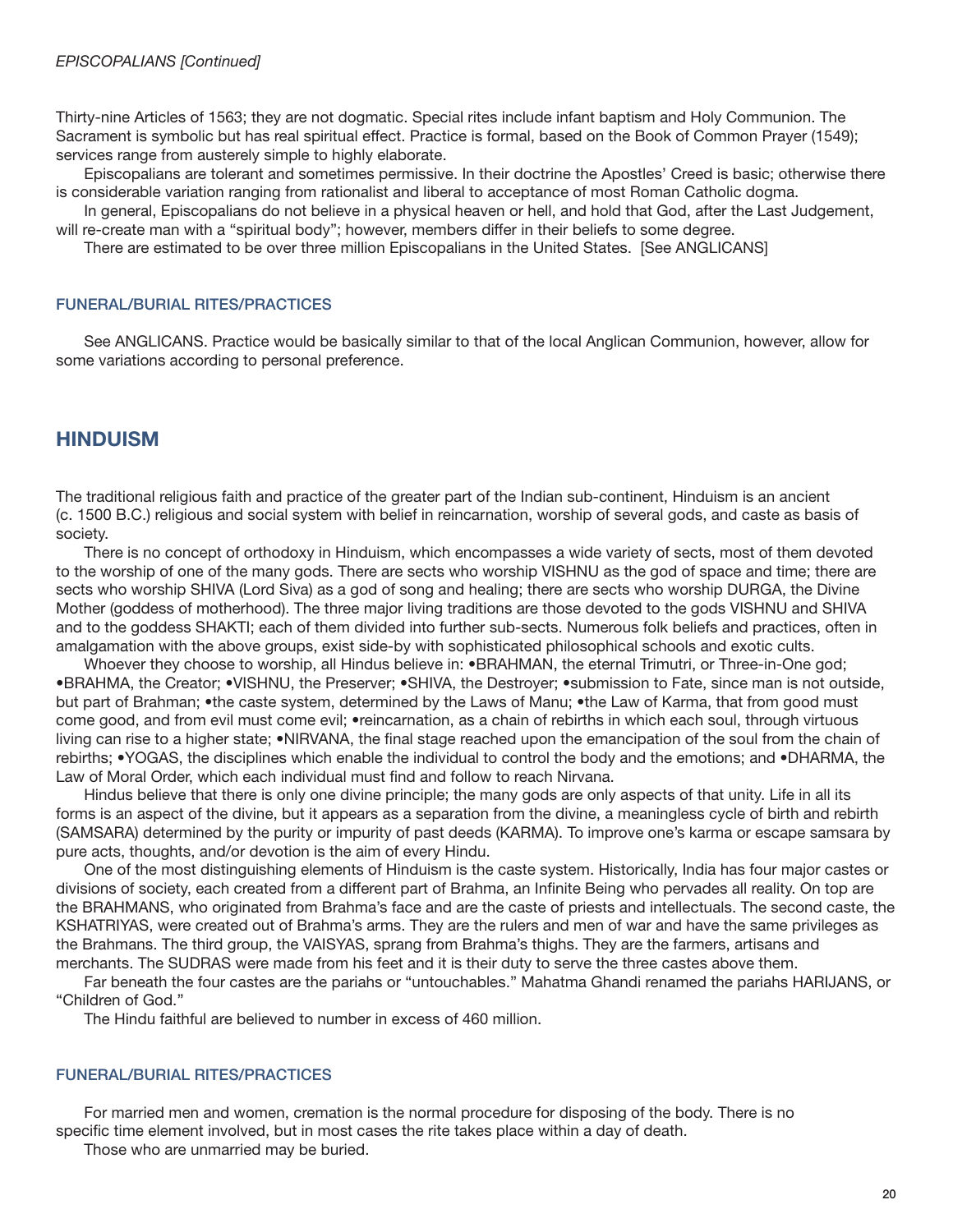In India, the body is usually cremated on an open bier, usually on the banks of a river.

 By custom, the eldest son presides at the cremation in the company of a priest. The ashes are collected and deposited in one of India's holy rivers.

Any disposition of cremated remains may be chosen.

## IRVINGITES

A sect following the teaching of a PRESBYTERIAN divine, Edward Irving (1792 – 1834), and now known as the Catholic Apostolic Church. It has a fourfold ministry of apostles, prophets, evangelists, and pastors. The organization of the Church is based on the features of the Mosaic Tabernacle as a shadow or type of Christian Church itself. The theology of the sect is orthodox and strongly sacramental, though the doctrine of transubstantiation is rejected. [See PRESBYTERIANS]

## ISLAM

A religion founded by the Arabian prophet Mohammed (or Muhammad, or Mahomet), born c. 570. The word means surrender or submission to the Will of God. One who has made this surrender is known as a Moslem (Muslim). Mohammed himself is not an object of worship, but is accounted the last and greatest of the prophets (which include Abraham and Jesus) of the one and only God, Allah. Islamic sects have been numerous, though not all survive today.

The two major sects of Islam are the:

 •SUNNI (Orthodox), who accept as authoritative, the traditional portion of Moslem law based on Mohammed's words or acts, but not written by him. The Sunni is staid, simple, and deterministic; and the

•SHI'AH a moslem branch, especially in Iran, that regards Ali (Mohammed's son-in-law) as first successor of Mohammed and rejects the first three SUNNITE Caliphs. The Shi'ah believe in twelve imams, perfect teachers, who still guide the faithful from Paradise. The Shi'ah sect affirms man's free will, and their practice tends towards the ecstatic. Shi'ites are numerous in Iraq, Iran and Pakistan.

Also among the better known are the:

 •ISMAILIS, a sect that seceded from Shi'ah in the 9th century, now regarding the Aga Khan as their imam. The Ismailis include the DRUSES of the Lebanon and the KHOJAS, found chiefly in India and Pakistan; and the

 •WAHABIS, a modern puritan sect following strictly the original words of the Koran (sacred book of the Moslems, a collection of Mohammed's oral revelations, written in Arabic), and powerful in the Arabian peninsula.

 Moslems are strictly monotheistic. God is creator of the universe, omnipotent, just and merciful. Man is God's highest creation, but limited and sinful. He is misled by Satan, a prideful angel. God gave the Koran to Mohammed to guide men to the truth. Those who repent and sincerely submit to God return to a state of sinlessness. In the end, the sinless go to Paradise, a place of physical and spiritual pleasure, and the wicked burn in hell. Union with God is the goal of life.

Moslems express their belief in one God in the official confession of faith, the Shahada: "La, ilaha illa Allah, wa Muhammadun rasulu Allu" ("There is no God but Allah, and Mohammed is his messenger").

 Differences between the beliefs expressed in the Bible and the Koran are said to be due to errors in the Bible text. To be a Moslem in good standing, one must obey "the Five Pillars of Islam": 1. Repeat the confession of faith every day. 2. Pray five times a day – at dawn, noon, mid-afternoon, dusk, and after dark. The faithful must pray facing the Sacred Mosque at Mecca. Bowing the head to the ground acknowledges the greatness of Allah. 3. Give alms.

Traditionally a 40<sup>th</sup> part of his income. 4. Fast. 5. Make a pilgrimage to Mecca at least once, if health and finances permit. Worldwide Moslem membership is estimated at between 500 million and 1 billion. Of that number, only one in four is Arabic.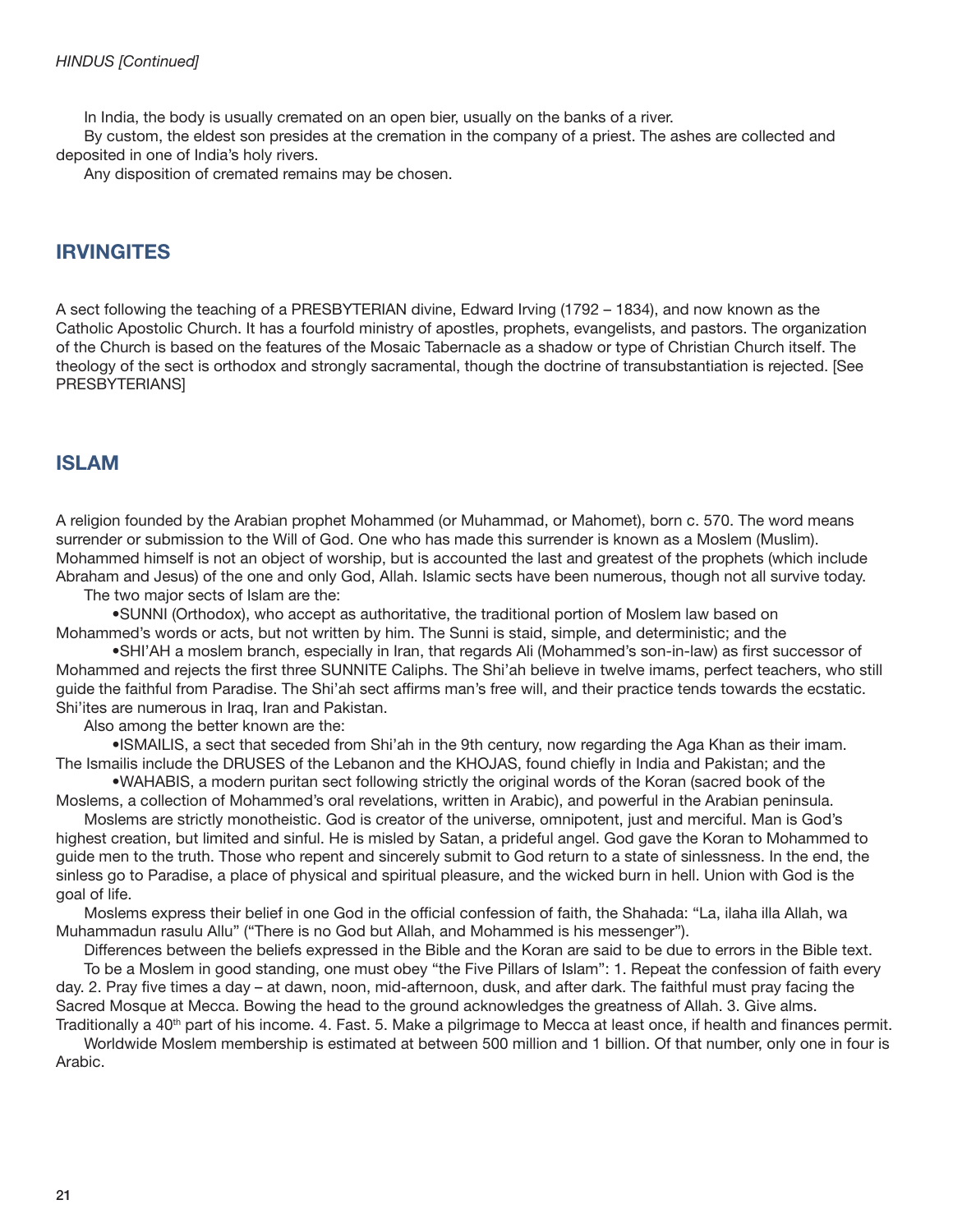## FUNERAL/BURIAL RITES/PRACTICES

Cremation is strictly forbidden for Muslims.

 Upon hearing of the death of another, a Muslim's immediate response is: "To God we belong and to Him is our return" – (Holy Quran [Koran], Sura 11, Verse 156). His first question is: "When is the burial?" This is to ascertain that the funeral arrangements are being taken care of. In Islam, it is the obligatory duty – FARDE KIFAYA – of every Muslim to see to it that his dead brother or sister in Islam is buried with all the religious requirements. If this is in the hands of relatives or friends, then the entire community is absolved, otherwise every Muslim in the community is answerable to Allah for neglecting his duty.

The deceased must be interred within 24 hours of death; burial is generally not in coffins. Before burial, the body is washed and shrouded. The funeral service is usually held in a Mosque, but may be held in a funeral chapel or at the cemetery, provided it is away from the gravesite. The service is very simple. The body is laid on the ground or on a table. The Imam stands in front, facing Mecca, and the others stand behind him in rows. There is no bowing down or prostrating in the funeral service.

 Before the body is lowered into the grave, it is turned slightly, so that it rests on its right side. It is held in that position by sand from the grave.

The traditional way of digging a grave is to make sure that the final resting position of the body is to face Mecca. When one faces Mecca from on top of the grave, the head of the deceased is on the right side of the person looking towards Mecca. If Mecca is to the north, the grave is dug east-west, and the headside of the body would be on the east. (See Map.)

All those present should participate in filling the grave with at least three handsful of earth. When throwing the first handful one should say: "From the earth did we create you," on the second handful: "and into it shall we return you," and on the third handful: "and from it shall we bring you out once again." (Holy Quran, Sura 20, Verse 55.)

 It is traditional for female relatives to visit the grave every Friday for 40 days following the funeral, taking with them a palm branch to place on it and cakes for distribution to the poor.

# JAINISM ("Jinism")

Founded by certain great ascetics, of whom the last, Mahavira (599 – 527 B.C.), was the perhaps slightly older contemporary of Guatama Buddha. Mahavira is believed to have been the last of a long line of twenty-four teachers which reaches back into the most remote past. These founders of the faith are known as Jinas or Conquerors, and their adherents are Jains, or Jainas. The number of believers in this religion is estimated at seven million.

 The essential ideas of Jainism include a conception of the cosmos as divided into three parts; a higher world of gods, a middle world of men, animals and plants, and a lower world of demons; and a belief that the entire universe is filled with an infinite number of eternal, indestructible, individual souls ('jivas'). Jains

accept the Hindu Law of Karma; belief in reincarnation and ultimate release in Nirvana. However, they reject the Hindu caste system, salvation by prayer, and absolute truth of the Vedas. Notable among its teachings is the principle of 'ahimsa' or non-violence, which forbids killings or cruelty. Animal sacrifices are forbidden, as is the eating of meat. Though opposed to war, Jains will serve as non-combatants. Though opposed to killing, they do tolerate suicide – death by starvation is considered a holy death.

 Followers of Jainism are divided into two sects: the SWATAMBARA, whose priests are clad in white; and the DIGAM-BARA, whose priests are "sky-clad" wearing only loin cloths. Their differences are mainly doctrinal, but both sects adhere to the Five Commandments of the Soul, given to them by Mahavira:

- 1. Do not kill any living thing; do not hurt any living thing by word, thought or deed even in self defense.
- 2. Do not steal.
- 3. Do not lie.
- 4. Do not live an unchaste life. Do not become intoxicated.
- 5. Do not covet or desire anything.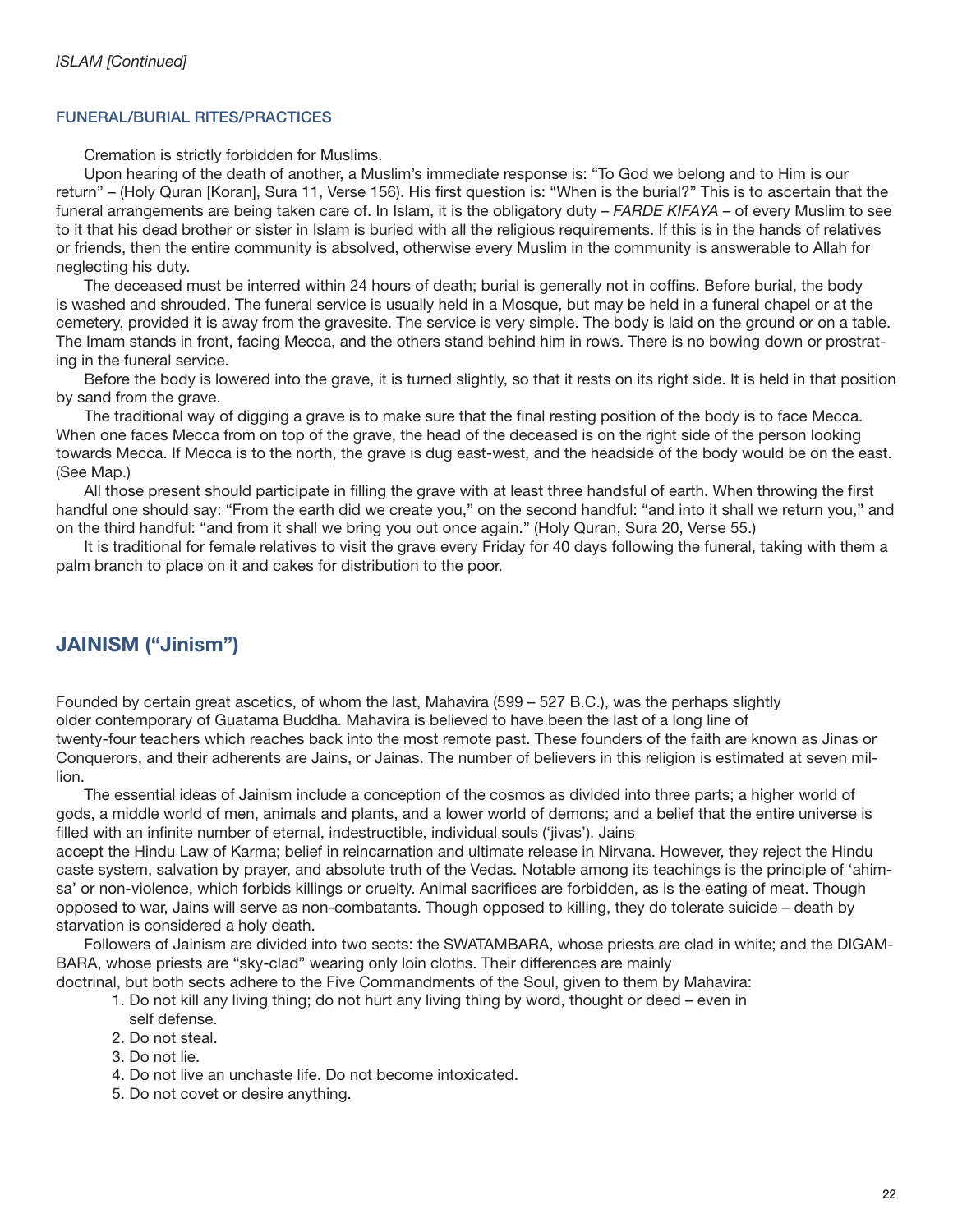The Jains, particularly the orthodox Digambara, believe that women cannot enter Nirvana. However, if they lead chaste and good lives, practice charity and learn to conquer themselves, after several incarnations they may be reincarnated as men. Then, along with men, they can find the way to Nirvana through the Three Jewels of the Soul: Right Conviction; Right Knowledge; Right Conduct.

#### FUNERAL/BURIAL RITES/PRACTICES

Cremation is traditional.

 Because of their tradition of 'ahimsa' (Jains will not even work as farmers because in ploughing the soil, they might kill worms), ground interment would probably not be acceptable to Jains. Families may choose to have remains placed in columbaria or monasteries, or to keep them at home. Some may elect to have cremated remains scattered in a Garden of Remembrance.

## JEHOVAH'S WITNESSES

Although Jehovah's Witnesses are not as large in number of members as the mainstream religious groups, energetic proselytizing has made them extremely well known.

 The modern-day organization of Jehovah's Witnesses developed from a Bible study group founded in the early 1870s by Charles Taze Russell (1852 – 1916), a former Congregationalist and haberdasher from Allegheny, Pennsylvania. At first known as International Bible Students, they adopted the name Jehovah's Witnesses in 1931.

 The Witnesses believe that Jesus Christ was enthroned as King in 1914, casting Satan out of heaven, leading to the great troubles on earth due to have their climax in the battle of Armageddon and the eventual destruction of Satan. They believe that exactly 144,000 people will go to heaven to rule with Christ, but that the rest of obedient humankind will live in a restored paradise on earth. Basing their teachings on the Bible and acknowledging the authority of Jehovah alone, they accept the Bible teaching that not all who profess to be Christians are such. To have God's approval for salvation one must harmonize his life with the will of God as expressed in the Bible. Adhering to that will, they refuse to salute national emblems or participate in wars between nations.

Today there are close to three million members active, all of whom are considered ministers. Almost twenty-five percent of the Witnesses live in the United States.

#### FUNERAL/BURIAL RITES/PRACTICES

 Jehovah's Witnesses services generally begin with a prayer followed by a short Scripture talk for the purpose of bringing comfort to the bereaved. The service is closed with a short prayer.

 At the graveside the minster simply reads one or two texts from the Bible in keeping with the occasion, then says a final prayer.

 Any additions to, or deviations from the above are at the discretion of the family in consultation with their minister. Jehovah's Witnesses are free to choose cremation if they so wish.

## **JUDAISM**

Judaism is the oldest (over 5,700 years old) of the monotheistic religions, and both Christianity and Islam are based upon its principal beliefs.

 Judaism was founded by Abraham, who made an agreement with God that he and his offspring would spread the doctrine that there was only one God. In return, God promised Abraham the land of Canaan (Israel) for his descendants.

 Judaism is rooted in the ancient scriptures known to Christians as the Old Testaments, and shares with CHRISTIANITY and ISLAM fundamental belief in a sole universal God conceived of as a personal creator and source of all righteousness. Jewish parties or sects have included the PHARISEES (an ancient Jewish sect distinguished by strict observance of traditional written law, held to have pretentions to superior sanctity); the priestly SADDUCEES (a sect that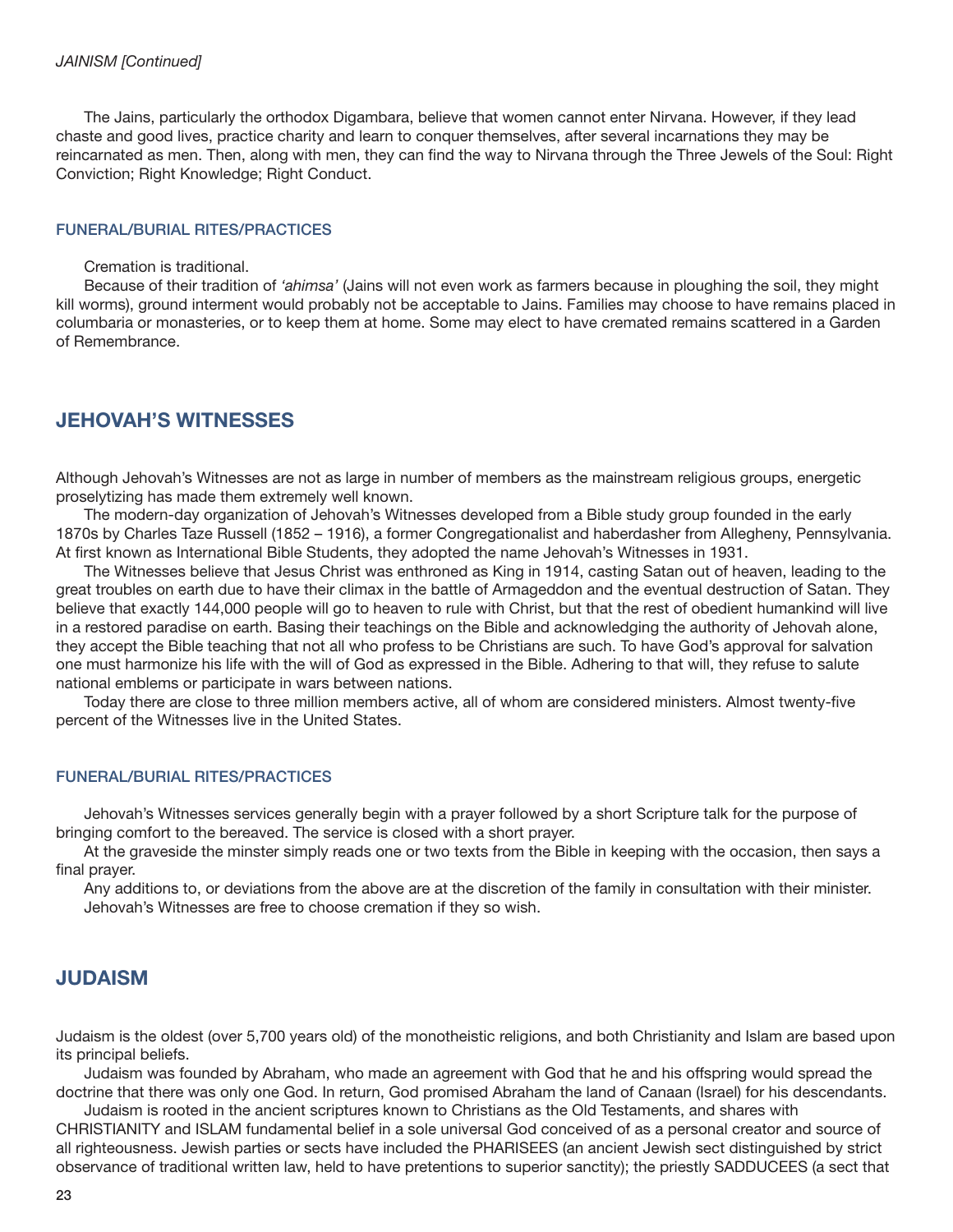denied resurrection of the dead, existence of spirits, and obligation of the traditional oral laws); the ESSENES (an ascetic sect living communally); and later, the KARAITES (a Jewish sect that rejected rabbinical tradition and interpreted the scriptures literally). Modern rabbinical Judaism comprises two groups: the orthodox priestly and the more recent liberal or reformist. Jewish ritual observance also follows two distinct traditions: the ASHKENAZIM (German, Polish and Russian), and the SEPHARDIM (Iberian).

 Judaism is an unbroken spectrum from ultra-conservative to ultra-liberal. Distinctions depend primarily on the care taken to observe the many prescribed duties and prohibitions in daily life, particularly the dietary and Sabbath regulations, and whether these are seen as binding or optional. The amount of Hebrew used in services distinguishes groups on the liberal end of the spectrum. HASIDISM is a pious movement which emphasizes the joyful devotion and charismatic power of individual HASIDIC leaders.

 Jews are strictly monotheistic. God is the creator and absolute ruler of the universe. Men are free to choose to rebel against God's rule. They believe that God established a particular relationship with the Hebrew people: By obeying the divine law God gave them they would be special witness to God's mercy and justice. The emphasis in Judaism is on ethical behaviour (and, among the conservative, careful ritual obedience) as the true worship of God. The basic beliefs of Judaism are a love of learning; the worship of God out of love, not fear; and the performing of heartfelt good deeds without concern for reward.

 Judaism is based upon two fundamental texts: The Bible (Old Testament) and the Talmud, a compendium of laws, traditions, poetry, anecdotes, biographies, and prophecies of the ancient Jews. The five books of Moses (the Pentateuch) constitute the written Torah. Special sanctity is also assigned other writings of the Hebrew Bible — the teachings of oral Torah are recorded in the Talmud, the Midrash, and various commentaries. Jewish membership is estimated at over 17 million.

## FUNERAL/BURIAL RITES/PRACTICES

 Cremation is forbidden by Jewish law, since resurrection is a cardinal dogma and destruction of the body by cremation is, by implication, a denial of resurrection, though Reform and Liberal Synagogues will permit cremation.

 Upon hearing of the death of a fellow man, a Jew recites: "Blessed be the true Judge," thereafter performing the rite of KERIAH, that is making a slight tear in his clothing as a sign of mourning. This, however, is not permitted on the Sabbath or holiday. It is also customary, as a sign of grief, to cover up or put away all mirrors or other decorative objects. A large candle is lit, and renewed for 30 days (except on the Sabbath).

 Since embalming is forbidden, especially for Orthodox Jews, the funeral usually takes place within 24 hours, with a closed casket and immediate burial. The corpse is bathed and ritually cleansed (TAHARAH). It is then placed in a simple white shroud (TACHRICHIN). All burial tasks are usually performed by a volunteer society of pious Jews known as the HEVRAH KADISHA (Holy Society). It is considered a MITZVAH to take part in the funeral procession. A eulogy (HESPED) is generally delivered only for distinguished men or scholars. Pious Jews arrange to have a little sack of Palestinian soil put in their caskets, and their bodies are placed in the ground facing towards Zion. [See Map.]

 The surviving members of the immediate family then sit SHIVAH, literally "seven", referring to the seven days of mourning during which they do not leave the house, remaining at home to receive visitors who come to console them. The children of the deceased recite prayers three times a day for eleven months, adding the KADDISH, a special prayer in honour of the dead. This prayer, in Aramaic, makes no reference whatsoever to the dead, but is a paean of praise to God, who is honoured in spite of what may befall man. Every year the death anniversary is observed at home and in the synagogue by the lighting of the memorial lamp for the period of 24 hours. Frequently the grave is visited on that day. This is known as YAHRZEIT, or the anniversary of the death. Memorial services for the dead are usually held in the synagogue on YOM KIPPUR (the Day of Atonement), and on the three major festivals. At the end of the first year, a MATZEVAH (memorial stone) is set up in the cemetery in memory of the deceased.

The Orthodox Jewish funeral is held in the synagogue or funeral home. It is customary not to send flowers to the funeral home. Friends and relatives may call at the residence. A period of mourning usually follows the burial. Usually the mourning period is preceded by a memorial service at the residence which is attended by the family and friends.

 The Reform Jewish service is similar to the Protestant service. Flowers are sent, visitation is held, the funeral is conducted at the temple or funeral home. A period of mourning is observed following the burial. A memorial service at the residence following the burial is also part of the reformed ritual.

 A statement given by the British Chief Rabbi, Sir Immanuel Jakobvits in the mid-1980s, to a Jewish communical trust, widely used as the executors for wills, reaffirms the Orthodox Jewish viewpoint on cremation.

 It is a grave violation of Jewish law to cremate human bodies. Any instructions to be cremated, even if incorporated in a will, are invalid in Jewish law and relatives or executors are under an obligation to have the body buried whenever they can be prevailed upon to do so.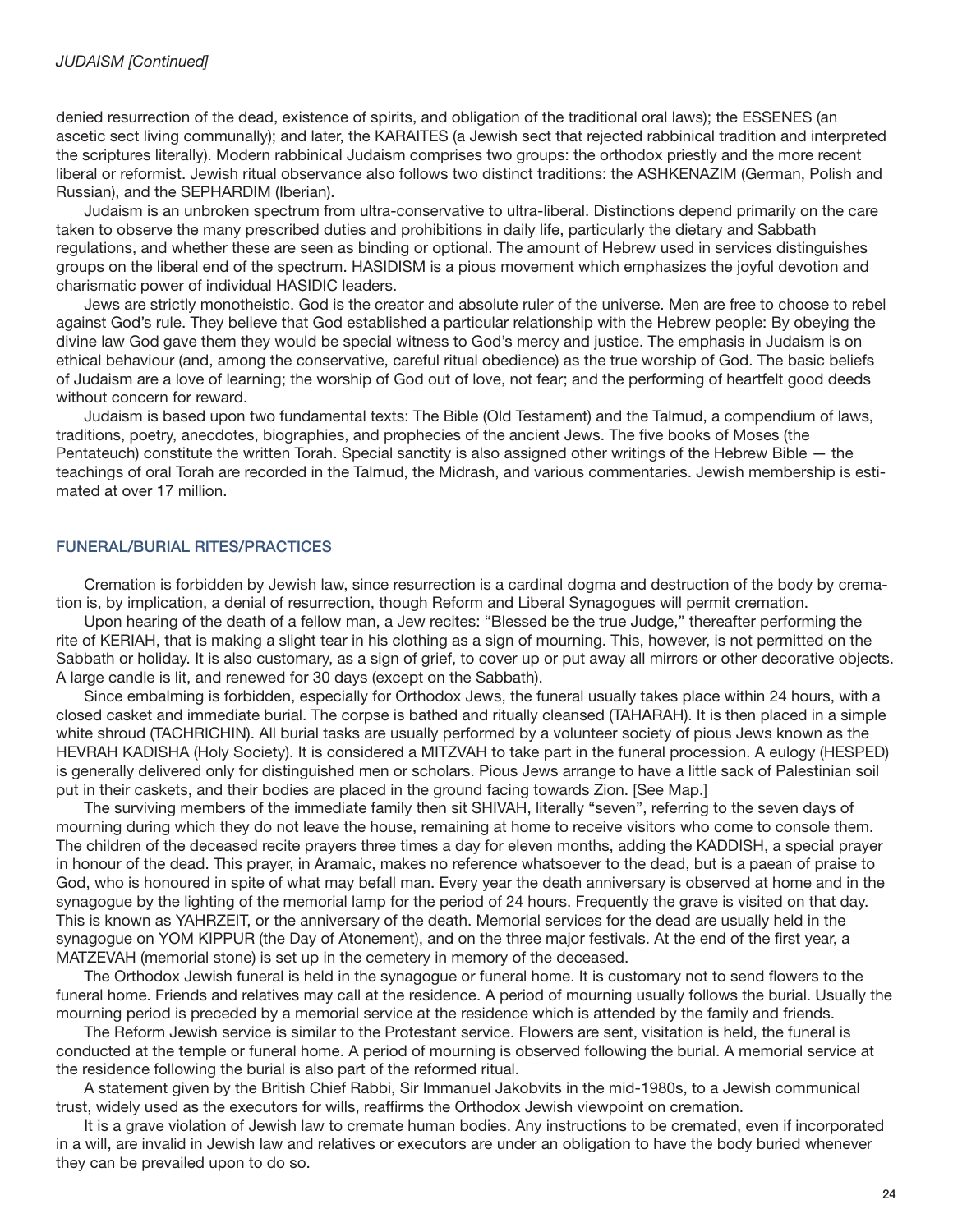Sir Immanuel urged the trust to prevail upon testators not to stipulate disposal by cremation or, if testators so insist, to ignore their stipulation. "This applies particularly in the absence of relatives which transfers the obligation of burial from them to the entire community. Any argument that such disregard of the deceased's wishes as expressed in a will would be illegal in civil law should be tested by consulting eminent legal opinion. Past experience (in Britain) seems to indicate that this fear has no basis in law."

## KRISHNA CONSCIOUSNESS

Worship of Krishna, god of love, great deity of later HINDUISM, worshiped as the incarnation of Vishnu.

 Hinduism has developed a strain of devotional spirituality known as Bhakti. Here the especially favoured deity is Krishna, god of love in all its forms (from the sensual to the mystical) and the most popular of the Avatars (incarnations) of Vishnu.

 The Mahabharata, a great epic poem, contains the celebrated Bhagavad-Gita, or Song of the Blessed One, sometimes called the Gospel of Krishna, which teaches an ethic of kindliness and compassion. [See HINDUISM]

#### FUNERAL/BURIAL RITES/PRACTICES

For married men and women, cremation is the normal procedure for disposing of the body. There is no specific time element involved, but in most cases the rite takes place within a day of death.

Those who are unmarried may be buried.

In India, the body is usually cremated on an open bier, usually on the banks of a river.

 By custom, the eldest son presides at the cremation in the company of a priest. The ashes are collected and deposited in one of India's holy rivers.

Any disposition of cremated remains may be chosen.

## LUTHERANS

Lutheranism, the largest branch of the Protestant Church, grew out of the teachings of Martin Luther (1483 – 1546), a German priest. First an ascetic Catholic monk and then a professor of theology, he became convinced, by the study of the Scriptures, that salvation was obtained through the grace of God and not through the mediation of the priesthood. This principle conflicted with the fundamental Church practice of the sale of indulgences, which entitled the purchaser to forgiveness of sins. Luther attacked this custom in his 95 Theses (1517), and when he failed to withdraw his charges, he was excommunicated in 1521.

From the start, Luther and his followers were in conflict with Rome and its adherents. This helped to produce an armed conflict: From 1618 to 1648 Catholic and Protestant princes grappled in a religious and territorial struggle known as the Thirty Years' War, which devastated Germany.

The basic Lutheran principle is "justification by faith" — that man's faith in God, rather than man's good works, will bring about his salvation. If people have faith in Christ, repent their sins, study the scriptures and receive the sacraments, their hearts will be altered and they will live the true Christian life. Their authority comes from the Scriptures, and traditions as spelled out in the Augsburg Confession of 1530 and other creeds. Though these confessions of faith are binding, although interpretations vary, their main distinctive tenets are that Scripture is the sole rule of faith, and that all other creeds and confessions though possessing a measure of genuine authority, are subordinate to it, and that the will of man is in bondage to sin; although they employ ordained ministers, they believe that every person is a priest and can approach God directly. Their organization varies from congregational to episcopal; in North America, a combination of regional synods and congregational polities is most common. They accept the Trinity and the virgin birth of Christ. Their rites include infant baptism and the Lord's Supper (Christ's true body and blood present "in, with, and under the bread and wine").

 Over 80 million persons are Lutherans today. Lutheranism is the religion of half the people in Germany. In Iceland, Finland, Norway and Sweden, it is the established Church and receives state support.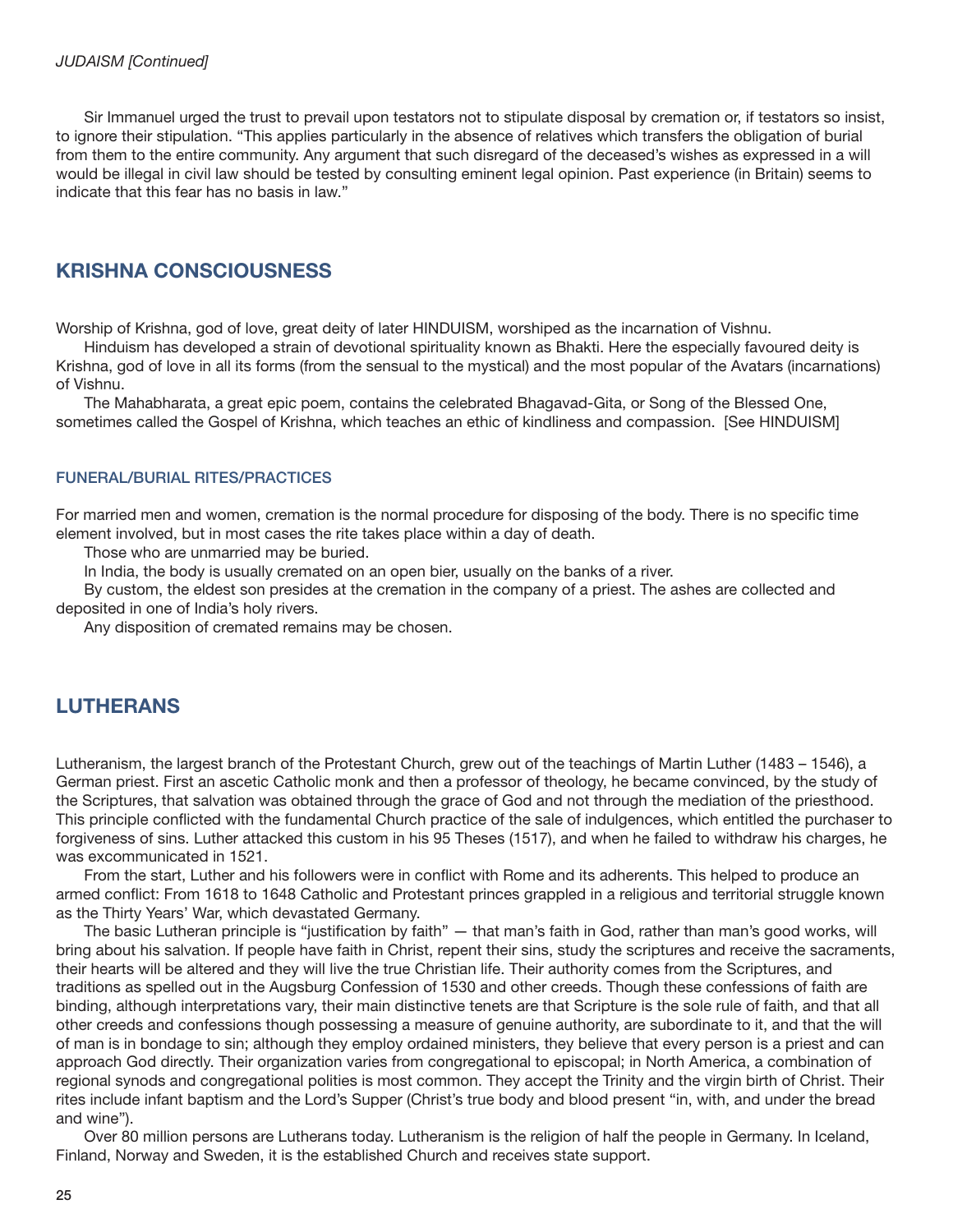#### FUNERAL/BURIAL RITES/PRACTICES

See PROTESTANTS. Allow for variations according to family preference.

Approximately 90% of ESTONIANS are Lutheran. Although the Church has no specific requirements, since there are many different groups, each one identified by its own flag, quite often an Estonian funeral will be preceded by a colour party to the graveside. Services at the graveside usually take about 20 minutes and are always accompanied by hymn singing.

 Twice yearly (early June and early September), the Estonian communities hold a memorial service at the cemeteries. Currently, these services are held only at Mount Pleasant and York Cemeteries, since they are both central to large Estonian communities.

## MENNONITES

A Protestant sect established in Friesland in the 16<sup>th</sup> century, with the tenets resembling those of the QUAKERS and BAPTISTS. They oppose military service, the taking of oaths, and the holding of public office.

 The Amish Mennonites, commonly called simply the Amish (named after J. Ammann) separated from the main body of Mennonites in Switzerland and Alsace (1693 – 97). The main issue was a desire for strict enforcement of "meidung," i.e. the avoidance or "shunning" of the excommunicated, and for a more rigid separation from worldly ways. This practice of non-conformity remains their main characteristic; their basic beliefs are Mennonite.

There are no longer any Amish in Europe; most migrated to North America; the rest rejoined the main body of Mennonites. In the 18<sup>th</sup> century, migration to Pennsylvania took place. From there the Amish spread out to Ohio, Indiana, Illinois, Iowa, Nebraska, Kansas and Ontario. As they moved westward, they lost some of their rigidity and adjusted more readily to their environment.

 The Old Order Amish are the most conservative group, and because of their disapproval of a gradual acculturation, numerous splinter groups arose. The Central Conference of Mennonites, or Stuckey Amish, belong to the General Conference Mennonite Church. The Egli Amish separated in 1864 under the influence of a revival movement which led to the founding of the Defenceless Mennonites, later called the Evangelical Mennonite Church. The "New Amish" (Neutaufer) started in Ohio in 1846; they also came under the influence of revivalism and formed the majority in the organization of the Apostolic Christian Church. A separation in 1927 led to the formation of the Beachy Amish Mennonite Churches. In general, there has been a tendency for separating Amish groups to join one of the larger Mennonite conferences.

## FUNERAL/BURIAL RITES/PRACTICES

Mennonite preference is for a traditional, coffin-shaped, wooden casket.

 The more traditional Mennonites clothe their dead in a full-length shroud, rather than the ordinary clothing preferred by many others. These families also do not use flowers, although they have become more popular, in recent years, among the less traditional.

 A deep religious commitment dictates that services take place in the church. The only exceptions may be funerals for babies. Large attendances are common at Mennonite funerals.

 Other traditions call for a longer period between death and the funeral. Families like to have visitation for three or four days, and while the family does not stay for the full period, they do come in for a while each day.

 There are no immediate dispositions and all services culminate in earth burial, with no requests for cremation.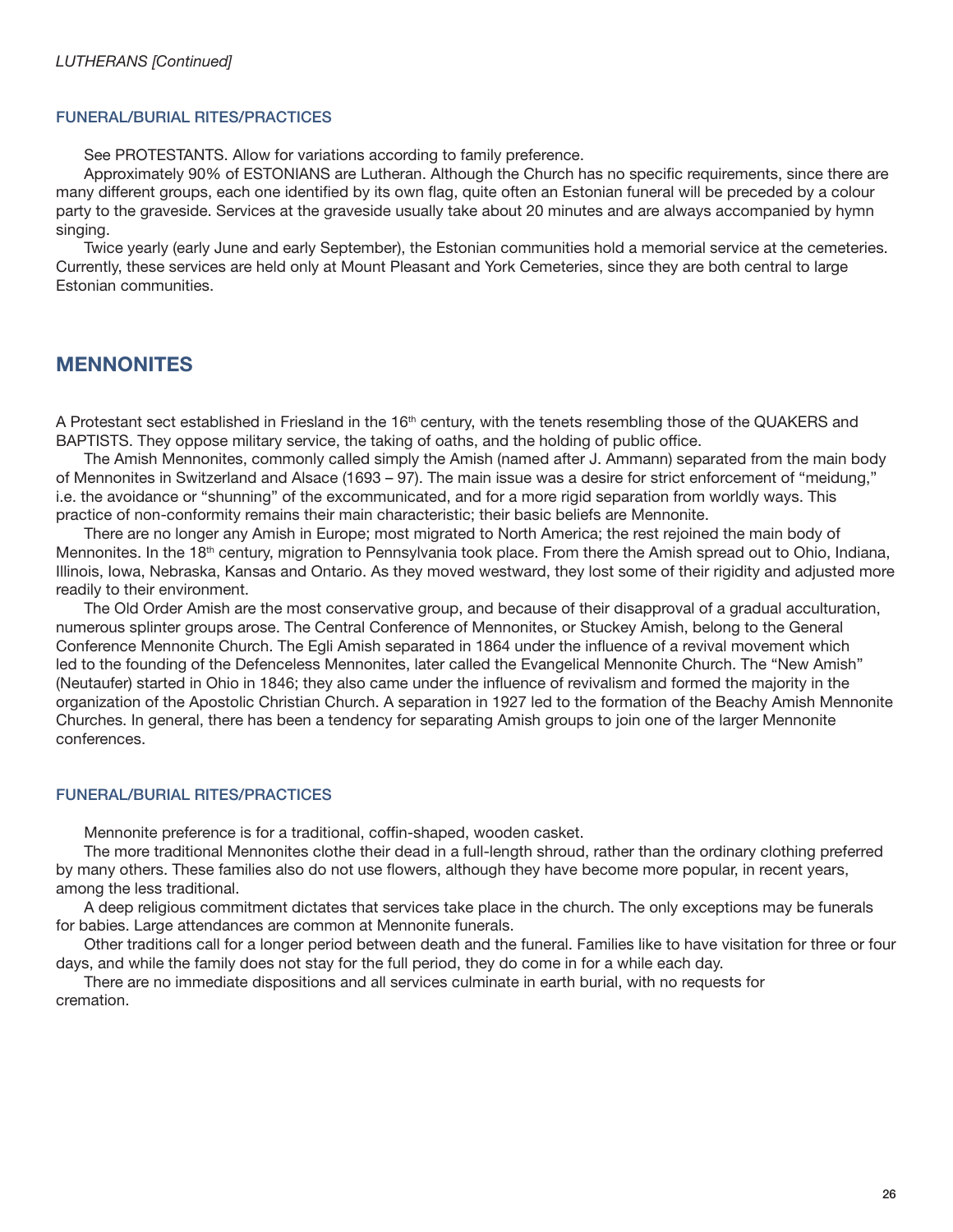## METHODISTS (WESLEYANS)

The doctrine and practice of the religious bodies which have arisen from the evangelical movement started by John Wesley (1703 – 1791), his brother Charles (1707 – 1788), and George Whitefield (1714 – 1770). John Wesley himself lived and died a priest of the Church of England, but his movement, which attached great importance to such evangelical doctrines as personal; conversion, the life of holiness, the priesthood of all believers, etc., gradually came to have an identity of its own, first known as Wesleyanism.

 For Methodists, authority comes from the Scriptures as interpreted by tradition, reason, and experience. They practice both infant and adult baptism, and the Lord's Supper. Their worship style varies widely by denomination, local church, and geography.

 Although Methodists accept the full range of historical Christian doctrine, they hold that to be a Christian involves more than mere ascent to formal doctrine. For them, as for all descendants of the Reformation, salvation results from a personal and living faith. For Methodists it is available to everyone. Implicit to Methodist teaching is a call to holy living. Most Methodists believe in a final judgement both for the righteous and the unrighteous after death.

Worldwide, Methodists now number about 16 million adults.

#### FUNERAL/BURIAL RITES/PRACTICES

See PROTESTANTS.

 The Free Methodist Church in Canada has no special strictures or rites relative to funerals, apart from what is generally practised by other evangelical Protestant bodies.

Methodists are free to choose cremation should they so wish.

## MILITARY FUNERAL

(Deceased to be accorded military funeral honours as prescribed in Annex A to CFAO 24-5 for Chief of Defense Staff.)

 The military funeral will be conducted in four general phases with regular force and primary reserve participating as follows:

#### PHASES

 Phase One: The Reception at the church and forming up of the parade (Annexes A & B) Phase Two: The church service and procession from the church (Annex B) Phase Three: The funeral procession to the cemetery (Annexes C & D) Phase Four: At the graveside (Annex E)

Participating Personnel (may consist of the following):

 Funeral Parade Commander Parade Chief Warrant Officer Escort Commander Escort – 200 men Guard Commander Guard – 50 men Band and Bandmaster Officiating Clergy  $-3$  Gun Carriage and Crew – 2 Honourary Pallbearers – 8 men and 1 assistant Pallbearers – 8 men and 1 commander Headdress Bearers – 2 men Insignia Bearers – 3 men Rear Detachment Commander Rear Detachment – 50 men Gun Salute – 7 men and 1 commander Ushers – 6 men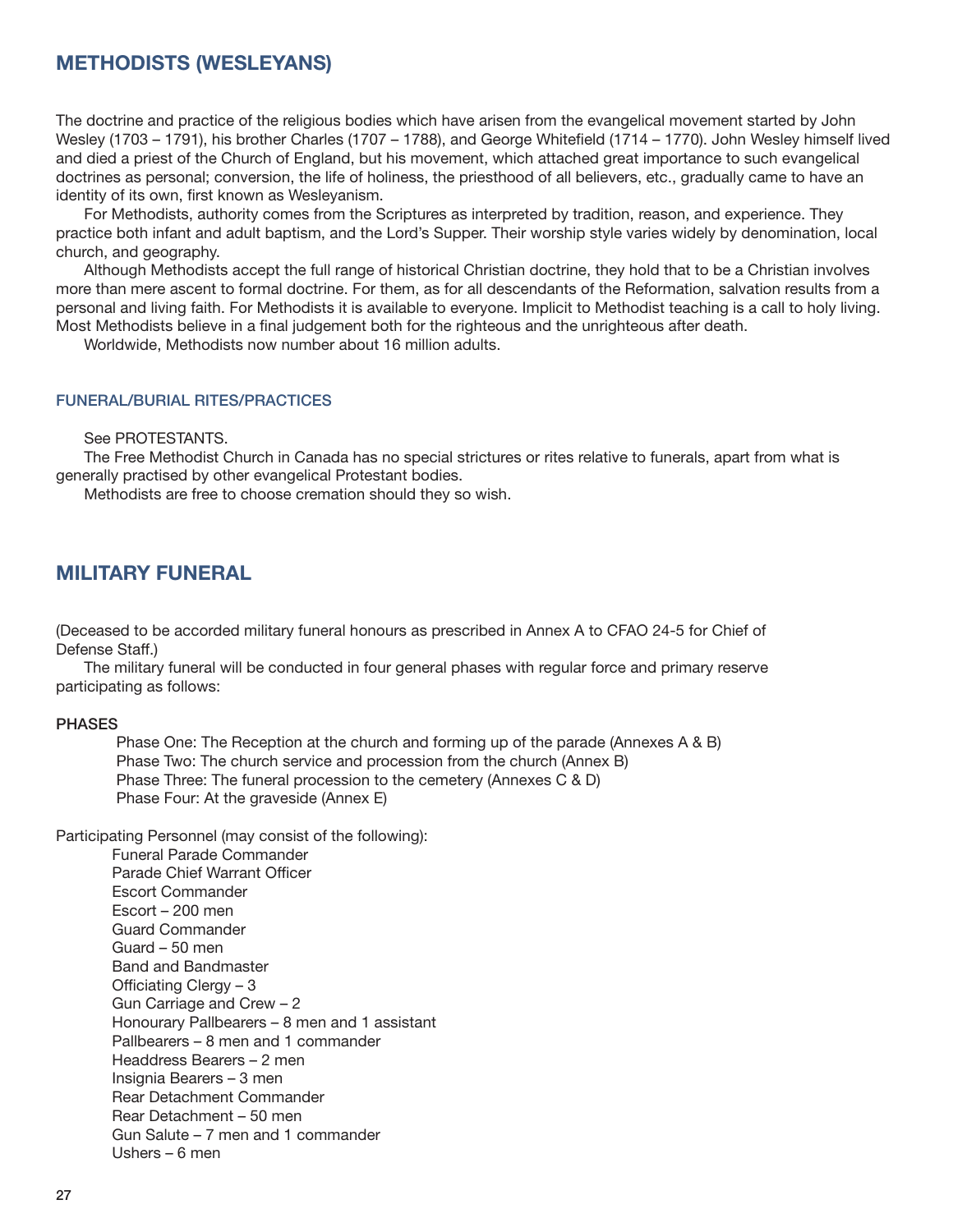Phase One – Reception and Forming-up the Parade

A. Reception (Funeral scheduled for 11 a.m.)

- 1) Ushers move independently to church to be in location by 0930 hours to be briefed by Funeral Co-ordination Officer.
- 2) Casket brought to church by funeral director at approximately 0930 hours.
- 3) Honourary Pallbearers, Pallbearers, Headdress Bearers and Insignia Bearers arrive at church by 1000 hours to be briefed by Funeral Co-ordination Officer and Co-ordinating Staff Officer.
- 4) Ushers arrange seating in accordance with layout in Annex A.
- 5) Next-of-kin and relatives expected to arrive at church at approximately 1055 hours. Security officer will arrange for cars to be positioned in the funeral procession.

## B. Parade Form-up

1) Assembly areas:

 Regular Force – CFB Toronto 0900 hours; Militia – York Armories 0900 hours.

- 2) All troops participating in funeral procession move by bus from assembly areas to parade RV to be in position by 1045 hours.
- 3) Gun Carriage and ambulances move to designated locations as directed.
- 4) At the parade RV troops come under command of the Parade Marshall, and vehicles remain under command of the Transportation Officer. Vehicles will be relocated at the cemetery by the BTnO in preparation for dispersal.
- 5) Parade will form up in front of the church by 1110 hours as depicted in Annex B.

Phase Two – The Procession out of the Church

A. At the conclusion of the service officiating clergy move down aisle to positions five paces in front of casket. When clergy have halted, honourary pallbearers, insignia bearers, and pallbearers move to their respective places as follows:

- 1) honourary pallbearers immediately behind officiating clergy;
- 2) insignia bearers, with insignia cushions, to the rear of the casket;
- 3) pallbearers by the casket;
- 4) headdress bearers will fall in behind insignia bearers when procession reaches church door.

B. Chief Usher will signal clergy to lead procession out of the church during which time the following activities will take place:

- 1) Clergy will move to position in front of gun carriage.
- 2) Honourary pallbearers will halt on sidewalk, four paces between ranks, facing inward, and salute casket as it is borne through their ranks and remain at the salute until casket is placed on gun carriage. Honourary pallbearers will then face the gun carriage and move in slow time to their positions flanking the carriage.
- 3) Pallbearers flank casket and guide it down the aisle to the front doorway, where it will be raised, carried out of the church, and secured to the gun carriage.
- 4) Insignia bearers follow behind casket and, assisted by ushers, replace headdress at the entrance to the church, then take up position in rear of gun carriage.
- 5) Headdress bearers follow behind insignia bearers to their positions by the gun carriage. On Guard Commander's word of command, "Shoulder arms," they will return headdress to pallbearers.

 The Guard. The Guard Commander will order "Guard, Present Arms" as the casket appears at church entrance. All officers shall salute and hold salute until casket is secured to carriage. Guard Commander will then order "Guard, Shoulder Arms," and the Guard will fall into position in column of route.

Gun Salute. Artillery observation officer will order the minute gun salute to commence firing when the casket is being secured to the carriage.

Chief Mourners and Military Mourners (Official Mourners) will proceed from church, escorted by ushers, to their positions in the procession.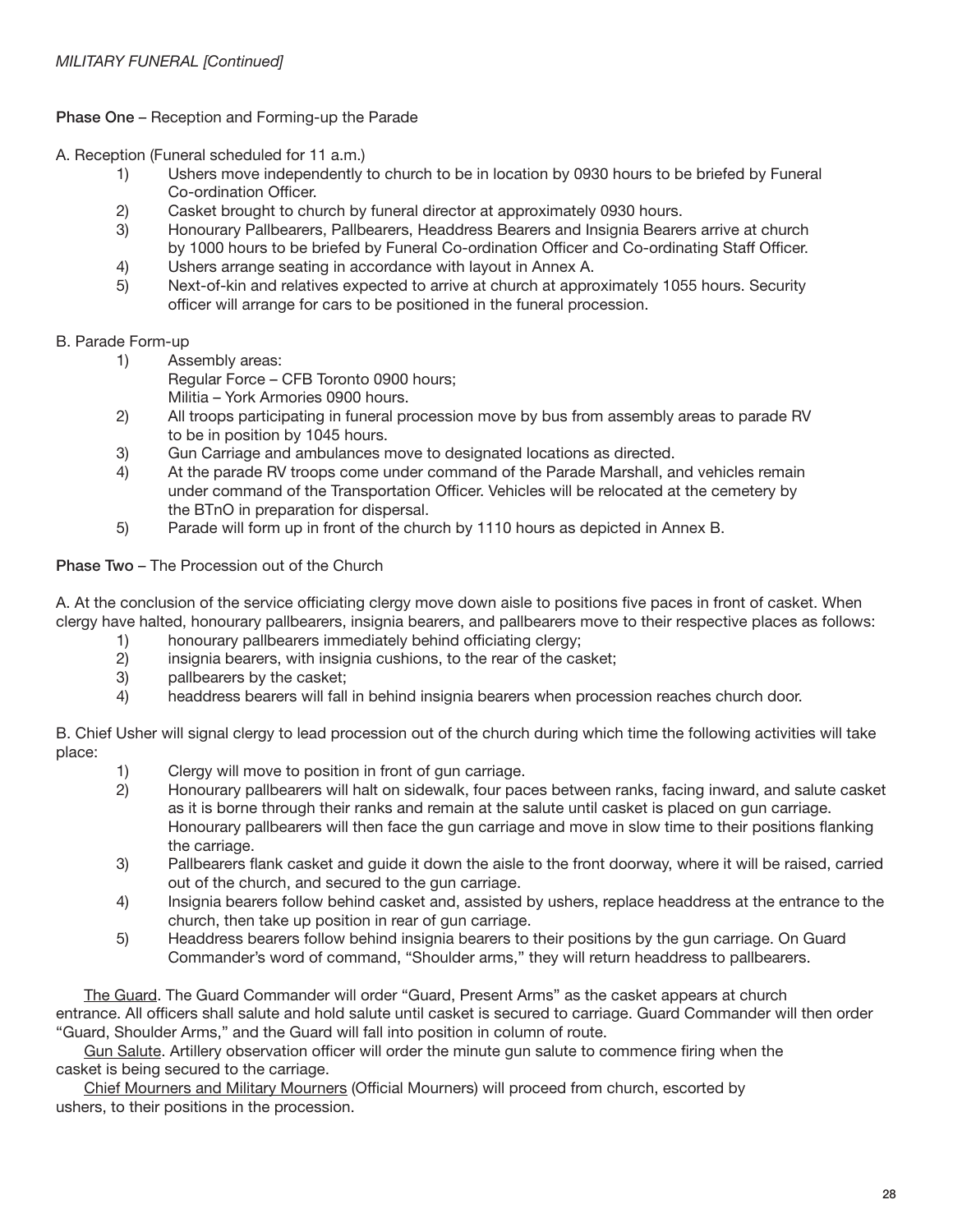#### Phase Three – Funeral Procession from Church to Cemetery

A. Parade Marshall will inform Funeral parade Commander when parade is formed-up and ready to move off. B. Funeral parade route is shown in Annex D.

#### Phase Four – At the Graveside

A. The funeral parade will form up at the graveside as depicted in Annex E, service will then proceed as follows: As Officiating Chaplain steps forward to commence service, Funeral Parade Commander will signal Parade to

remove headdress by removing his own. All will carry out this movement except the Guard and the Band.

On completion of service, Officiating Chaplain will step back and Funeral Parade Commander will replace his headdress, thus signalling everyone else to do likewise.

 The Guard Commander will order "Present Arms," thus signalling Buglers to commence Last Post followed by Reveille.

All officers will salute at commencement of Last Post and hold salute until completion of Reveille.

On completion of Reveille:

Guard Commander will order "Guard, Shoulder Arms;"

Minute Guns will commence firing;

Mourners' cars will begin moving forward to pick-up point.

 After the family departs, other participants may pay their respects by proceeding to the foot of the grave and saluting. This is done in order of seniority. Participating troops stand fast until official mourners have departed.

#### NOTE:

There were over 350 military personnel participating in an official capacity in this particular funeral. Added to that figure would be next-of-kin, relatives, official mourners, military mourners, and "other," or public mourners. The number of official military participants may be expected to vary somewhat, since the deceased in this case was a high ranking officer on the Chief of Defense Staff.

In preparing for a military funeral, cemetery managers should co-operate fully with the Funeral Co-ordination Officer, who is directly responsible for all arrangements of a military funeral. The details of this particular funeral have been given as an example only, they can be expected to vary somewhat for servicemen of higher or lower rank. Such details would be provided by the Department of National Defense.

## PENTECOSTAL CHURCHES

A Christian sect of American origin founded in Topeka, Kansas in 1901, and in Los Angeles in 1906 in reaction to loss of evangelical fervour among Methodists and other denominations. Originally a movement, not a formal organization, Pentecostalism now has a variety of organized forms and continues also as a movement.

Its teachings first appeared in Britain in 1907, introduced by a Methodist minister, T. B. Barrat, but rapidly grew under the leadership of three Welsh evangelists, S. and G. Jeffreys and their nephew E. Jeffreys. The Elim Foursquare Gospel Alliance was founded by G. Jeffreys in Ireland in 1915. Another following in The Assemblies of God, constituted in 1924.

 Consisting of those who seek a true baptism in the Holy Spirit, accompanied and authenticated by the gift of speaking with tongues, their special rites include healing, adult baptism, and the Lord's Supper. Practice consists of a loosely structured service with rousing hymns and sermons, culminating in spirit baptism. Usually, emphasis is placed on perfectionism with varying degrees of tolerance. Their doctrine consists of simple traditional beliefs, usually PROTESTANT, with emphasis on the immediate presence of God in the Holy Spirit. Their authority comes from the Scriptures and the teachings of the Holy Spirit.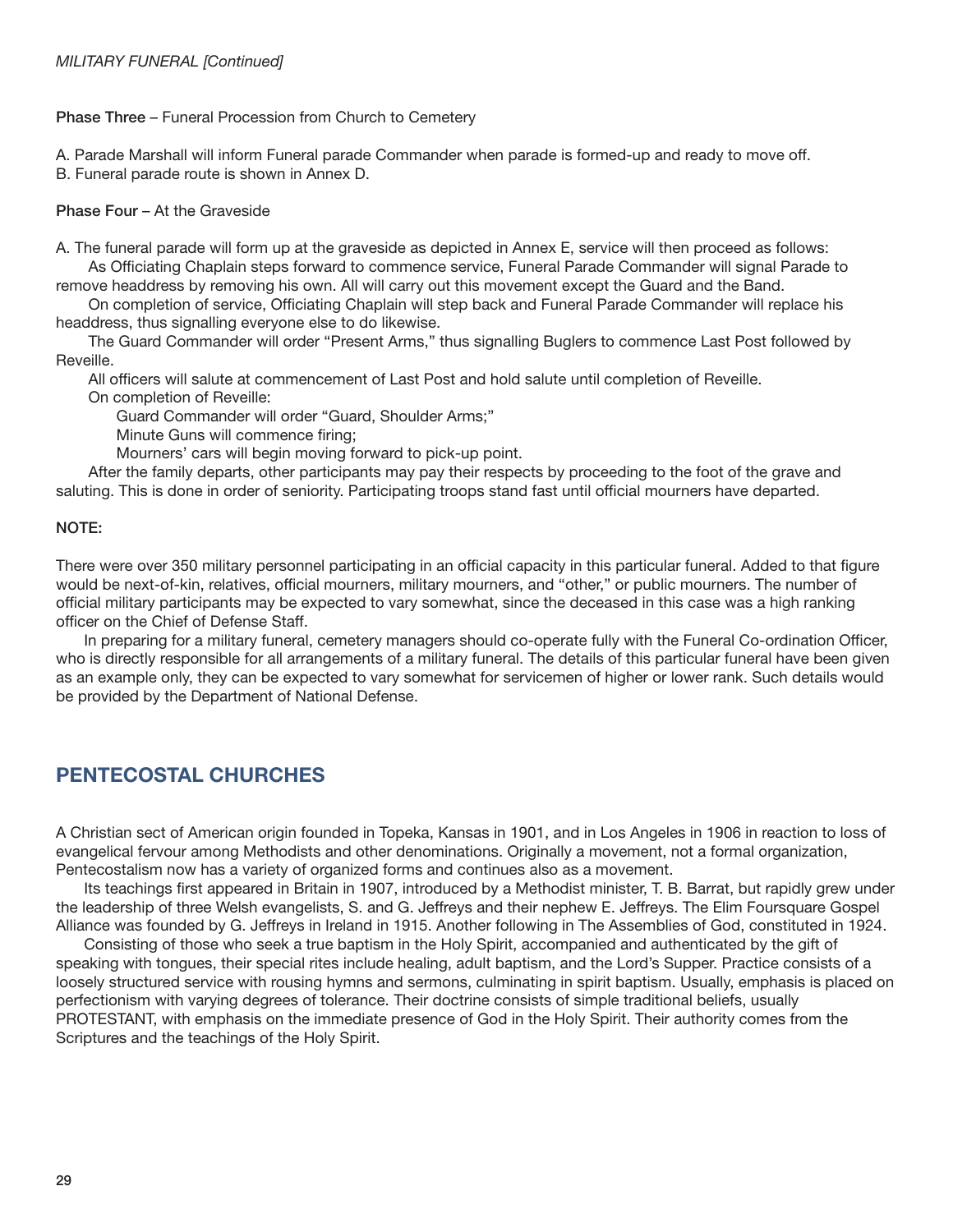ANNEX "A"

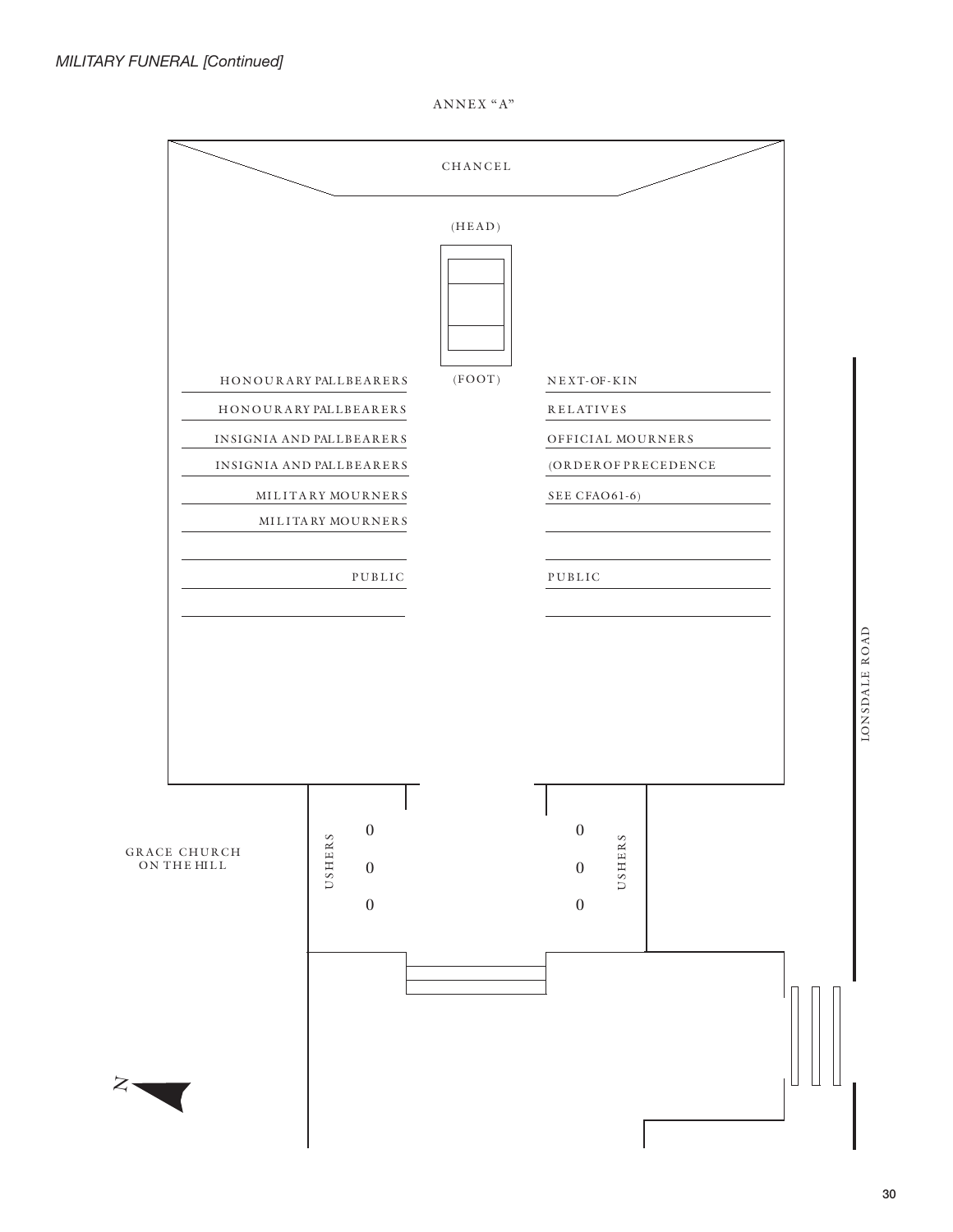ANNEX "B"

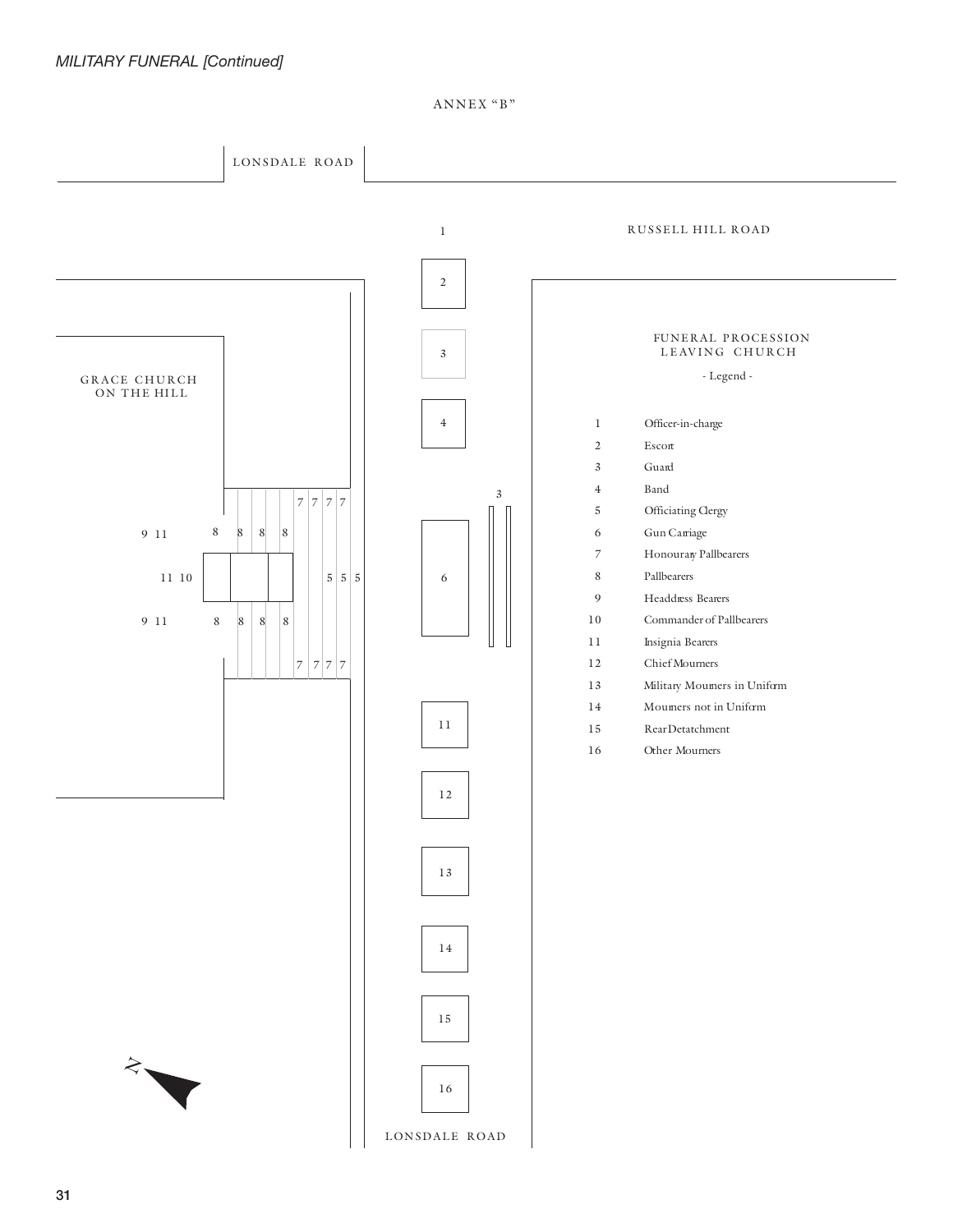ANNEX "C"

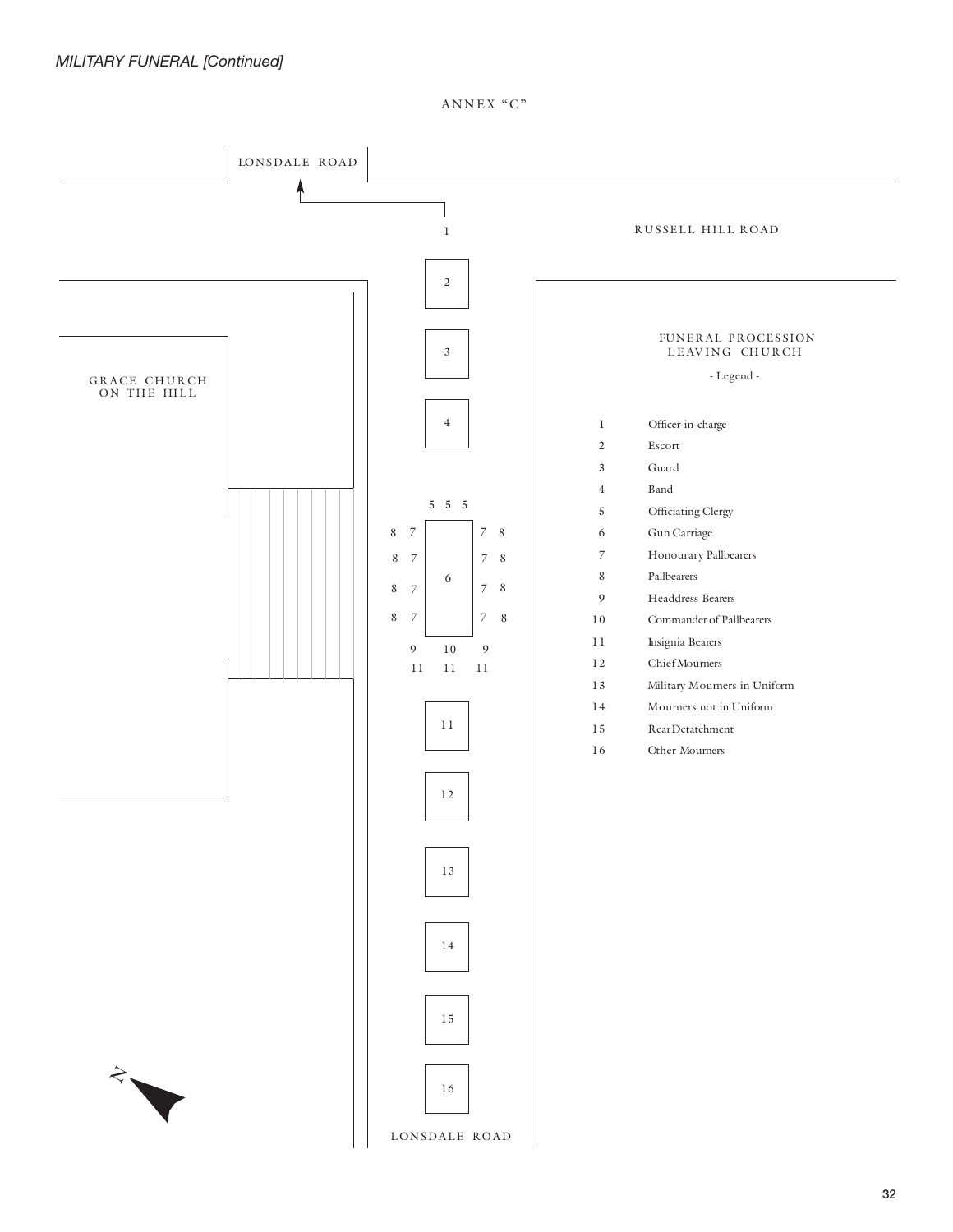## MILITARY FUNERAL [Continued]

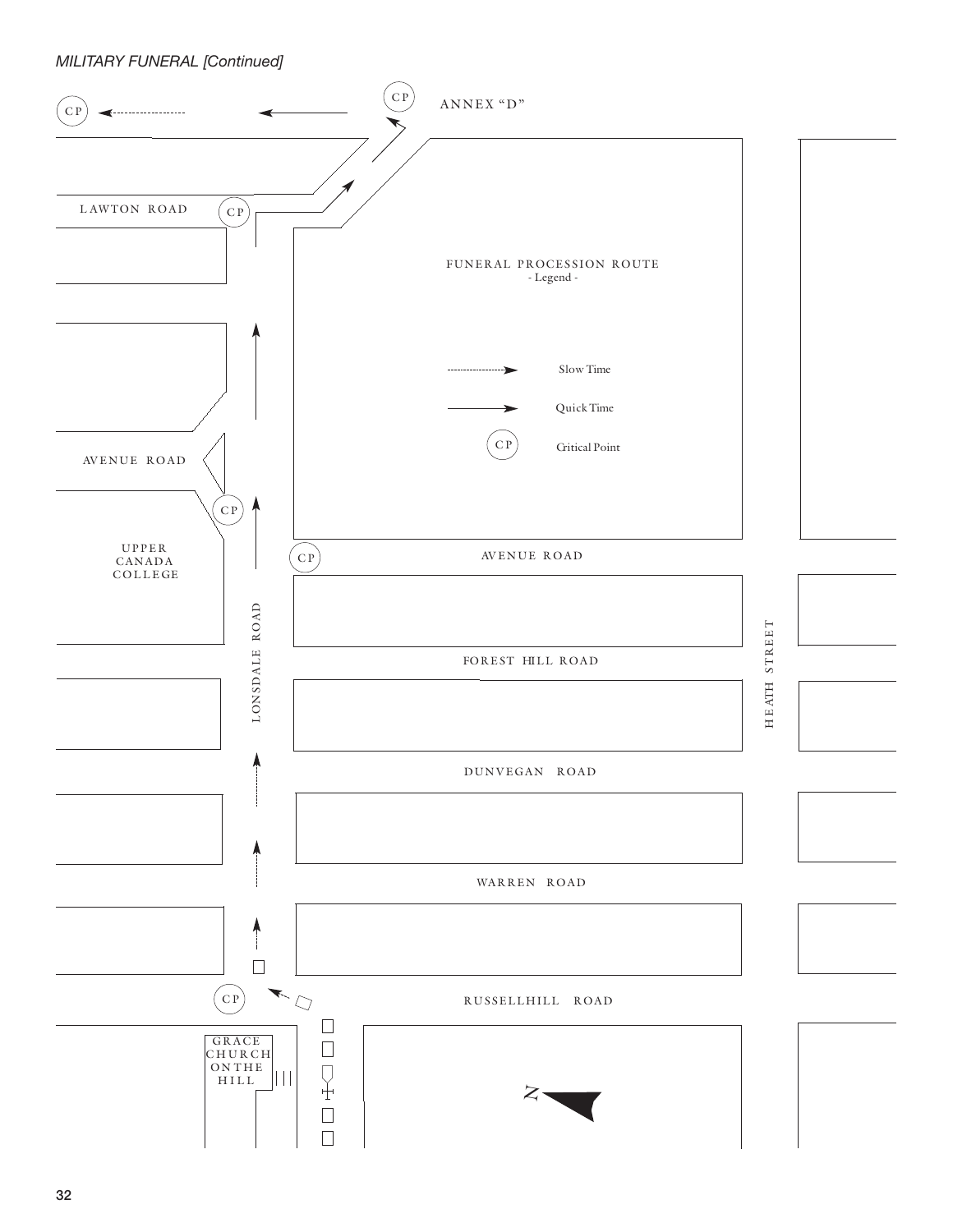ANNEX "E"

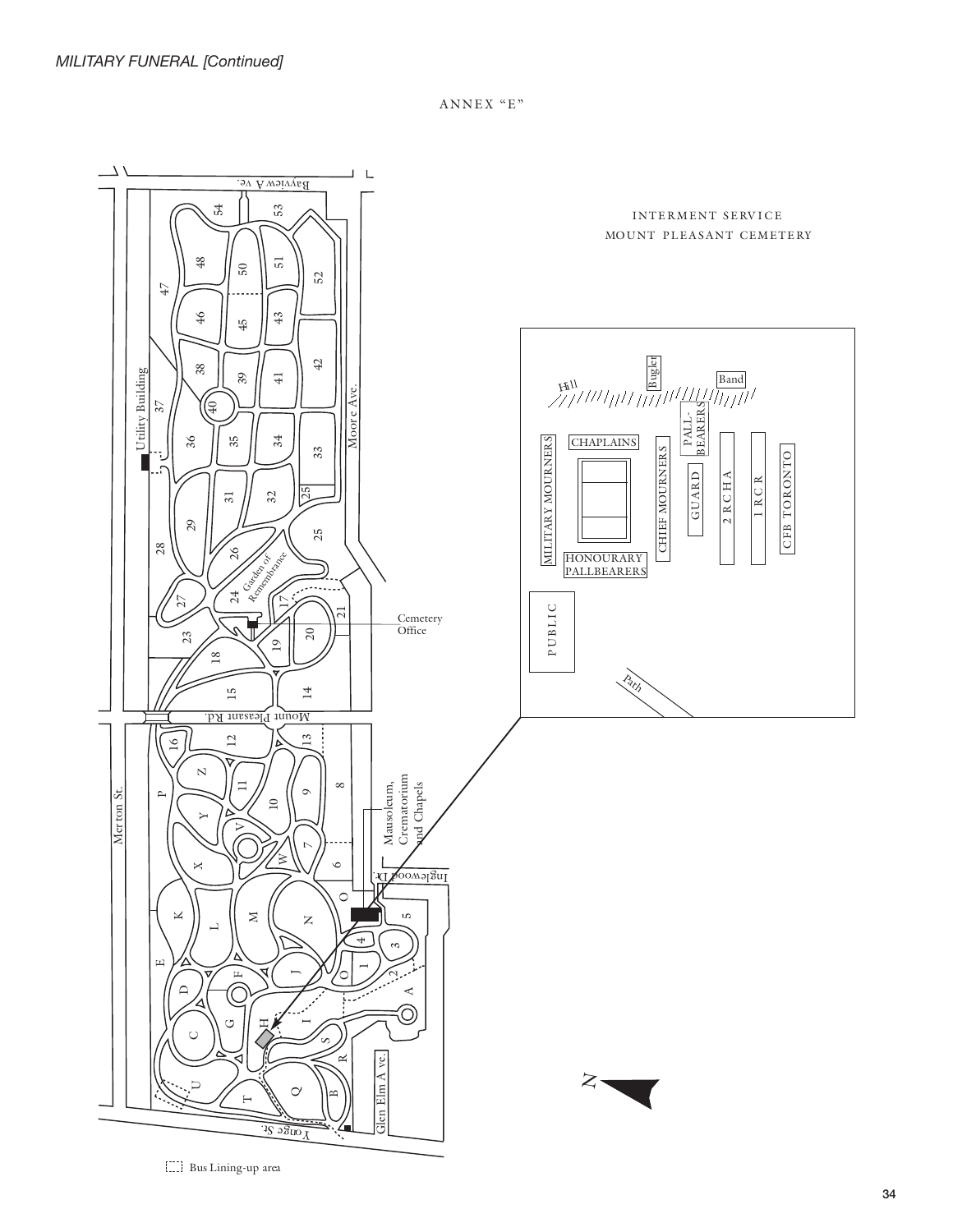#### FUNERAL/BURIAL RITES/PRACTICES

 The Pentecostal Assemblies of Canada is an evangelical, fundamentalist denomination whose doctrine of death and the after-life comes strictly from the Bible. All persons have an eternal soul that will live forever, either in the happiness of heaven or the horror of hell.

 Since death seals one's eternal fate, it is seen as pointless to pray for the dead. Eternal life is ours when we are "Born Again" by Jesus Christ as our personal Saviour. His death and physical resurrection from the dead ensures that our own physical bodies will one day be resurrected and made immortal. At death, then, our spirit leaves the body and is immediately in the conscious presence of God.

 The hope beyond this life takes the sting out of death and sorrow is mellowed. Sometimes funerals are times of praise and rejoicing and are seen more as a homegoing than an eternal separation. Ministering compassion, comfort and strength is always the focal point of interaction with the bereaved.

 The deceased is waked for two or three days prior to the funeral. This usually takes place at the funeral home or in a church. Sometimes, and especially in more rural settings, the wake will take place in a private home; but this is becoming less and less common. In western Canada a wake is uncommon until just before the funeral service when mourners will arrive early to view the body.

 Unless the funeral is small, it is often preferred to hold it at the church rather than at the funeral home, although both are quite acceptable. Generally there is a fair amount of music with hymn singing and special vocal numbers for friends.

 After the funeral there is the usual car processional to the cemetery where a brief service of committal is conducted. After that, friends will gather for a time of refreshment and informal visiting at the home of a relative or at a church hall.

 Cremation has usually been shunned since the Judeo-Christian norm has historically been interment, but there is no legislated directive from the Pentecostal Church leadership on this matter.

 The Pentecostal Assemblies of Canada has a "Living Memorial Fund" which is regularly considered at funerals in lieu of flowers. This fund is used to finance special mission projects in memory of the deceased.

## PRESBYTERIANS

The Presbyterian Church in Canada is one branch of the church of Jesus Christ. The denomination traces its roots through the Reformation in Switzerland to the church catholic and its heritage in the ecumenical creeds (e.g. Apostles', Nicene). A relatively small denomination in Canada, it is connected through the World Alliance of Reformed Churches with an estimated 40 million Presbyterians, and through the World Council of Churches with about 500 million other Christians.

 Presbyterianism came to Canada with settlers and ministers from France, Scotland, Ireland and the Netherlands. The Presbyterian Church in Canada was formed in 1875 by the union of several Presbyterian churches. Its distinctiveness lies in its form of government. Each congregation is governed by a Session, a court made up of the minister and lay men and women called elders. Presbytery is the next court, consisting of ministers and a number of elders from the congregations in a certain geographic area.

 A Synod is made up of the members of a number of neighbouring presbyteries. General Assmbly is the highest court, again with an equal number of ministers and elders representing all presbyteries.

 Today, the membership of The Presbyterian Church in Canada includes people from a wide variety of racial, national and language backgrounds.

#### FUNERAL/BURIAL RITES/PRACTICES

 Only a Christian burial service is to be used, and rites other than those of the Church shall not have any part in the service.

 The central purpose of the Church's worship on all occasions — including funerals — is to give glory to God and to celebrate the eternal love that has been made known in Jesus Christ, crucified and risen. It is appropriate for the Church to minister to mourners by giving thanks for the life of their beloved, and directing their attention to the resurrection. Worship in a church building is encouraged. Sometimes a brief, private service is chosen for a burial (or cremation) followed by a memorial service in a church at a time convenient for family and friends.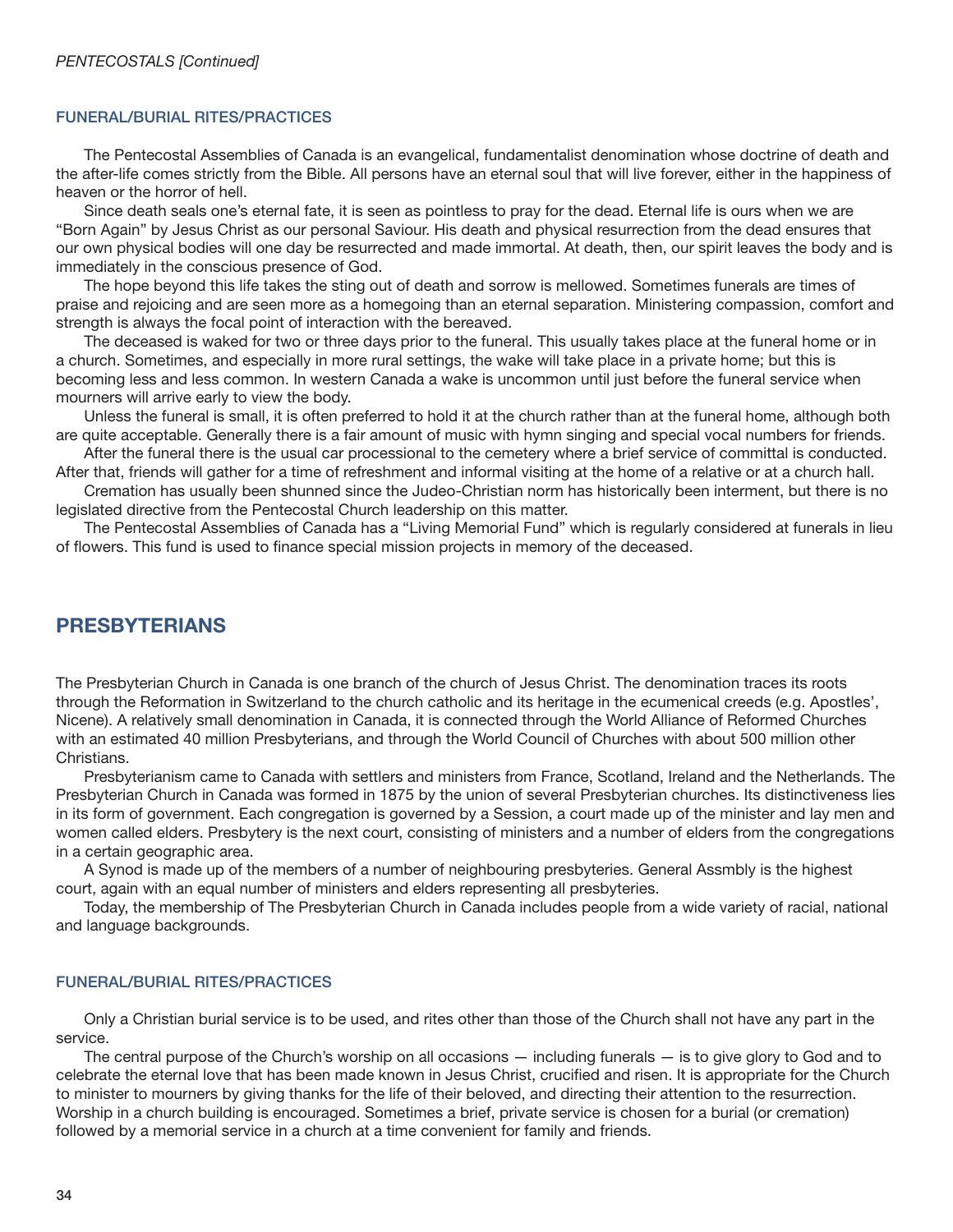There are no restrictions on cremation or embalming. Families are encouraged to avoid extravagance or ostentation. The use of a white pall on a casket will mean that, elaborate or simple, all coffins appear the same during worship.

 The service usually includes hymns, scripture, meditation or a short sermon, and prayers. A eulogy in praise of the deceased is not recommended, although personal reference to the deceased in the prayers and meditation is encouraged. Holy Communion is not usually celebrated, but it may be appropriate on occasion.

# PROTESTANTS

A type of Christianity of which the characteristic tenets stem from the Reformation of the  $16<sup>th</sup>$  century.

 Historically the name Protestant, which was derived from the protestation of reforming members of the Diet of Spires (1529) against the decisions of the Catholic majority, came to be used by the party adhering to Martin Luther and his teachings, but the designation is now applied to most Western Churches other than the Roman Catholic Church.

Protestant teachings vary in detail, but are united in affirming the pre-eminence of Scripture as the only source of revealed truth, justification by faith, and the priesthood of all believers, although the interpretation of these beliefs is not necessarily uniform.

## FUNERAL/BURIAL RITES/PRACTICES

 The religious service, held at either the church of the funeral home with the deceased present, varies in ritual according to the denomination. It is becoming more common for the casket to be closed at the time of the service, especially when the service is held in the church.

 It is customary for the family, in consultation with their clergyman, to decide what procedure will be followed. Services common to Protestant denominations will generally include the following: sacred music, sometimes a vocal solo, prayer and a eulogy, Scripture reading, sermonette, and benediction.

Protestant denominations permit their members to choose cremation if they so wish.

# **QUAKERS**

The nickname of the Religious Society of Friends, founded by George Fox (1624 – 1691).

The sect has no ministry, and does not observe the sacraments. Quakers are pacifists, abstain from alcohol, and are active in works of charity.

## FUNERAL/BURIAL RITES/PRACTICES

 Quaker services follow the practice of their usual meetings for worship. Those attending gather in silence, though arrangements may be made for one Friend to explain briefly at the outset the form which the meeting will take.

 The meeting continues in silence with opportunity, without prearrangement, for any person present to speak. Friends are ready to make arrangements for one of their number (usually an elder of the local meeting) to be responsible for indicating the moment of committal.

 The conclusion of a Quaker meeting is indicated by two of the elders shaking hands. Friends in general do not wish to have music either at the beginning or close of the service. Local or area meetings of the Society normally appoint a Friend or Friends responsible for funeral (including cremations) in their area.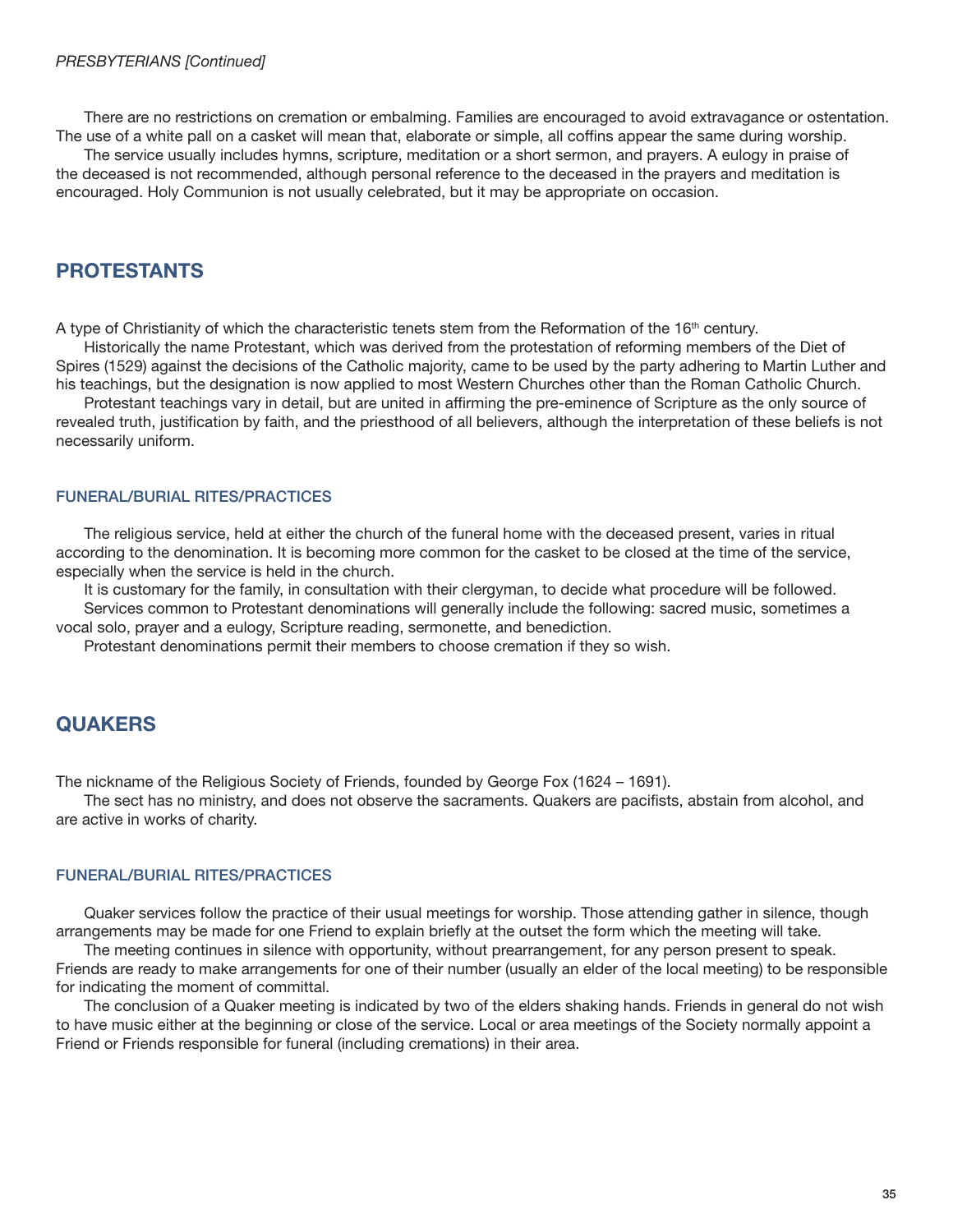## REORGANIZED CHURCH OF JESUS CHRIST OF LATTER-DAY SAINTS (MORMONS)

The Reorganized Church of Jesus Christ of Latter-Day Saints is a Christian denomination organized in 1850 under the leadership of Joseph Smith, Jr. Due to the length of its name, various abbreviations are sometimes used, the most common "RLDS" Church and "Saints" Church. It is officially established in a growing number of countries on every continent with the major concentration of church membership in Northern America. The church headquarters is in Independence, Missouri.

 This church owns the Kirtland, Ohio Temple and the original manuscript of the Book of Mormon. It administers the grave sites of Joseph, Emma and Hyrum Smith in Nauvoo, Illinois. Graceland College, Lamoni, Iowa and Park College, Parkville, Missouri form part of the church's educational outreach.

 Stephen Mark Veazey has directed the church as President-Prophet since June 2005. Chief administrative bodies are the First Presidency, the Quorum of Twelve, and the Presiding Bishopric. The church authorizes the ordination of women to the priesthood. The church has approximately 250,000 members worldwide.

#### FUNERAL/BURIAL RITES/PRACTICES

The Reorganized Church of Jesus Christ of Latter-Day Saints has no specific funeral/burial rites.

 Each family, in consultation with its selected minister and funeral director, determines its own preferences. Cremation is permitted.

# ROYAL ATTENDANCE AT FUNERALS

According to the Office of the Lord Chamberlain:

 "Where a member of The Royal Family is to attend or be specially represented at a [cremation] service, there will invariably be previous communication with the superintendent concerned, either from the Lord Chamberlain's Office, St. James's Palace, London, or a member of the Royal Household involved. The procedure which it is then desired should be followed will be clearly explained."

 In other words, if a member of The Royal Family, or their duly appointed representative (i.e. the Governor General or Lieutenant-Governor, etc.), is to attend a funeral in one of our cemeteries, either the funeral director or the cemetery manager, or both, will be contacted and provided with full and complete details of the protocol to be followed in such an event. These instructions should be carried out to the letter, so long as they are in no way contrary to the cemetery by-laws.

#### NOTE:

A funeral that may be attended by a member of The Royal Family, or Her Majesty's duly appointed representative, [e.g. a state funeral involving the death of a Prime Minister], would invariably be attended by other head's of state, or their representatives. In such an event there would undoubtedly be a funeral co-ordination office (much like that for a military funeral) and the staff would likely include a protocol officer who will issue a directive outlining the required procedure. Once again, any such instructions should be carried out to the letter.

 There will, of course, be occasions when the Governor General or Lieutenant Governor may attend the funeral of a friend, as a private citizen, in which case protocol would not be an issue. If in doubt, contact the office of the person in question for instructions.

## SALVATION ARMY

An international organization on military lines, founded in 1865 by William Booth and first known as the CHRISTIAN MISSION. The present name THE SALVATION ARMY, was adopted in 1878. Its aim is to preach the Gospel to all mankind and applying the Gospel message in practical service to everyone regardless of race, colour, or creed. Its theological outlook is Wesleyan Methodism and is non-sacramental in its ministration.

Officers of The Salvation Army are distinguished by military ranks and uniforms.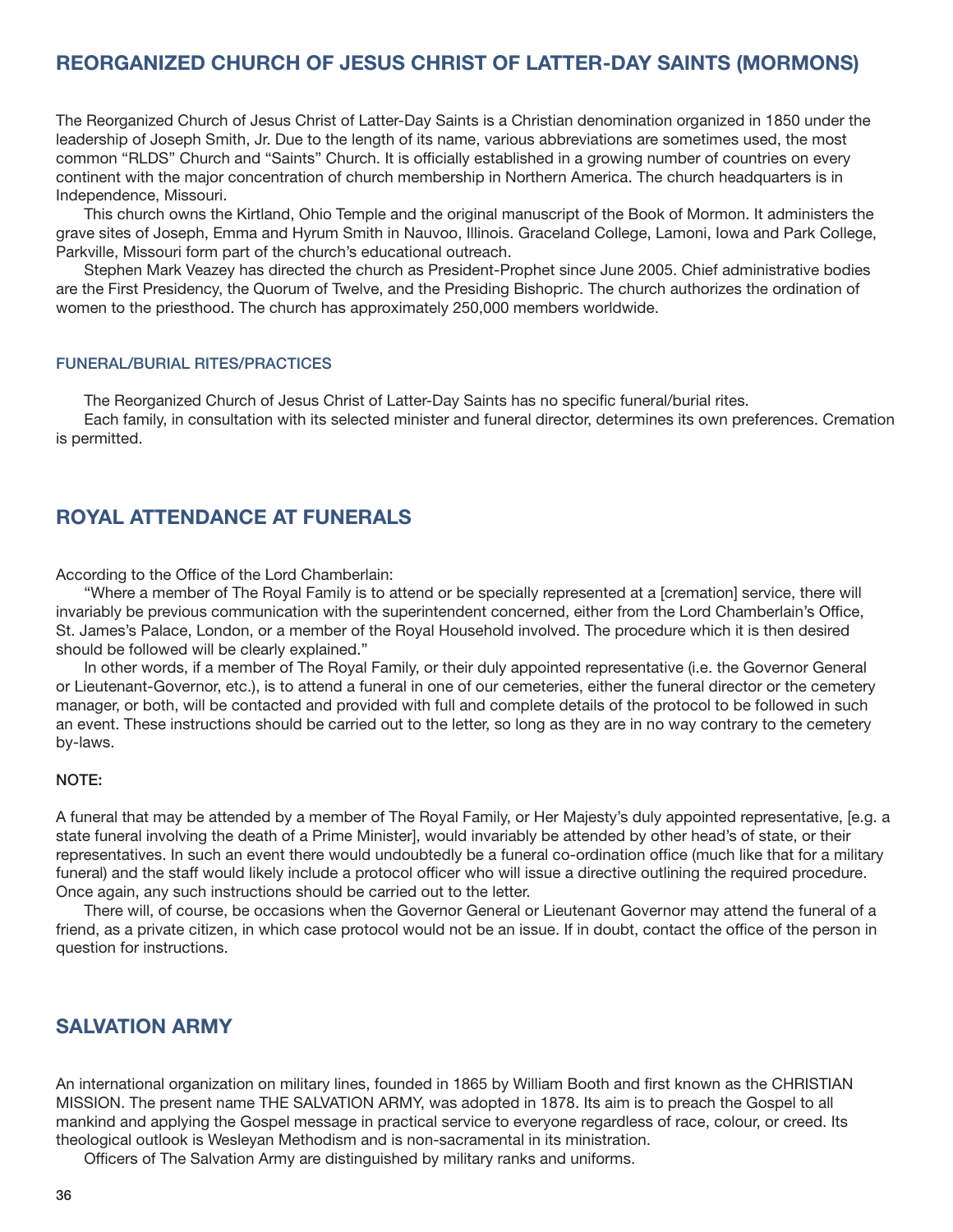## FUNERAL/BURIAL RITES/PRACTICES

A funeral service at which a Salvation Army Officer (Minister) has been requested to minister may be adapted to three particular types of Salvation Army services:

- 1. The funeral of a Salvation Army Soldier (member)
- 2. The funeral of a nominal Salvationist
- 3. The funeral of a friend of the Salvation Army

 The Army seeks, by its example, to protest against various undesirable practices that for someone who has been a committed Christian to Jesus Christ, death is not the end of their journey, but rather a commencement of a far richer life in Eternity with God. Very often when a Salvation Army flag is present at the funeral of a Salvationist it will have a white ribbon at the top rather than a black one. White depicting joy, purity, signifying the promotion to glory. There are times when the Salvation Army flag, which is symbolic of their belief in the Trinity of God, might be laid over the top of the closed casket, or if the casket is open prior to the service, the flag might be folded at one end of the casket.

 The principal aims of a Salvation Army funeral are that everything connected with the service should be to proclaim the Gospel of Jesus Christ and the possibility of living a holy and pure life on earth, as well as the comforting and spiritual development of the bereaved, and the glory of God.

 Music features prominently in a Salvation Army service, therefore they are always pleased when it is possible for the funeral home or chapel to have an organist available rather than taped music. Usually The Salvation Army service will consist of an opening hymn and perhaps a vocal solo.

 Salvationists are encouraged to keep down the funeral expenses to the lowest possible amount, being reminded that the effectiveness of a true Salvationist's funeral is not dependent upon the spending of money.

 The ministry of music is further used, weather permitting, at the committal service at the cemetery. This usually consists of a short hymn or a chorus being sung, followed by prayer and the committal. On rare occasions, a service for a Salvation Army leader or outstanding Salvationist member might also include the participation of a Salvation Army band and choir.

The Salvation Army Officer who has been requested to conduct the funeral service, will be able to advise the funeral director of the type of service he wishes and give an order of service for the funeral director's information.

# SEVENTH-DAY ADVENTISTS

Seventh-day Adventists believe that death is followed by an unconscious sleep in the grave and culminates in a glorious resurrection at the visible, literal return of Christ in the clouds of heaven at the end of the world. They do not believe that the soul goes on living directly following death and do not refer to that person as being in heaven immediately. Instead, they emphasize the painless condition following death and an unconscious passage of time until the resurrection morning.

 Seventh-day Adventists, who keep Saturday as the Sabbath and do not assign any day for the return of Christ, are rapidly increasing in number and are, in fact, listed among the fastest growing churches in North America and the world. They now number over 21 million.

#### FUNERAL/BURIAL RITES/PRACTICES

 Seventh-day Adventist ministers tend to follow the usual funeral and burial forms common to denominations of the Protestant persuasion. These include sacred music, sometimes a vocal solo, prayer, an obituary, Scripture reading, sermonette, and benediction. Generally speaking, the minister officiating leads the casket out to the hearse. He leads in the same way to the grave. A brief graveside service follows, and sometimes flower petals are sprinkled over the casket. They do not usually ask that the casket be lowered into the grave in the presence of the family.

Seventh-day Adventists may choose cremation, if they so wish.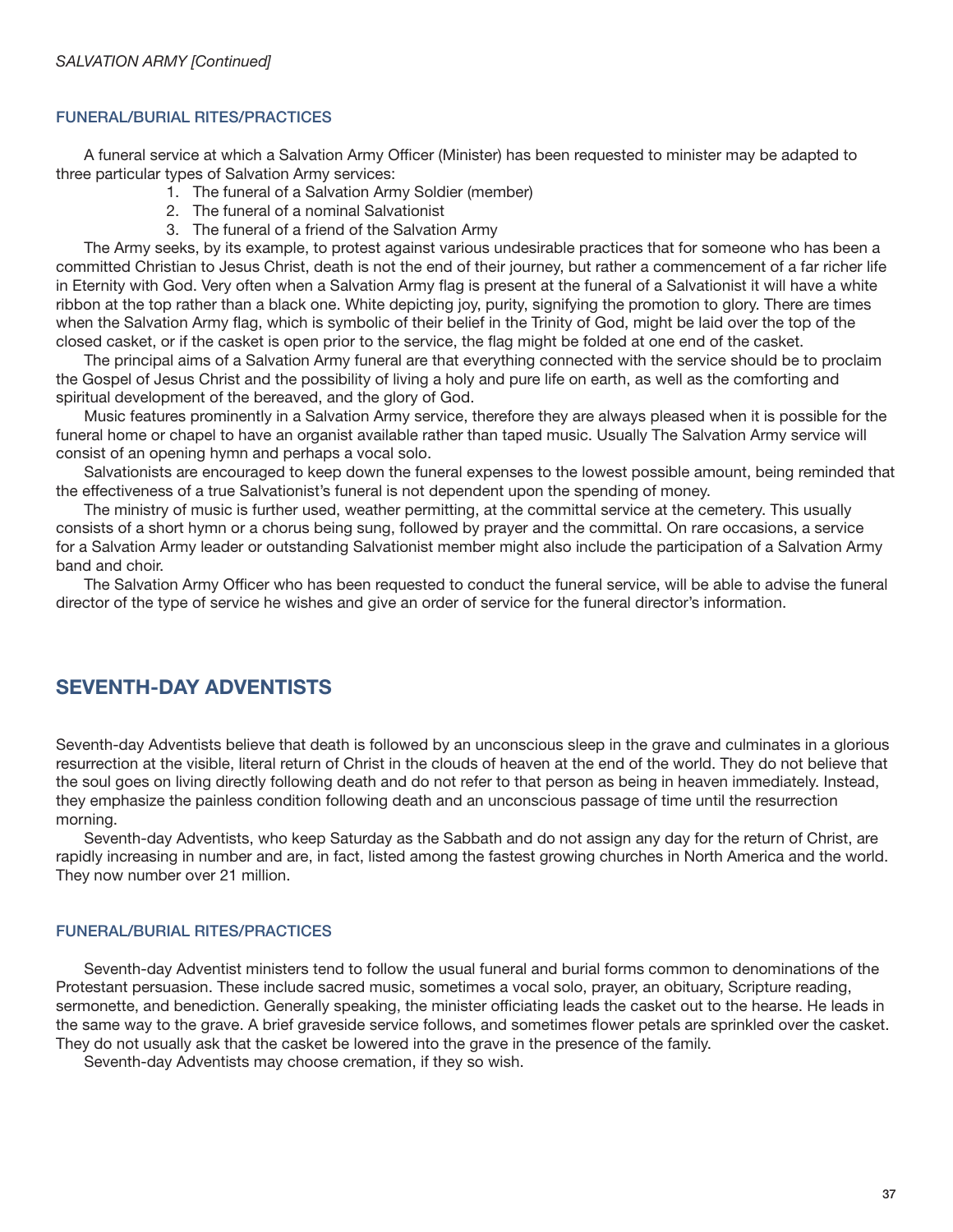# **SHINTO**

From the Chinese word "Shin-tao," (the Japanese name is "Kami-no-Michi,") Shintoism is the national religion of Japan, having survived from ancient times long before the appearance of either Confucianism or Buddhism. Its history falls into three distinct periods: (a) the early period before the influx of Buddhism from Korea in the  $6<sup>th</sup>$  century A.D.; (b) the mediaeval period from the  $6<sup>th</sup>$  century to the 19<sup>th</sup> century when the Imperial Throne was restored (1868); and (c) the modern period, in which State Shinto has been a mark of loyalty to the imperial monarch.

 Popular religious belief is met by Sect Shinto, a fairly recent development. This consists of a number of separate  $churches - 13$  have been officially recognized  $-$  each with its own teaching and organization. Shinto condemns theft and lying; adultery and incest; and bestiality and witchcraft, though they have no revealed commandments against them. Their code of behaviour is the Code of the Knight or Code of the Noble:

- Courage it is true courage to live when it is right to live, and to die when it is right to die.
- Cowardice all sins, great and small, may be forgiven by repentance, except two: cowardice and theft.
- Loyalty (Until recently the first loyalty belonged to the Emperor; then it extended to Members within the family, to the community and also to future generations.)
- Cleanliness (To be unclean is a sin. Bathing in Japan is both a purification and a religious rite. Hours of bathing are set by tradition as the two hours in the afternoon between five and seven. There are fixed ceremonies, and even holidays devoted to bathing.)

 In 2017 there were approxmnately 86 million followers of Shintoism in Japan, many of whom are also practising Buddhism. Shintoism places great emphasis on physical and mental purity.

#### FUNERAL/BURIAL RITES/PRACTICES

Cremation is traditional, but burial is also an accepted practice.

 Cremation is generally followed by interment in cremorial units, urn spaces, or columbaria. However, some families may choose to keep the cremated remains in their homes, or place them in monasteries. Some may elect to have cremated remains strewn in a Garden of Remembrance, or scattering area.

#### NOTE:

 In Japan it is considered bad form to place chopsticks upright in a bowl of rice during a meal. Traditional Buddhist funeral rites require that a bowl of uncooked rice be placed by the family altar, with the deceased's chopsticks stuck upright in the bowl.

## **SIKHS**

An Indian religious sect, inclining to HINDUISM rather than ISLAM. Its founder was Nanak (1469 – 1538) whose saying, "There is no Hindu and no Moslem," soon attracted disciples (the word 'sikh' means disciple), and he did much to bring Hindus and Moslems together.

 Unlike Hindu polytheism, Sikh worship proclaims that there is only one God, the Creator. Their holy book, always open in a Sikh Temple (of which the Golden Temple at Amritsar is the most famous), is the Granth, a collection of hymns by Nanak and others.

Sikhs wear their hair uncut and carry by tradition a steel comb and bangle. They are known for their military prowess.

#### FUNERAL/BURIAL RITES/PRACTICES

Sikh tradition is to cremate their deceased. In India, the practice is to first bathe the body, then wrap it in a new sheet of white cloth. The body is then placed on a stretcher and carried by four friends or relatives to the funeral grounds and placed upon the funeral pyre, where a close relative of the deceased will set fire to the pyre.

In Canada, Sikhs adhere as closely to tradition as possible. Instead of wrapping the body in a shroud, the deceased is clothed in a new suit and placed in a casket. Prior to cremation, a brief service is held which includes recitations from their Bible and the singing of hymns suited to the occasion.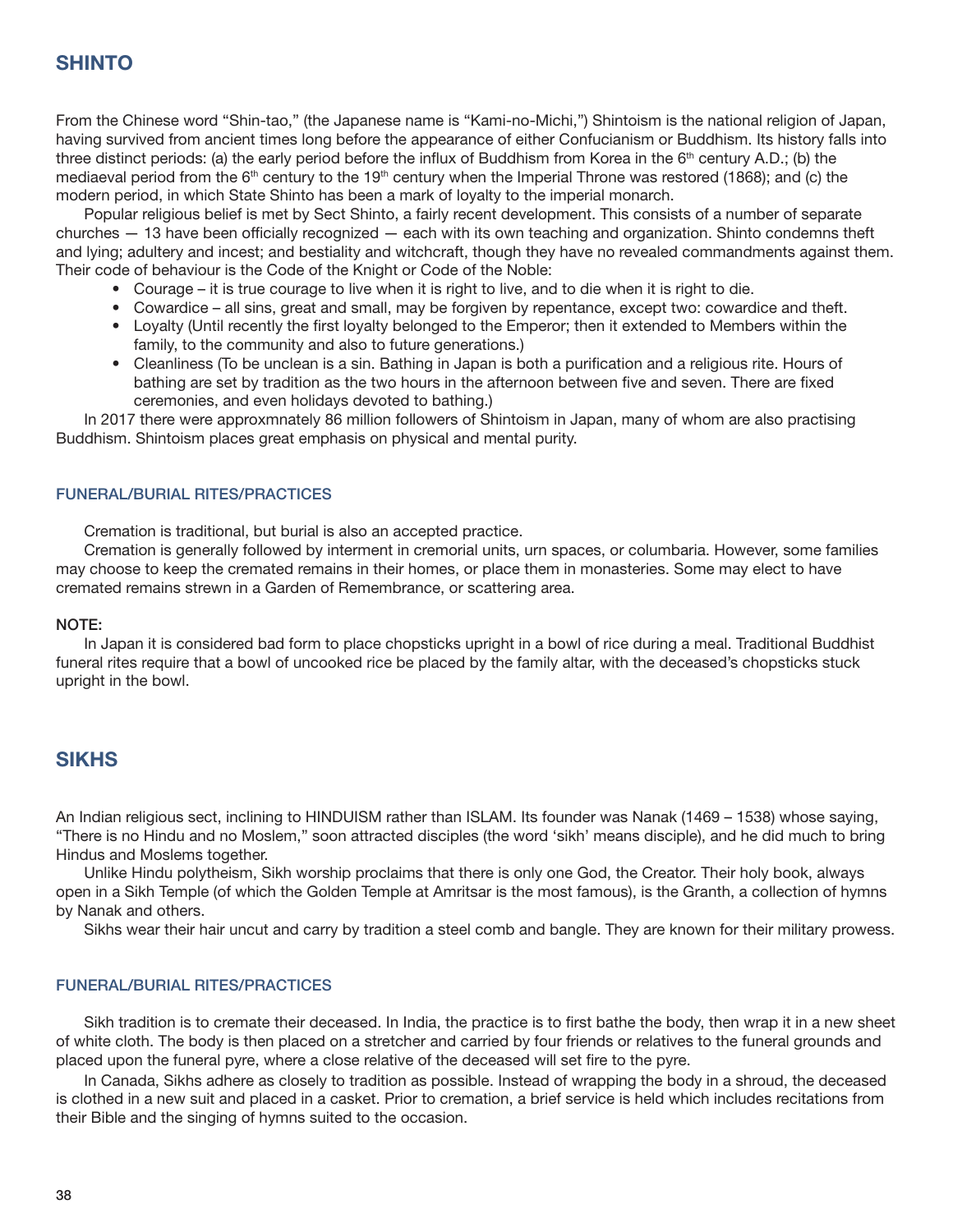An ancient Chinese religious system based on the teachings of Lao-tze (the Old Philosopher). Taoism is, with CONFUCIANISM and BUDDHISM, a principal element in a complex religious culture. In contract with Confucianism, Taoism places strong emphasis on the metaphysical.

 The main text of Taoism is the Tao-te-Ching, a beautifully simple book attributed to Lao-tze. It teaches that peace can be found only in the cultivation of optimism, humility, passivity, and inner calm. The simpler, natural life is the ideal one, the wise person seeks to conform to the slow, gentle rhythm of the universe. Taoist membership is estimated at over twenty million.

#### FUNERAL/BURIAL RITES/PRACTICES

Cremation is traditional, but burial is also an accepted practice.

 A family ceremony may be held either at the crematorium, the funeral home, or the family home. After the cremation, a eulogy may be delivered by the oldest son, or the oldest person present. Red candles may be lit, red being the traditional Chinese colour for life and good fortune.

 Cremation is generally followed by interment, however, some families may choose to keep the remains in their homes.

# THE UNION OF SPIRITUAL COMMUNITIES OF CHRIST (DOUKHOBORS)

The major advance in establishing Doukhobor forms of worship is said to have taken place at the Milky Waters settlement in the Russian province of Tavria at the beginning of the 1800s, under the leadership of Saveliy Kapustin. Having set aside idolization of the Bible and other sacred writings, the Doukhobors acknowledged as their guidance their own Book of Life, composed of psalms which were committed to memory.

 On a table which stands at the head of the congregation, the Doukhobors place bread, salt and water. In similarity with early Christians, the men assemble to the right of the table and the women to the left.

 During their prayer service each person bows to the person next to him/her signifying a recognition of the spirit of God which according to Doukhobor belief, dwells within the heart and soul of every individual human being.

 Bread, salt and water were chosen as the material objects to be placed on the table because, as objects representing the basic staff of life, they were the simplest symbols to reflect the Doukhobor life concept. They have symbolized peace and hospitality among the Slavic people from the most ancient times. When one ancient tribe met another with bread and salt, this meant they were ready and willing to live together in peace and friendship and share the products of their labour.

 Doukhobors will not raise their hands in violence against their fellow man even in protection of their own lives or worldly belongings. They can use only their spiritual force of love in their struggle against evil. Every Doukhobor is always ready to share whatever he has with any and every needy fellow human being. Bread, salt and water symbolically represent Christ's love; they symbolize the basic Doukhobor principle — "toil and peaceful life."

#### FUNERAL/BURIAL RITES/PRACTICES

When a death occurs, the Doukhobor family selects a casket — usually hardwood, but sometimes cloth — following which the remains are prepared in the usual manner.

Caskets may have to be modified to accommodate the families' desire to have the full remains displayed. Basically, this could involve mounting special hinges on the lid to facilitate removal of the entire top for the prayers and service.

 Doukhobor tradition is to have the deceased buried in new clothing. In the case of men it means a new suit, for women, a new, handmade dress complete with babushka (a head scarf).

 When the casket is placed in the chapel it is positioned in such a way that the family can sit behind it while the prayers and services are being held, and the lid is removed. A prominent feature is a table covered by a handembroidered cloth on which is placed a loaf of bread, a jug of water, and a shaker of salt, the traditional Russian token of welcome.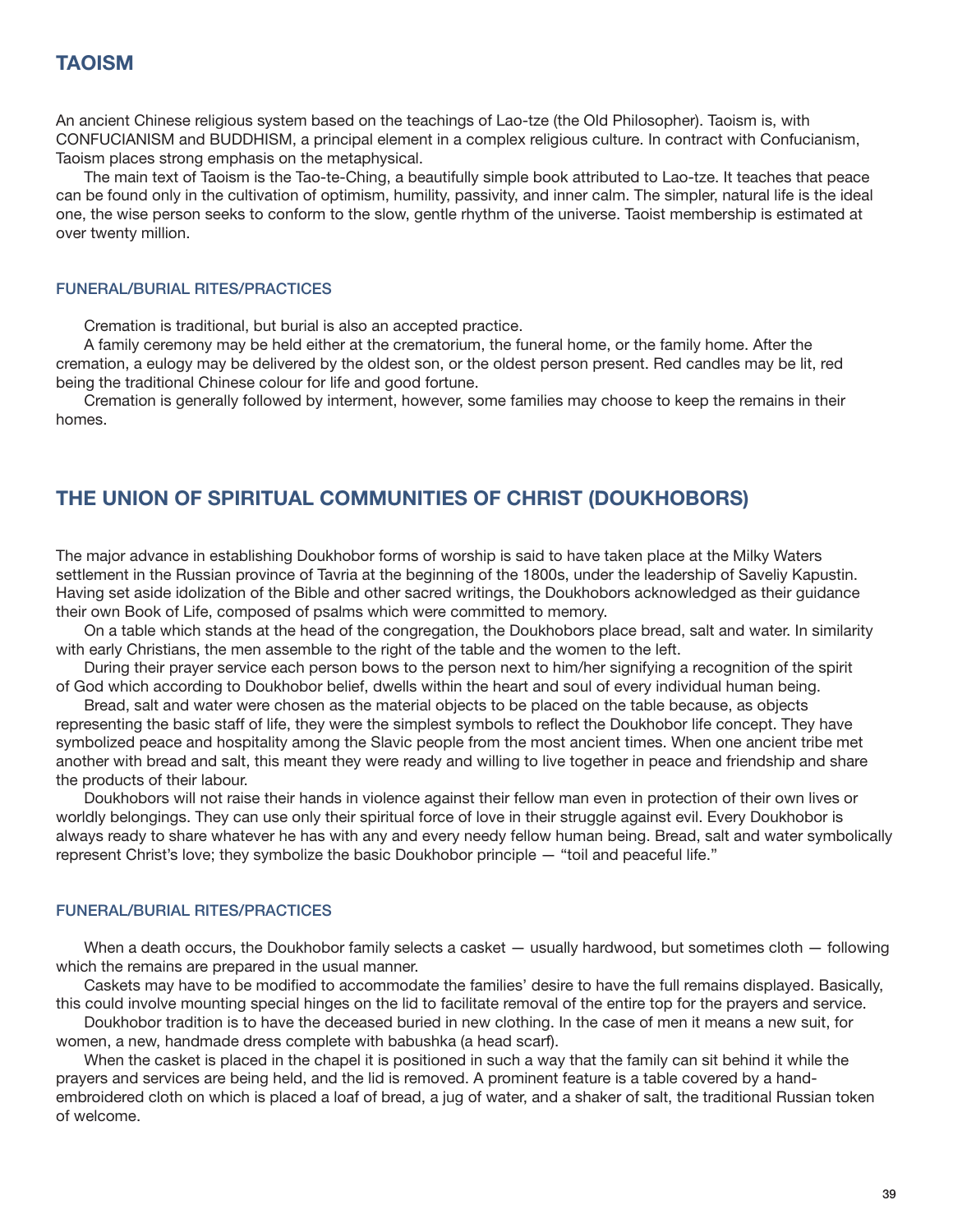The prayers usually take place in the evening before the traditional service either at the funeral/cemetery chapel or at the Doukhobor hall (if there is one in the community). This service is performed mainly in Russian and features the men sitting on one side of the room and the women on the other.

Prayers are usually held from 7:00 p.m. to 9:00 p.m. with the service commencing at either 10:00 a.m. or 11:00 a.m., with the burial taking place at 1:00 p.m.

The lid is placed on the casket for transfer to the cemetery, where once again it is removed for final prayers by the immediate family, who stand next to the open casket facing the choir members and friends. Following this prayer and farewell, the casket is closed.

 Once the casket has been lowered into the grave, the family throws in handsful of dirt, and then the grave is closed while prayers are being said or sung. After the last prayer, the participants proceed either to the hall or to a restaurant for a traditional Doukhobor meal featuring a freshly made, meatless borscht and lopsha (homemade noodles and butter).

Doukhobors almost never request cremation.

## UNITARIAN UNIVERSALIST ASSOCIATION

A denomination formed in 1961 by the merger of the Universalist Church of America, formed in 1779, and the American Unitarian Association (of the United States and Canada), organized in 1825 and re-organized in 1865.

A continuing characteristic of the unified denomination is its openness to the insights of all world religions. Other marked characteristics are its receptiveness to earnest agnostic humanists, insofar as religious fellowship is concerned; and its encouragement of non-liturgical groups, provisionally without clerical leadership, blended together in common quests and in a mutual toleration of diversity. But true to a common heritage of freedom and personal accountability, the new denomination continues to stress the autonomy of the local congregation.

 The Unitarian Universalist Association offers a broad range of liturgical practice: from King's UNITARIAN Chapel in Boston, with its modified Book of Common Prayer, and First Church in Boston, with its still-repeated Puritan covenant, to numerous churches and fellowships where baptism is simply the dedication of infants, and where Communion service is no longer celebrated. [See UNITARIANISM and UNIVERSALISM]

#### FUNERAL/BURIAL RITES/PRACTICES

 Since the basic concept of the Unitarian Universalist religion is freedom of belief and conscience, many members have come from other religious traditions. Therefore, the deceased or the family may wish to recognize their original tradition in the burial rites.

 Most Unitarians put little emphasis on the remains after death. Therefore, the simplest, and least expensive burial rites may be requested. However, in the funeral or memorial service, the life of the deceased is celebrated. In these services joyous music, happy anecdotes and favourite readings may be heard, and memorabilia such a photographs or the products of a hobby may be displayed.

 [Unitarians using our chapels, or those of funeral directors, would appreciate the option of having or removing religious symbols such as the cross. It would also be appreciated if one or two small tables could be available on which to place candles, photographs, etc.]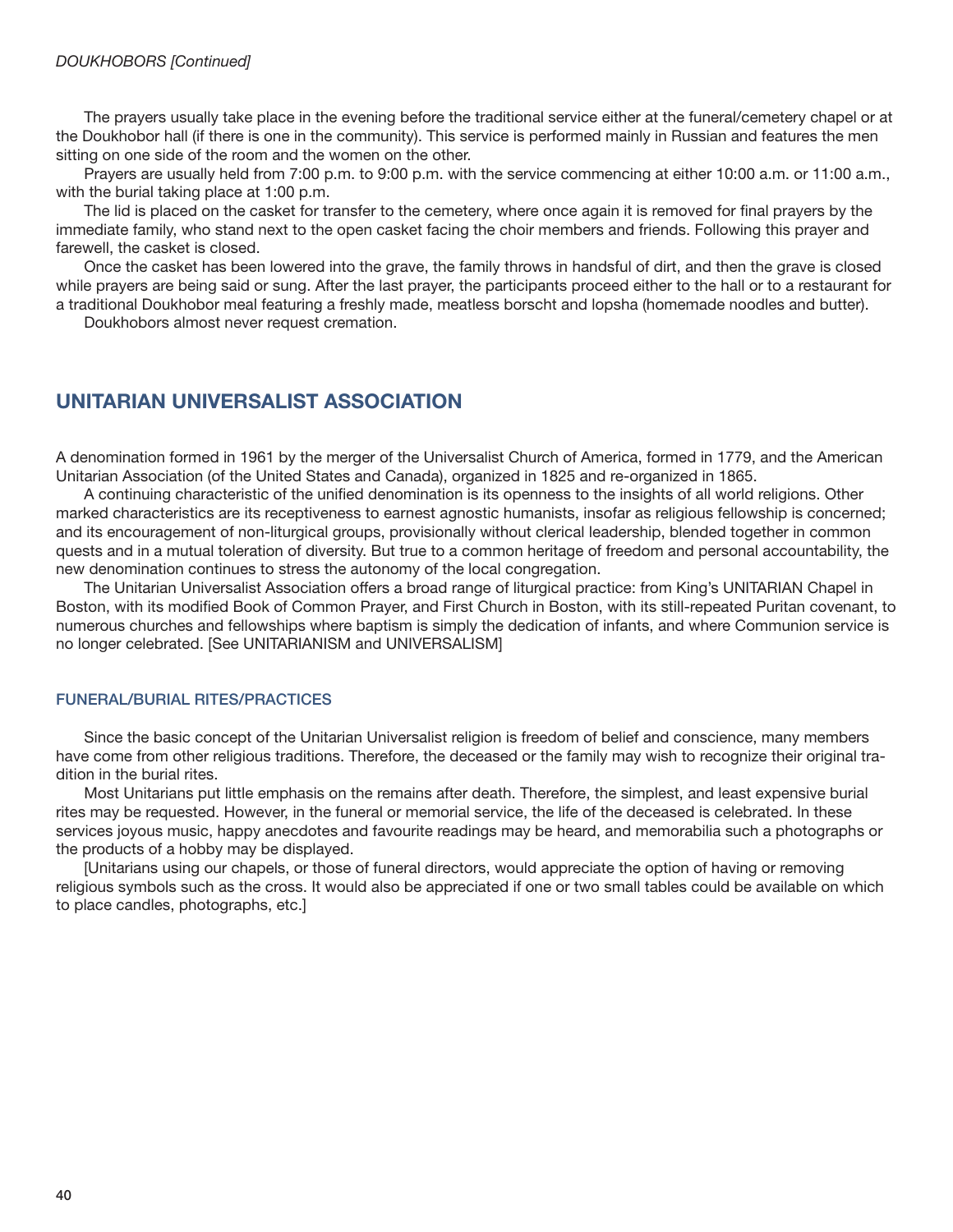A Biblically formulated avowal of the oneness or unipersonality of God, in opposition to the Nicene doctrine of Trinity. This position was developed during and after the Reformation era, by appeal to the relative simplicity of the Apostles' Creed and by a further simplification in stages corresponding roughly to the reverse of the original construction of the Nicene doctrine. Explicit unitarianism appeared first among spiritualizing Anabaptists, and in 1531 was propounded in a publication by the evangelical rationalist Michael Servetus. It appeared in the reformed Church of Poland and Lithuania in 1565, and the reformed Church of Transylvania in 1569 where it was expressly called Unitarian.

 As a doctrine, unitarianism, unlike universalism has never been used as a generic term to designate analogous ancient and mediaeval movements or tendencies, although early proponents of incipient or fully articulate unitarianism have often been accused of such heresies as Sabellianism, Arianism, and Photinianism.

In the United States the first church to bear the name Unitarian was organized in Philadelphia in 1796. Thomas Jefferson was attracted by Unitarianism as the Christianity of the future, and prepared his own simplified, moralistic, composite Gospel. The centre of the American movement, however, was in Massachusetts, where the first parish to become overtly unitarian was the Episcopalian King's Chapel in Boston. Here in 1785, the Book of Common Prayer was revised by eliminating all references to the Trinity.

 Since the 1930s, Unitarians have tended to be divided into humanists and theists, the latter having absorbed many of the former Unitarian Christians. The remaining Unitarian Christians in 1945, organized themselves as a mutually supporting fellowship, with their own headquarters in Boston. In 1961, the larger American Unitarian Association consummated a long-projected merger with the Universalists, these two liberal groups being joined in the UNITARIAN UNIVERSALIST ASSOCIATION (see previous page).

# UNITED CHURCH OF CANADA

The largest PROTESTANT church body in Canada. It came into being in 1925 as a union of Methodist, Presbyterian, Congregational and local union churches.

 The United Church has tried to maintain in its government and life the best features of each of the uniting denominations and has an open-door policy to further unions. It takes an active part in the World Council of Churches and belongs to the world bodies of its mother denominations.

 The faith and theology of the United Church are expressed in 20 articles in the Doctrine of the Basis of Union. A continual flow of theological works has come from its scholars and its Committee of Christian Faith. It has emphasized a strong "social gospel" and has a reputation for being vigorous and outspoken on moral, social and political issues.

## FUNERAL/BURIAL RITES/PRACTICES

See PROTESTANTS. Allow for variations according to family preference.

## UNITED CHURCH OF CHRIST

A church representing the union of the Evangelical and Reformed Church and the General Council of the Congregational Christian Churches, a union formed at the first general synod of the United Church of Christ at Cleveland, Ohio in June, 1957. It is believed to be the first union in the United States of churches with differing forms of government and different cultural backgrounds — the Evangelical and Reformed group, with a modified Presbyterian form of government, being of Continental European origin; and the Congregational group, with congregational government, being of English origin.

 At the second general synod at Oberlin, Ohio in July, 1959 a statement of faith was adopted. In Philadelphia, Pennsylvania in July, 1961 the third general synod adopted a constitution and elected a single set of officers to replace the dual set that had served since 1957. In the following months the boards, councils, commissions, and committees of the two former bodies completed their integration of organization and staff, and in July, 1963 at the fourth general synod in Denver, Colorado, the United Church of Christ met as a completely unified body at the national level.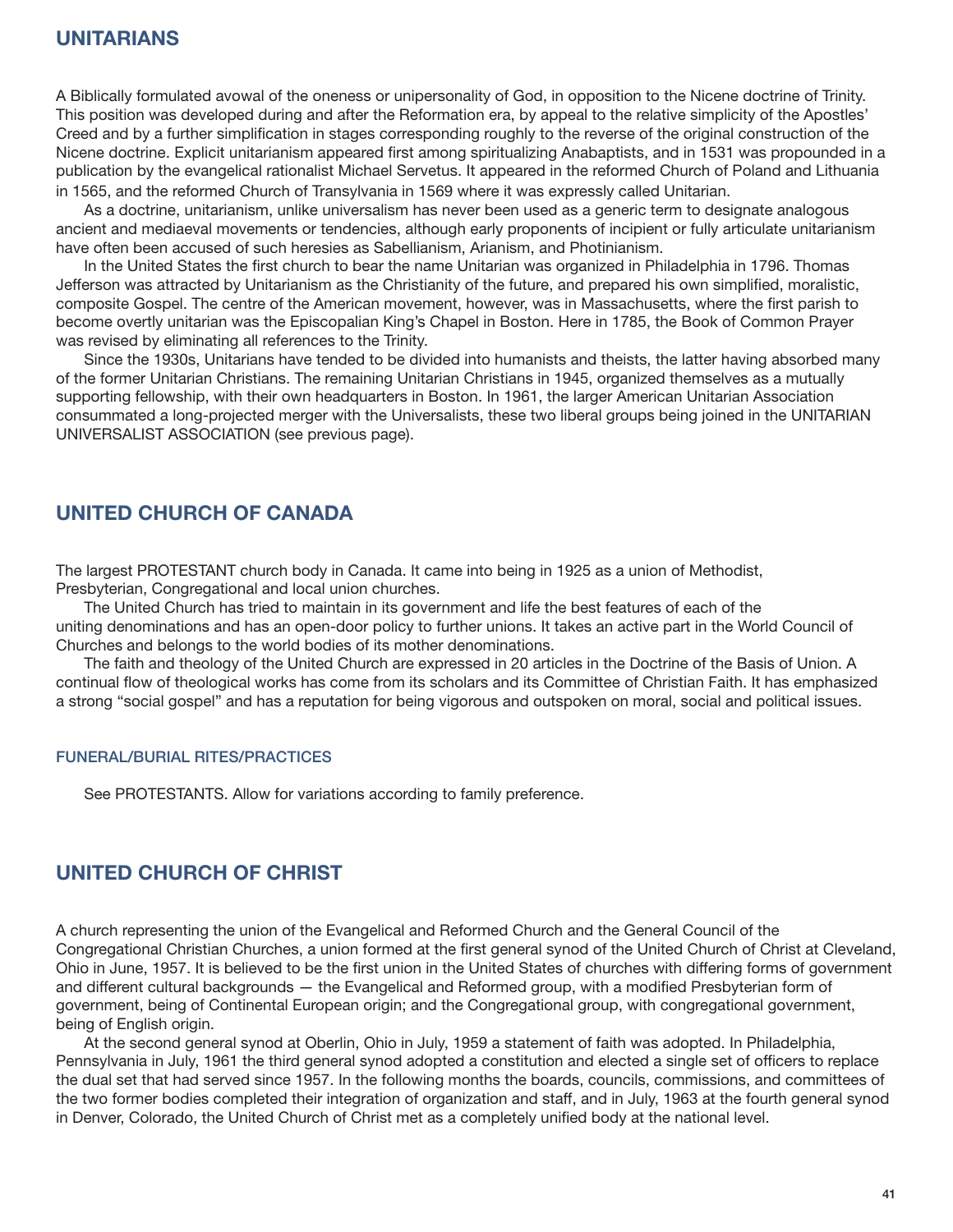#### UNITED CHURCH OF CHRIST [Continued]

 They practice infant baptism, and services are usually simple with emphasis on the sermon. They are fairly tolerant, with some emphasis on social action. They follow the standard Protestant doctrine, although the two million members of the United Church of Christ are free to interpret God's word in their own way, so worship varies with the individual church.

## FUNERAL/BURIAL RITES/PRACTICES

See PROTESTANTS. Allow for variations according to family preference.

## UNIVERSALISTS

The ancient and recurrent belief in universal salvation. It is suggested by certain passages in the New Testament: Acts 3:21, which speaks of the times of restitution of all things ("apokatastasis panton"); John 1:29, which speaks of Christ taking away the sin of the world; and Romans 5:18, which speaks of Christ's atoning act as accomplishing the justification of all men.

 Throughout the history of the Church, universalism has generally been regarded as heretical, but it had several prominent proponents in the patristic period, the most notable of whom was Origen of Alexandria and Caesorea (d. 254). A Platonist, Origen postulated a premundane creation of invisible spirits who, because of their misuse of free will, fell and became in due course embodied in the material (second) creation, the visible cosmos, as stars, angels, men, or demons, depending on the magnitude of their premundane sins. Origen conceived of the present world process as an intermediate phase, for learning and purgation, during which the fallen spirits might through their righteous endeavour, be eventually restored to their original state of blessedness. Thus, in the cosmic universalist eschatology of Origen, all spirits, even demons, would in the course of a vast stretch of cycles, be purified and saved, even as by fire (1 Corinthians 3:15), that God might be all is all (ibid. 15:28).

Within the Greek and Slavic Orthodox Churches a modified universalism developed based on the speculations of St. Gregory of Nyssa (d. 395) — [that ultimately even the souls in hell and the devils will return to God] — and nurtured by St. Maximus the Confessor (d. 662), despite the express condemnation of universalism by the Fifth Ecumenical Council at Constantinople in 553.

 The formation of the Universalist Church in America was largely the outgrowth of the writing and preaching of universalism by James Relly (1722 – 1778) in England. While preserving the Calvinist presupposition of unalterable divine election, Relly adopted the view of that the suffering of Christ was for all men, that all men were therefore elect, and that Christ's death "finished salvation" once and for all.

 The real founder of American Universalism was John Murray (1741 – 1815), a convert of Relly's who sailed for America in 1770 and on September 30 of that year, preached his first universalist sermon in America in Good Luck, New Jersey.

In 1779, the first covenant on a universalist basis was drawn up, and in 1780 various universalists met in Philadelphia to draft the first denominational Declaration of Faith, which, going beyond universalism, condemned war, opposed slavery, urged the settlement of dispute outside of court, opposed the taking of oaths, and supported free public education.

 In 1785 at Oxford, Massachusetts, the New England exponents of universalism, drawn from several traditions, but largely Baptist, consolidated under Murray's influences as the Independent Christian Society, Commonly Called Universalists.

 By 1899 in the Boston Declaration of Five Principles, the denomination dropped the "death and glory" theory which, with Murray, had presupposed the Calvinist doctrine of immutable predestination, made applicable to all men as elect; and instead, acknowledged, but in greatly attenuated form, the certainty of just retribution for sins in the hereafter, while avowing a final harmony of all souls with God.

 After being rebuffed earlier as a applicant for membership in the Federal Council of Churches (now the National Council), the Universalist Church in 1960 voted to merge with the Unitarians, to form the UNITARIAN UNIVERSALIST ASSOCIATION (q.v.) which formerly came into being in 1961.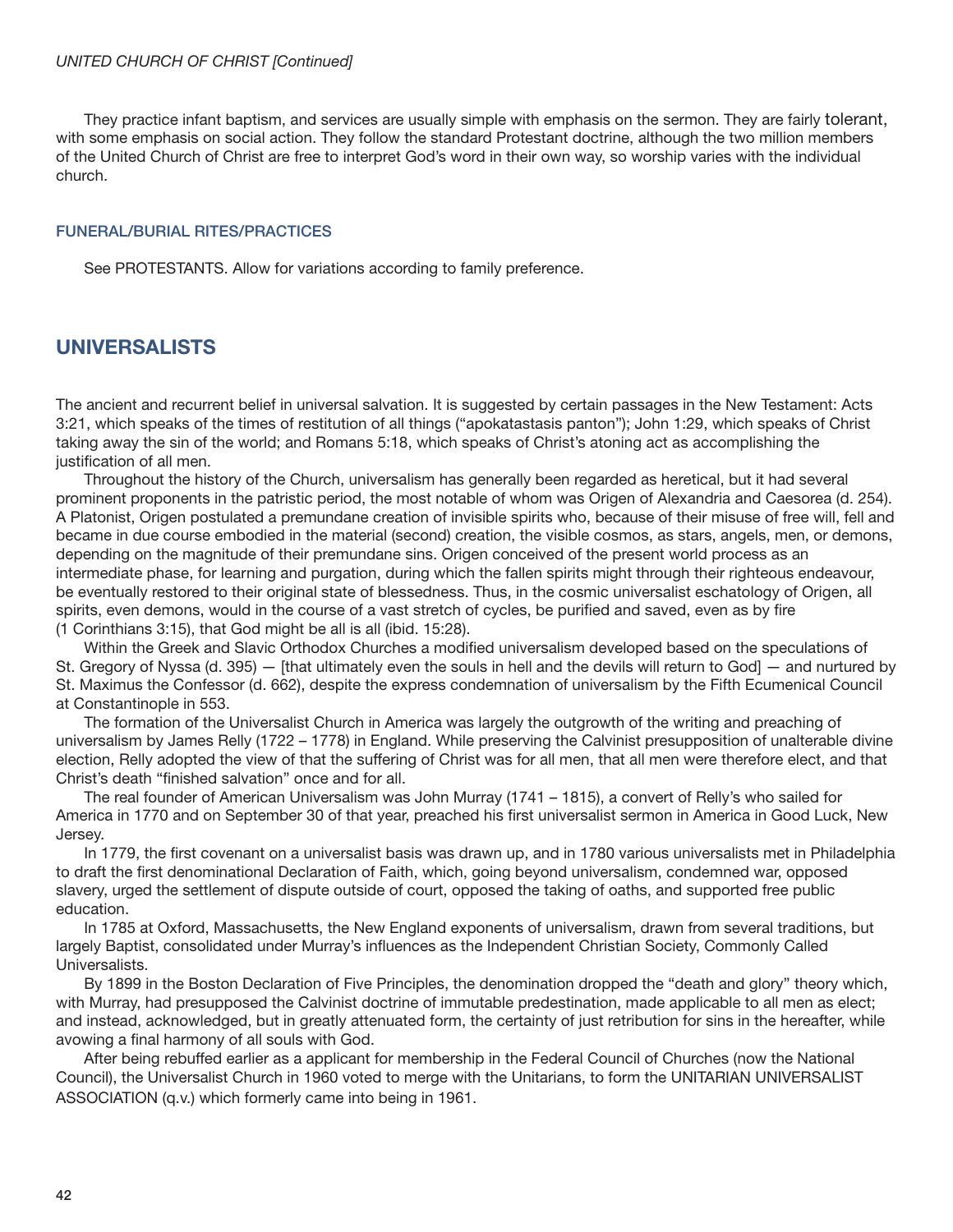## ZEN BUDDHISM

A Buddhist sect that probably originated in India but is usually associated with the religious history of China and Japan. The term ZEN is Japanese for "meditation," it derives from the Chinese "Cha'an-na," which is a corruption from the sanskrit "Dhyana," meaning "to contemplate." Some ascribe its introduction to China to the Indian Monk Bodhidarma in A.D. 520. Strongly influenced by TAOIST mysticism, Zen flourished in China during the late T'ang dynasty (168 – 906) and for about 500 years thereafter, and made its way into Japan.

 Zen represented a reaction against the historically developed BUDDHIST sects and a reversion to the pristine teachings of the Buddha himself. Disdaining the worship of deities, scriptures, and rituals, it placed the responsibility of achieving enlightenment (SATORI) upon the individual. Through meditation, man might secure insight into the nature of reality by intuitive flashes.

 Zen is a faith of creative experience. It attempts to liberate the mind from the slavery of words and the strictures of logic. Intuition is stressed, and its method of banishing doubt is to push doubt to its extreme. Zennists will tell you that Zen is neither a philosophy nor a religion in the Western sense; it does not affirm the existence of God, nor does it deny it. It is not monotheistic, nor is it pantheistic. It has no scriptures, and does not teach or preach any doctrine. Zen is neither negative nor nihilistic, nor is it competitive, and it does not proselytize. People of all faiths can attempt to explore it without denying their own religious beliefs.

Of the many religions of the world, Zen is the most difficult to describe. In comparing Zen Buddhism to other religions, perhaps the best, and easiest, description is that it resembles none of them.

#### FUNERAL/BURIAL RITES/PRACTICES

 Cremation is traditional, but burial is also an accepted practice. Cremation is generally followed by interment in cremorial units, urn spaces or columbaria. However, some families may choose to keep the cremated remains in their homes, or place them in monasteries. Some may elect to have cremated remains strewn in a Garden of Remembrance, or scattering area.

At the interment service, members of the family may place a flower on top of the urn or casket.

Generally, it is preferred that the casket NOT be lowered until after the family has left.

## ZOROASTRIANISM

A religious system founded sometime between 1000 B.C. and 600 B.C. by the Persian, Zarathustra. (Zoroaster is the Greek translation of Zarathustra.) Zoroastrians believe that the world was created with both good and evil: the good coming from AHURA MAZDA (or ORMUZD), and the evil from ANGRA MAINYU (or AHRIMAN).

 Man was created by Ahura Mazda, but was given the free will to choose between good and evil. If he allies himself with Ahura Mazda, Angra Mainyu will eventually be conquered and, on the Day of Judgement, a happy life will begin for all mankind.

In order to ally himself with Ahura Mazda, man must first cleanse his heart and mind of all evil. Truth is the first virtue, charity to all in need is the virtue that comes next. A man with a wife is far above he who lives without; a man with children is far above he who has none. Man's soul crosses a narrow bridge over hell when he dies. The good man will cross over safely into the realm of Ahura Mazda; the evil soul will fall from the bridge into the realm of Angra Mainyu. On Judgement Day a saviour, a SAYOSHANT, will appear to revive the dead. The good will be rewarded and evil-doers punished. Ahura Mazda will then reign eternally.

 Every Zoroastrian has to be received into the 'good religion' by donning a sacred shirt and a sacred thread or KUSTI, which will never leave him again even in death, and to which symbolic values are attached.

 Zoroastrianism, is a religion in exile (it survives in the modern world among the Parsees [Persians] of India), and may be summed up in three words: HUMATA, HAKHATA, HVARSHTA. "The thought well thought, the word well spoken, the deed well done.

 Recent estimates put the number of Zoroastrianists at about 110,000 to 120,000. Their number appear to be declining.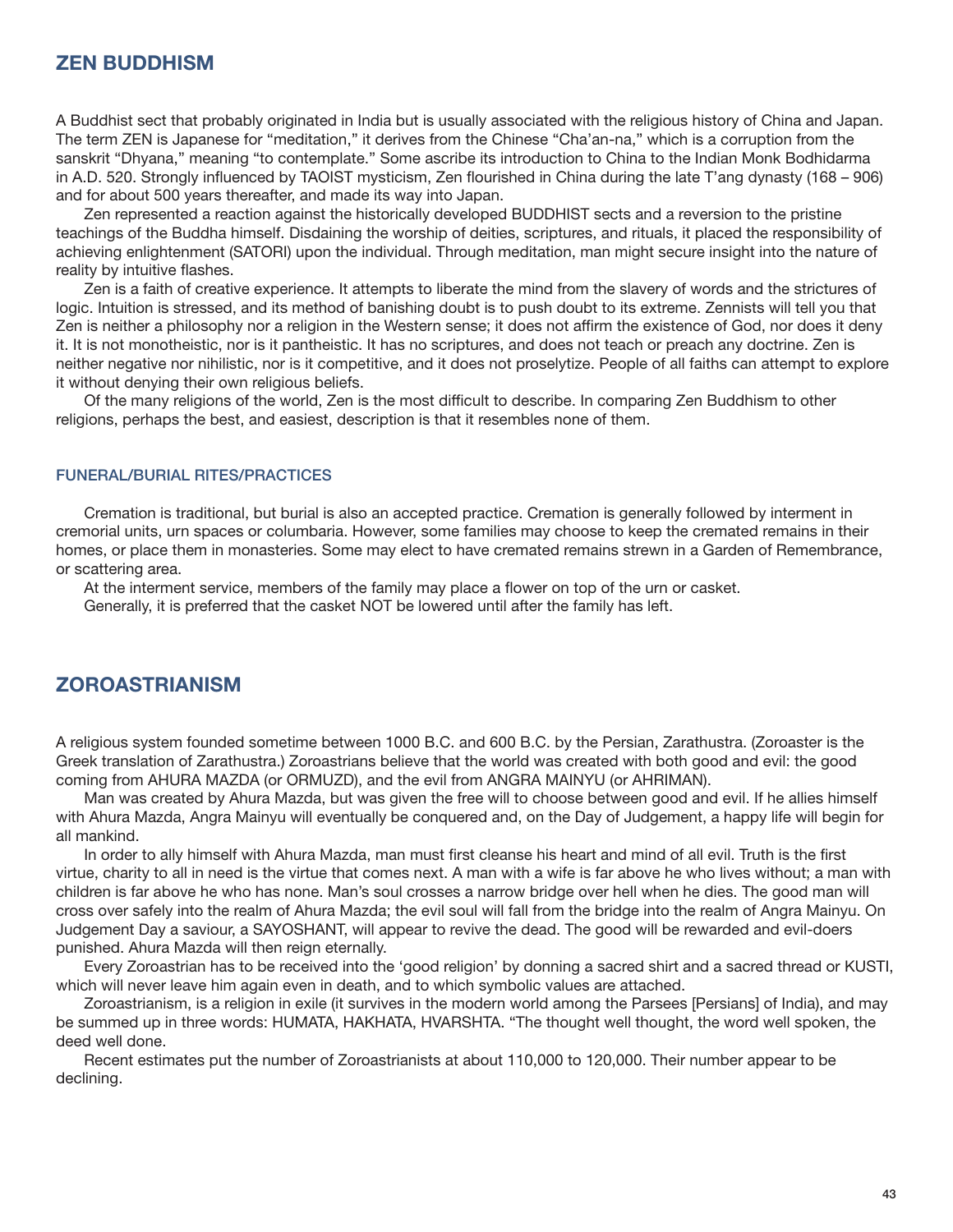#### FUNERAL/BURIAL RITES/PRACTICES

 Zoroastrians venerate Fire, Water, and Earth, which they consider sacred, and which must not be polluted. From this veneration has risen their unique funeral practices. Since the earth is sacred it cannot be polluted by burying in it a human being or an animal. Fire, too, is sacred and therefore the dead cannot be cremated for fear of polluting the fire. Water is also sacred, and so the Parsees build high towers, called Towers of Silence, where they leave their dead to the vultures and other birds of prey.

Their ceremonies of purification, of which there are several, include washing with water, sand, and bull's urine, and the presence of a "four-eyed" dog (a dog with two dark patches above the eyes). These are all a part of the funeral rites.

These practices would not be lawful in Canada.

-

## **GLOSSARY**

A Cappella: unaccompanied (i.e. no instrumental music).

Absolution: ecclesiastical declaration of forgiveness of sins, remission of penance.

Acts of the Believers: home ministries - a Protestant group.

Ahimsa: principle of harmlessness, non-violence, in Hinduism and Jainism.

Ancestor Worship: cult of the dead, arising from the belief that the spirit or soul of the individual person survives physical death.

Animism: the belief that all beings, objects, and natural phenomena have souls. Animism is considered by many to be the original religion and is still widespread today. Beliefs and forms of worship vary from place to place and from tribe to tribe. Traces of Animism can be found in many of the "advanced" religions of the modern world.

Apocrypha: books of the Old Testament included in the Septuagint and Vulgate but not in the Hebrew Bible and not in all modern Bibles.

Apostles' Creed: formal statement of Christian belief attributed to the Apostles.

Arianism: doctrine of Arius of Alexandria (4<sup>th</sup> c.), who denied full divinity of Christ.

Assyrians: a small body of Eastern Christians, dwelling mainly in Iraq, who perpetuate the NESTORIAN doctrine of the dual personality of Christ. Their preference is for earth burial.

Athanasian Creed: that which begins "Whosoever will...," ascribed to Athanasius, Bishop of Alexandria (d. 373).

Augsburg Confession: a declaration of Christian religious doctrine.

Avatar: the descent of a deity to earth (Sanskrit = 'descent').

Belgic Confession: a declaration of Christian religious doctrine.

Bishop: an ecclesiastical dignitary, highest of the three orders of ministry (priest, deacon), presiding over a diocese.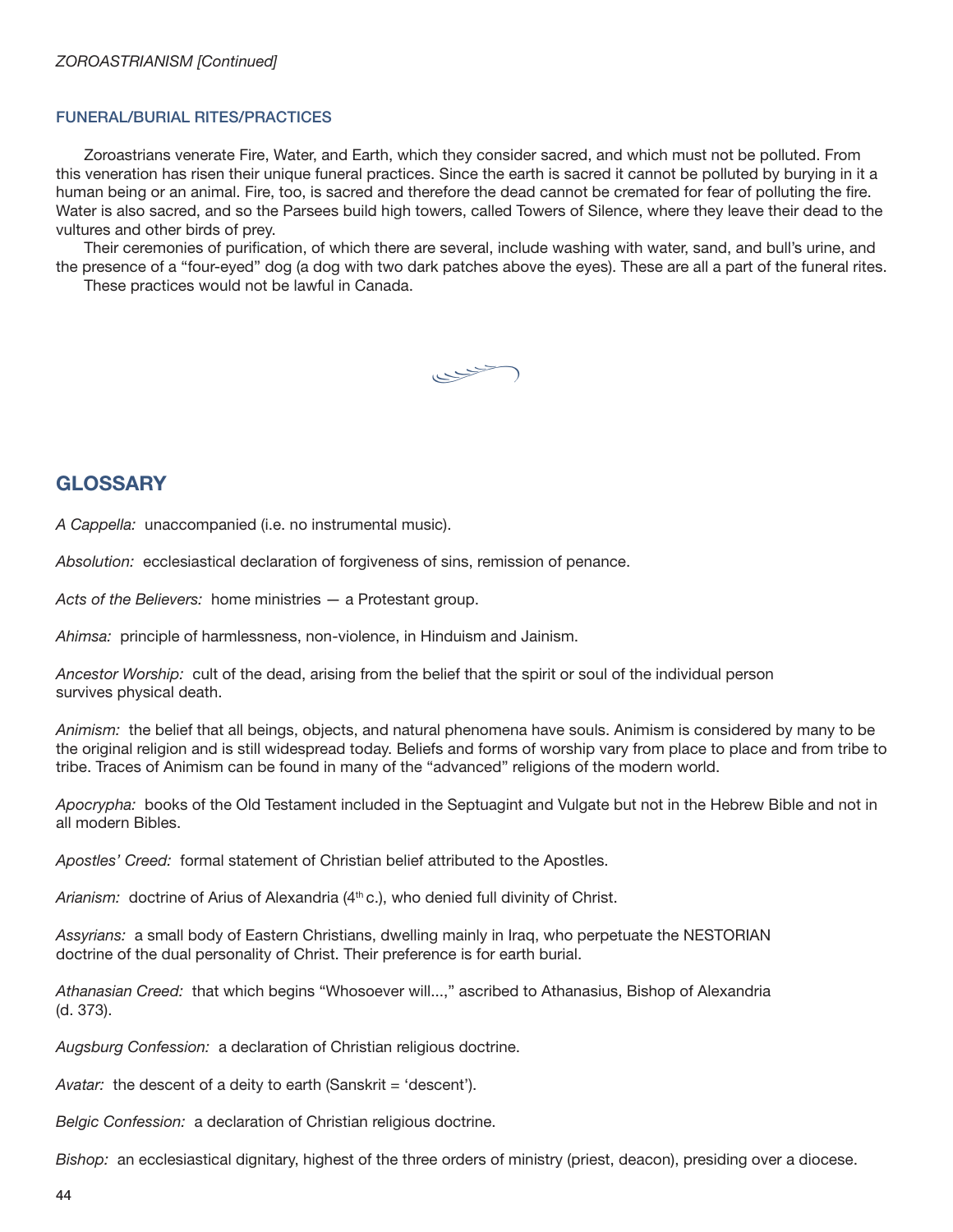Canons of Dort: church decree; declaration of Christian religious doctrine.

Chaldeans: a small group of Eastern Christians in communion with the See of Rome, but having a Patriarch of their own...the Patriarch of Babylon.

Catechetical: of or by oral teaching; according to Church catechism.

Communion: a body of Christians having a common faith and discipline (i.e. the Anglican communion).

Congregationalism: system of ecclesiastical organization that leaves legislative, disciplinary and judicial functions to the individual church and congregation.

Consecrate: set apart as sacred; bless; sanctify; make holy.

Creed: brief formal summary of Christian doctrine; system of religious belief.

Deistic: believing in the existence of a god without revelation.

Diet of Spires: international congress on Christian religious doctrine.

Doctrine: that which is taught; religious belief, dogma, tenet.

Dogma: broadly, the recognized teaching of the Church. More technically, an article of revealed faith defined by the Church.

Druses: Moslem political and religious community founded in the  $11<sup>th</sup>$  century and living in the Lebanon Mountains. They believe in transmigration of souls.

Ecumenical: of or representing the whole Christian world; seeking worldwide Christian unity.

Episcopacy: government of a church by bishops, as in Roman, Greek Orthodox, and Anglican communions.

Eschatology: doctrine of death, judgement, heaven and hell.

Eucharist: Christian sacrament in which bread and wine are consecrated and consumed.

Eutychianism: an early Christian heresy that the human nature of Christ had been absorbed by the divine. Named after Eutyches (378 – 454), head of a monastery at Constantinople. It was condemned at the Council of Chalcedon in 451.

Evangelical: of or according to the teaching of the gospel or the Christian Religion; member of the Protestant school maintaining that the essence of the gospel consists in the doctrine of salvation by faith in atonement. (Evangelism = preaching or promulgation of the gospel.)

Faith: firm and earnest belief or conviction of the reality and beneficence of a supernatural power or powers.

Fall: Adam's sin and its results.

Fasting: abstinence from food as a religious discipline.

Free Churches: the designation now commonly applied to the dissenting or nonconformist communions.

Free Will: doctrine of: the teaching that man is endowed with an unconstrained power of choice.

Fundamentalist: one who strictly maintains traditional orthodox religious beliefs, such as the inerrancy of Scripture, and literally accepts the creeds as fundamentals of Protestant Christianity.

Gospel: religious doctrine of Christ and his Apostles; Christian revelation.

Grace: the free, unmerited favour of God, expressing itself as a morally purifying and spiritually regenerating influence.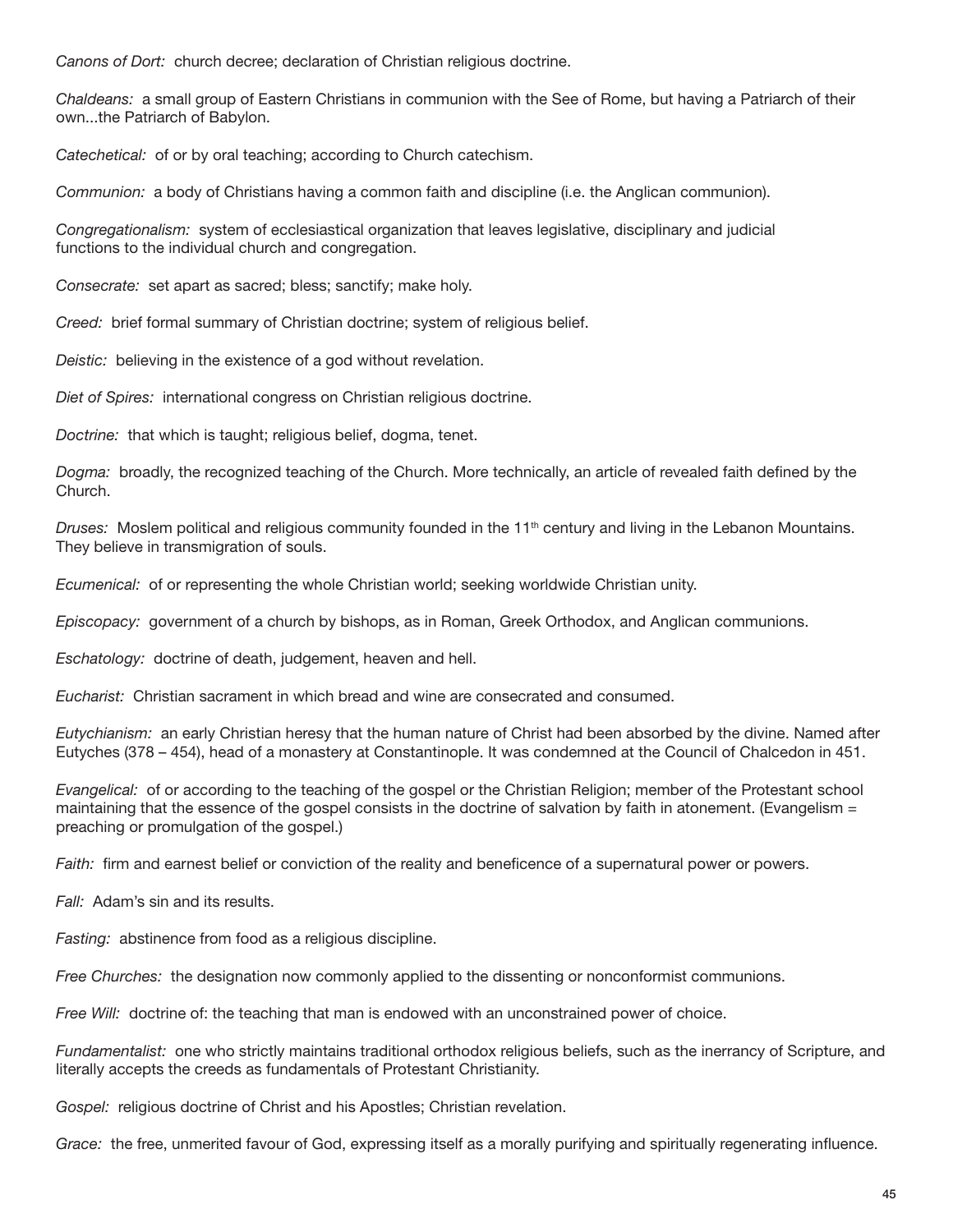Heresiarch: leader or founder of a heresy.

Heresy: opinion contrary to the orthodox doctrine of the Christian Church.

Hierarchy: priestly government; organized priesthood in successive grades.

Humanism: devotion to human interests — not divine or supernatural. In today's society there are those who prefer other than a religious service. In a Humanist funeral the same respect is paid to the deceased as in a religious funeral, but the person in charge of the ceremony is usually a friend or relative.

Imam: Moslem religious leader.

Jacobites: a group of Syrian Christians most of whose members are to be found in Southern India. They are named after Jacobus Baradaeus, a 6<sup>th</sup> century bishop of Edessa who revived the Eutychian or Monophysite heresy, according to which the human nature of Christ was engulfed by the divine.

Justification: to achieve freedom from penalty of sin on ground of Christ's righteousness.

Kaaba: sacred building at Mecca, Muslim Holy of Holies containing the sacred black stone.

Koran: sacred book of the Muslims, collection of Muhammad's oral revelations, written in Arabic.

Lama: Tibetan Buddhist priest or monk.

Latitudinarian: one who is indifferent to particular creeds or forms of worship.

Liturgy: Communion Office of Orthodox Church; form of public worship; Book of Common Prayer.

Mandaeans: (also called NASOREANS, SABIANS or SUBBIS) a small community and religious group living in the Shatt el 'Arab, in the vicinity of the Persian Gulf. They are survivors into modern times of the ancient GNOSTICS — their name means "those who know."

Manichaeism: a dualistic religious and ethical system founded by the Persian teacher Manes (215 – 275), based on a supposed primeval struggle between light and darkness, representing the powers of good and evil respectively. Its religious practice involves a strict asceticism, including abstinence from all forms of flesh.

Maronites: a group of Arab-speaking Christians living mainly in the Lebanon and using Syriac as their liturgical language. They are named after their founder, Maron, who is believed to have lived in the 4<sup>th</sup> century. Their head is a patriarch in communion with the See of Rome.

*Metropolitan:* bishop having authority over bishops of a province  $-$  in the Western Church equivalent to archbishop; in the Orthodox Church ranking above archbishop and below patriarch. Head of an ecclesiastical metropolis.

Minister: clergyman — especially in Presbyterian and nonconformist churches.

Moderator: presbyterian minister presiding over an ecclesiastical body.

Monophysite: one who holds there is only one nature (partly divine, partly subordinate and human) in the person of Christ.

Monotheistic: holding that there is only one god.

Nasoreans: see MANDAEANS.

Nestorianism: the teachings of Nestorius (d. c451), Patriarch of Constantinople, or of his followers, that in Christ there are not only two distinct natures, human and divine, but two separate persons also. It was condemned at the Council of Chalcedon in 451.

Nicene Creed: formal statement of Christian belief based on the one adopted at the first Nicene Council held in 325 A.D. in Nicaea, Bithynia.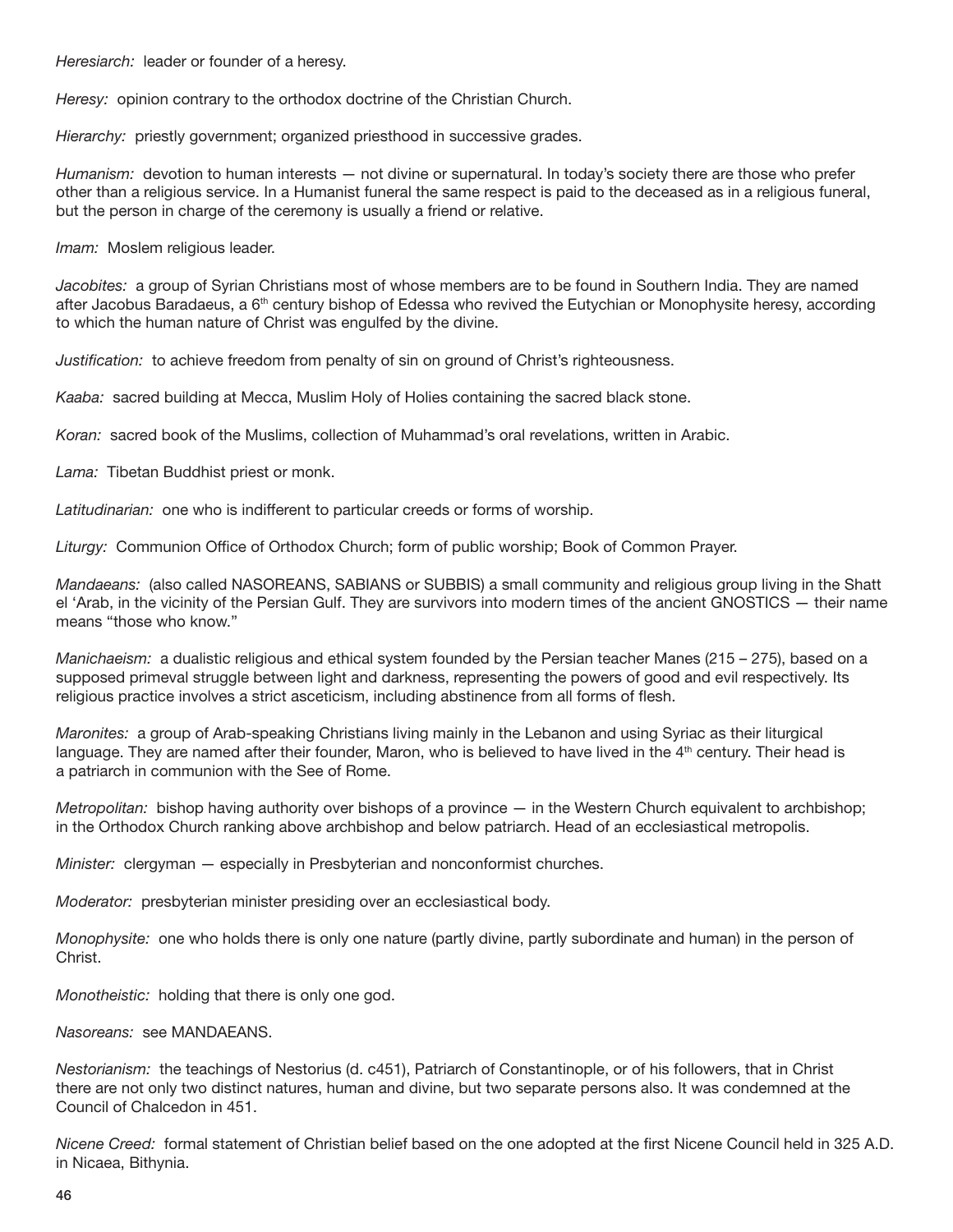Orthodox: holding correct or currently accepted opinions, especially on religious doctrine; not heretical, or independent-minded, or original. (In Judaism – with strict retention of traditional observance.)

Ossuary: receptacle for bones of the dead; charnelhouse; bone-urn; cave in which ancient bones are found.

Patriarch: (in early and Orthodox Churches) bishop of head of autocephalous church. (In Roman Catholic Church) bishop ranking next above primate and metropolitan and immediately below the Pope.

Penance: in Christian practice the sacrament of absolution, administered by a priest, in response to the penitent's contrition and confession. Includes contrition, confession, satisfaction and absolution. Repentance; atonement.

Pentateuch: (Greek = five books) designating the first five books of the Old Testament. Also called "The Law" or "The Books of Moses," following the Jewish tradition that these five books were written by Moses.

Pentecost: in Judaism, a synagogue ceremony on the anniversary of the giving of the Law on Mount Sinai. The Jewish festival of harvest, observed on the 50<sup>th</sup> day after the second day of Passover. In Christianity, Whit Sunday, the seventh Sunday after Easter commemorating the descent of the Holy Spirit on the apostles.

Polytheism: belief in, or worship of many gods or more than one god.

Prayer: supplication or solemn petition of a deity, with or without sacrifice.

Predestination: God's appointment from eternity of some of mankind to salvation and eternal life. God's foreordaining of all that comes to pass; fate; destiny.

Pre-eminent: excelling others; distinguished beyond others.

Premundane: before this world.

Priest: one who officiates in sacred rites, especially sacrifice. Minister of the second order, below a bishop and above a deacon. He has authority to celebrate the Eucharist and pronounce absolution.

Primate: archbishop.

Proselytize: to convert a person to another faith.

Purgation: purification.

Puritan: person practicing extreme strictness in religion or morals.

Qibla: direction of address of prayer. For Islam the qibla is the Kaaba of the Great Mosque of Mecca.

Qiblih: (Baha'i faith) located in 'Akka or Acre, Palestine (now called 'Ako), approximately 10 miles north of Haifa, Israel.

Rabbi: a Jewish doctor or teacher of the Law, especially an ordained minister having certain ritual and judicial functions.

Rastafarian: member of a Jamaican group regarding blacks as a chosen people. The name derives from Ras Tafari, title of Emperor Haile Selassie (d. 1975) of Ethiopia, venerated by the group as a god.

Reconciliation: purification by special service after profanation or desecration; coming together on a friendly basis after a quarrel; absolution.

Revelation: knowledge disclosed to man by divine or supernatural agent.

Ritual: religious rites; the prescribed order of a religious service.

Rosicrucian: member of a 17<sup>th</sup> – 18<sup>th</sup> century society devoted to occult lore (said to have been founded by Christian Rosenkreuz); member of later organization deriving from this.

Sabellianism: doctrine of Sabellius (3rd century heresiarch) that the three divine persons are merely aspects of one.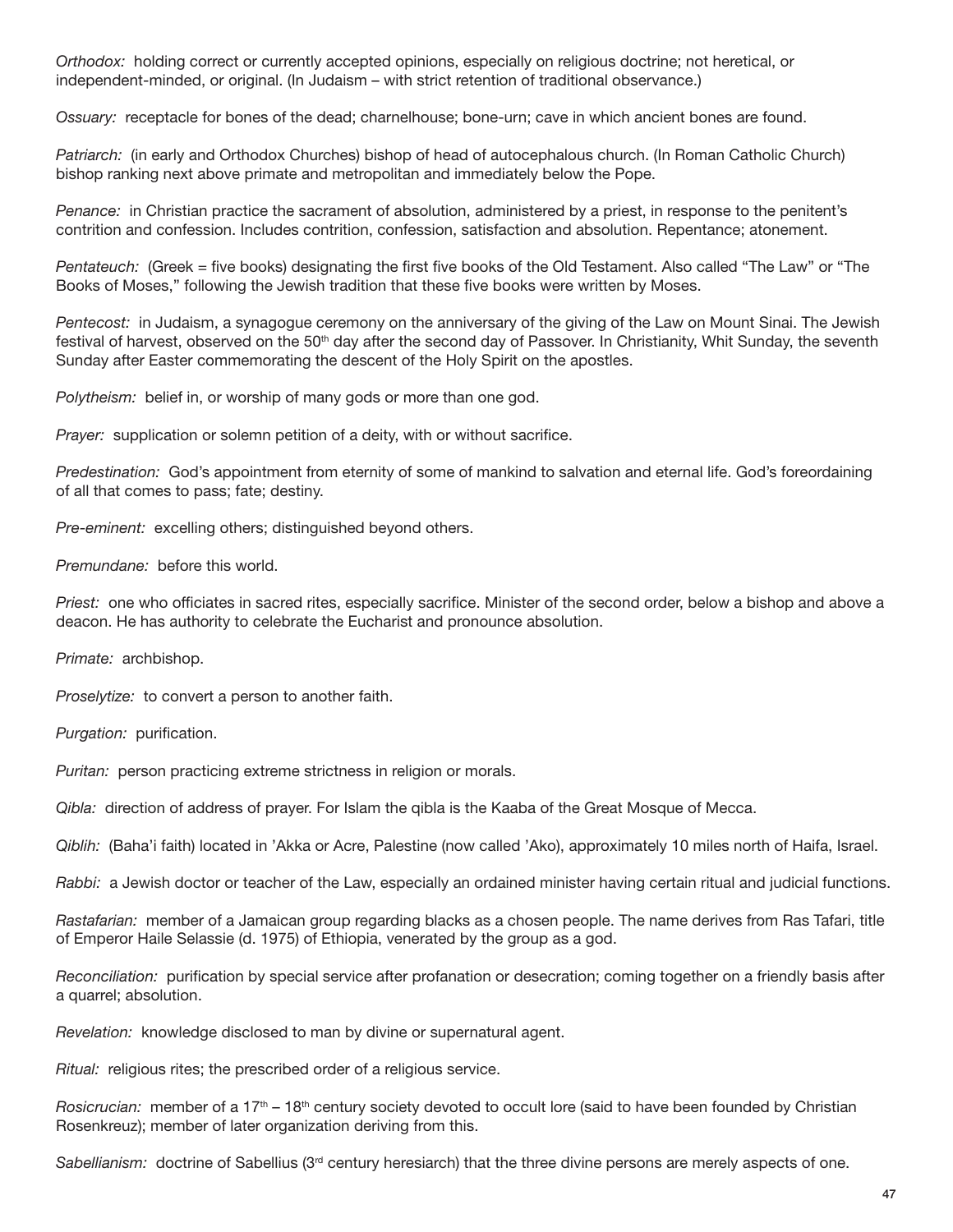Sacrament: religious ceremony or act regarded as an outward and visible sign of inward and spiritual grace.

Salvation: the deliverance of man from sin or evil and its consequences in this life, and the securing for him of eternal bliss hereafter.

Sanctification: purification; removal of sin.

Satisfaction: atonement; performance of penance.

Schism: separation of a church into two churches owing to differences of opinion on doctrine or discipline.

Scientism: from the Latin word "sciens," which means "knowing". Followers of Scientism are called Scientists. They believe that theirs is the only true path and that other paths are mere superstitions. Scientists believe that the order of the universe can be determined by systematic study and analysis. Over the years, scientism has split into over 1,200 different sects or 'fields,' each with its own sacred texts. They have no special funeral/burial rites.

Scripture: the Bible, with or without the Apocrypha. Sacred book of non-Christian religion.

See: episcopal unit; that which is committed to a bishop or archbishop.

Septuagint: Greek version of the Old Testament including the Apocrypha, said to have been made about 270 B.C. by seventy-two translators.

Synod: ecclesiastical council attended by delegated clergy and sometimes laity.

Tenet: principle, dogma, doctrine.

Theology: the study of God, his attributes and relations with man and the universe.

Torah: (Judaism) revealed Will of God; Mosaic Law; the Pentateuch; scroll containing the Pentateuch.

Transmigration of Souls: the passing of the soul at death from one body to another; metempsychosis.

Transubstantiation: conversion of the Eucharist elements into the body and blood of Christ by consecration.

Trinity: union of three persons (Father, Son and Holy Ghost) in one Godhead.

Voodoo: a religion practiced, often in addition to Christianity, in certain West Indian islands, most particularly Haiti. Based on the worship of natural forces, especially sun and water, its rites are of diverse origin and include animal sacrifice, and black magic.

Vulgate: Latin version of the Bible prepared mainly by St. Jerome in the late 4th century; official Roman Catholic text as revised in 1592.

Zion: (holy hill of) ancient Jerusalem; the Jewish religion; the Christian Church; the heavenly Jerusalem of the Kingdom of Heaven.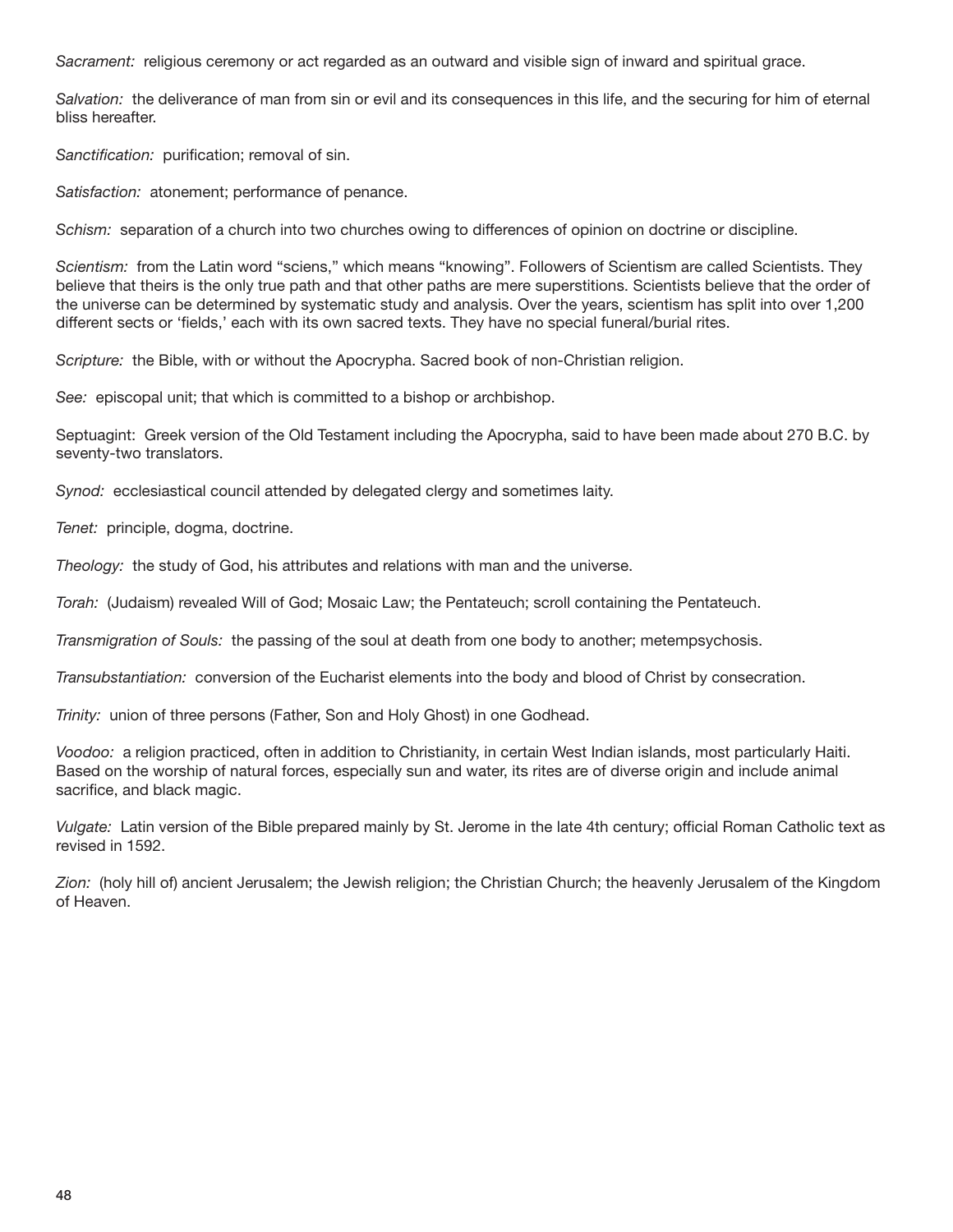# ACKNOWLEDGEMENTS

We acknowledge with gratitude the following organizations who were extremely gracious in providing us with information required to compile this book:

 The Anglican Archdiocese of Toronto National Spiritual Assembly of The Baha'is of Canada Canadian Baptist Federation Buddhist Churches of Toronto Christian Church (Disciples of Christ) in Canada Christian Science Committee on Publication for Ontario Re-Organized Church of Jesus Christ of Latter-Day Saints St. Andrew's Latvian Lutheran Church The Free Methodist Church in Canada Church of The Nazarene, Canada Central District Church of The New Jerusalem, Information Swedenborg Pentecostal Assemblies of Canada, Ministerial of Greater Toronto The Presbyterian Church in Canada, Board of Congregational Life The Salvation Army Church of Scientology of Toronto Seventh-Day Adventist Church, Canadian Union Conference A Shromani Sikh Sangat, Toronto Canadian Unitarian Council Watch Tower Bible and Tract Society of Canada

# **SOURCES**

In gathering the information contained herein, considerable use was made of the following publications:

 The Archaeology of World Religions – Jack Finegan Canadian Funeral Director Canadian Funeral News Ceremonial Directive No. 1/74 – Canadian Forces Base Toronto, Department of National Defense The Concise Oxford Dictionary – Seventh Edition Corpus Dictionary of Western Churches – T. C. O'Brien (1970) Encyclopaedia Americana – International Edition The Holy Bible – Revised Standard Edition An Introduction to the Cemeteries in Hong Kong by the Hong Kong Buddhist Cemetery Delegation Attending ACA 1980 Management Conference – Bermuda The Journal The New Zealand Funeral Director The People's Almanac – David Wallechinsky & Irving Wallace The Reader's Digest Great Encyclopaedic Dictionary – Volume Three What the Great Religions Believe – Joseph Gaer **Wikipedia** The World Almanac and Book of Facts – 1985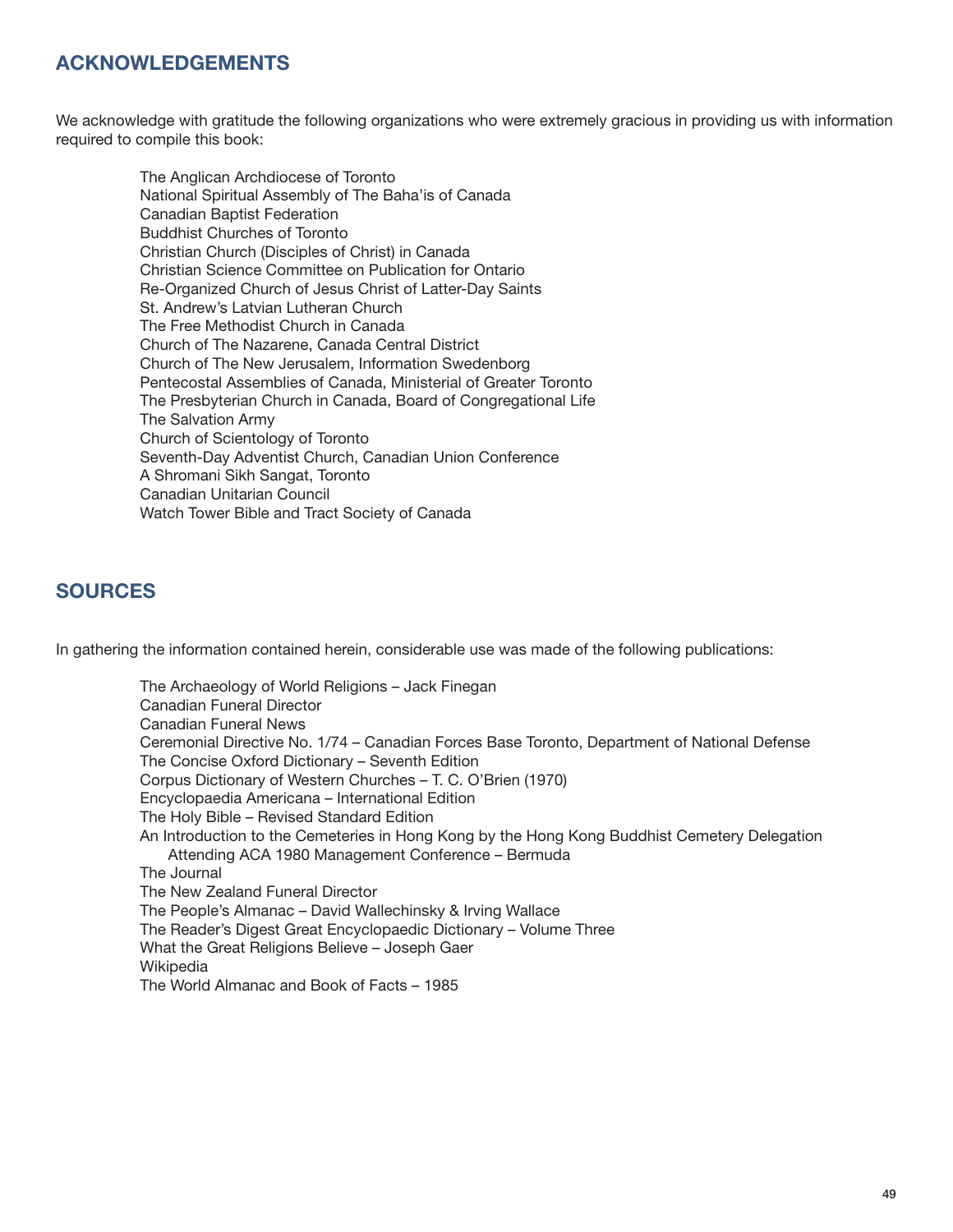